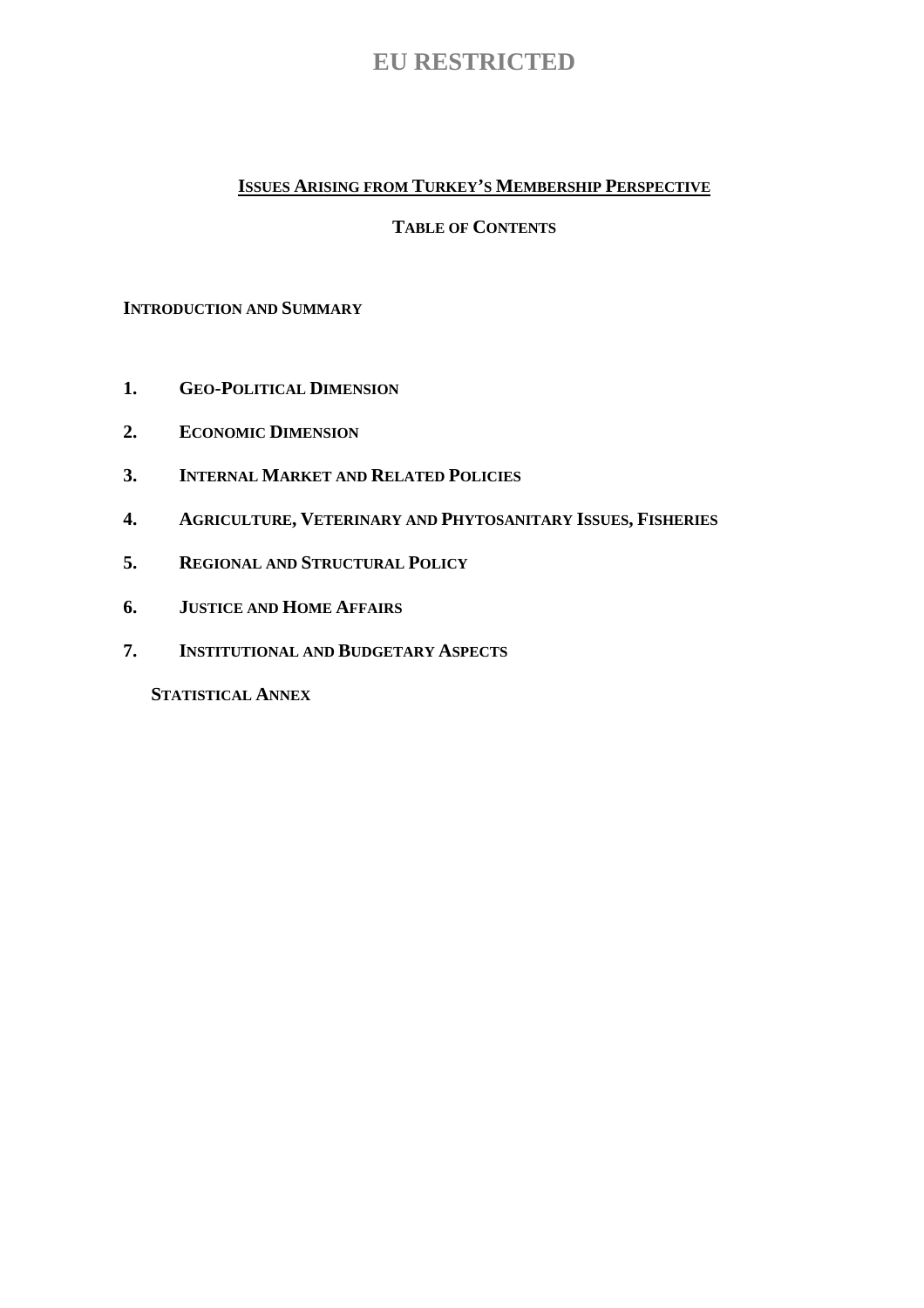## **Introduction and summary**

In parallel with the preparations of the report and the recommendation requested by the European Council, the Commission services have conducted an assessment of the effects of Turkey's possible accession on the Union and its policies.

The clear position of the European Union with regard to Turkey's status as candidate country and the conditions for the possible opening of negotiations were reconfirmed by the Brussels European Council meeting in June, which concluded that:

*"The Union reaffirms its commitment that if the European Council decides in December 2004, on the basis of a report and recommendation from the Commission, that Turkey fulfils the Copenhagen political criteria, the EU will open accession negotiations with Turkey without delay."* 

Given the suggestion put forward by the European Parliament in March for a study on the impact of Turkey's accession, the Commission services have prepared this paper to be presented alongside the regular report and the recommendation. The purpose is to give an overview of issues arising from Turkey's membership perspective.

The assessment primarily addresses the effects of Turkey's integration in EU policies. The considerations in the present paper do not constitute additional criteria or conditions to be fulfilled in view of the December decision of the European Council. However the issues examined are relevant to the consideration expressed by the 1993 Copenhagen European Council on the capacity of the European Union to absorb new members.

The analysis illustrates the difficulty of undertaking long term projections and the need for further in-depth studies of specific issues relevant for the conduct of negotiations.

Assessing the issues raised by Turkey's possible accession is faced with a number of uncertainties:

- The future evolution of the Union's policies, the possible creation of new ones, and the degree of further deepening of integration that might occur.
- Economic and structural developments both in Turkey and in the EU during the next decade, as well as exogenous factors, such as energy prices and the international economic environment at large.
- The Union will have expanded to at least 27 members implying further evolution.
- The timing and scope of the future enlargement process the countries in the Western Balkans have also been given the perspective of EU membership.

Against this background, four working hypotheses have been retained, which do not prejudge the Commission's position on these issues:

• Although significant policy developments can be expected in several areas over the next 10-15 years, the assessment is based on existing policies.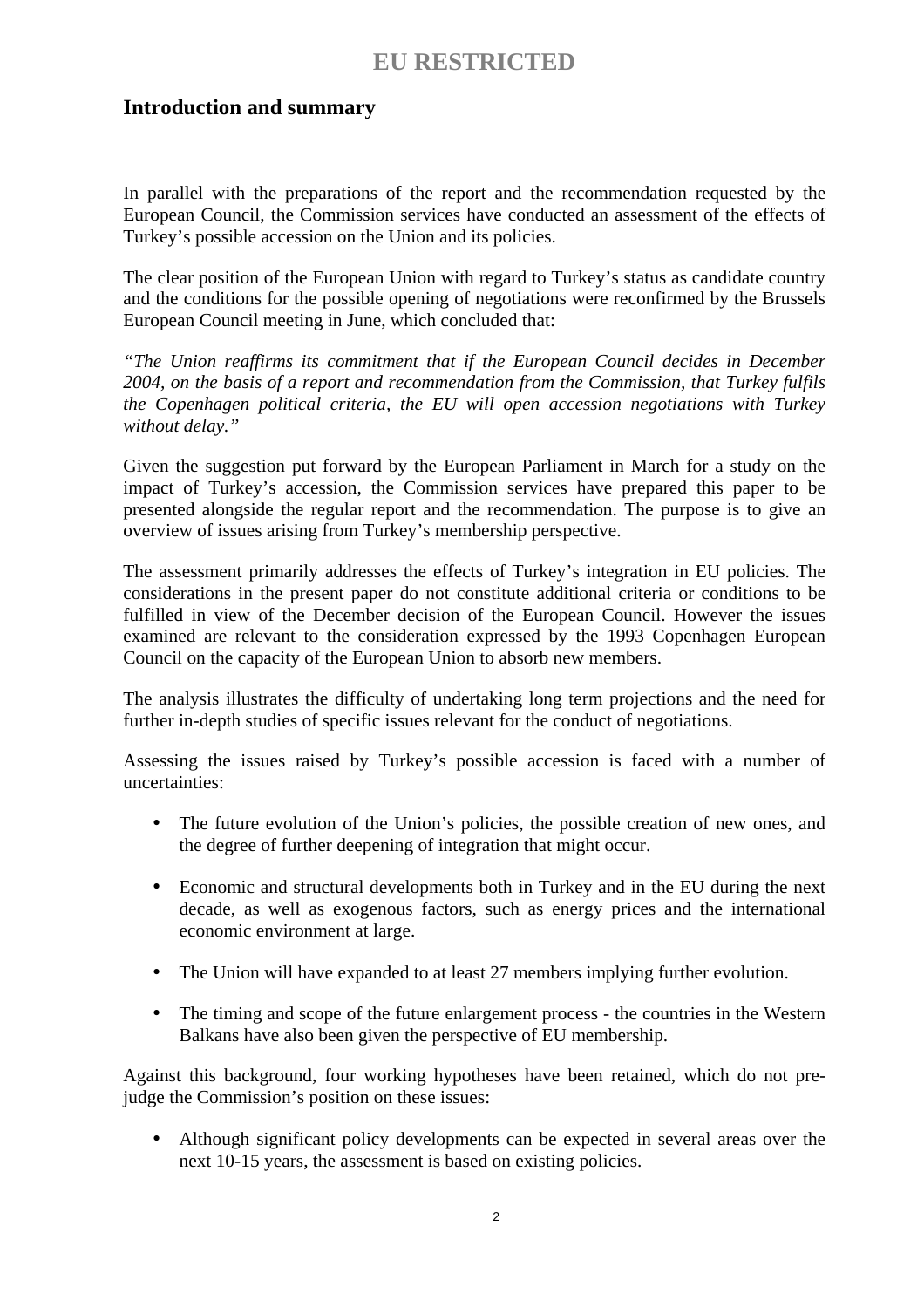- Turkey would take over and apply the acquis at the latest upon accession, although possible transitional provisions and special arrangements are also considered.
- Turkey's accession negotiations will outlast the coming financial perspective.
- The implications of the possible accession of one or several of the Western Balkan countries are not considered.

The first section of the paper focuses on political aspects against the background of Turkey's strategic situation, and attempts to assess the potential implications in the areas of CFSP and ESDP, both in terms of opportunities and challenges.

The second section addresses the economic effects on both the EU and Turkey as well as the implications of Turkey's participation in economic and monetary union.

Sections 3 to 6 focus on different policy areas – internal market and related policies, agriculture, regional policy and justice and home affairs - and examine the possible effects of Turkey's accession, and the associated challenges and opportunities.

The final section looks at the possible impact on the EU institutions, as well as budgetary implications.

### *Summary assessment*

Accession of Turkey to the Union would be challenging both for the EU and Turkey. If well managed, it would offer important opportunities for both. The necessary preparations for accession would last well into the next decade. The EU will evolve over this period, and Turkey should change even more radically. The *acquis* will develop further and respond to the needs of an EU of 27 or more. Its development may also anticipate the challenges and opportunities of Turkey's accession.

Based on current EU policies and knowledge, the Commission has identified the following main issues for the coming years:

- Turkey's accession would be different from previous enlargements because of the combined impact of Turkey's population, size, geographical location, economic, security and military potential, as well as cultural and religious characteristics. These factors give Turkey the capacity to contribute to regional and international stability. Expectations regarding EU policies towards these regions will grow as well, taking into account Turkey's existing political and economic links to its neighbours. Much will depend on how the EU itself will take on the challenge to become a fully fledged foreign policy player in the medium term in regions traditionally characterised by instability and tensions, including the Middle East and the Caucasus.
- Turkey is at present going through a process of radical change, including a rapid evolution of mentalities. It is in the interest of all that the current transformation process continues. Turkey would be an important model of a country with a majority Muslim population adhering to such fundamental principles as liberty, democracy, respect for human rights and fundamental freedoms, and the rule of law.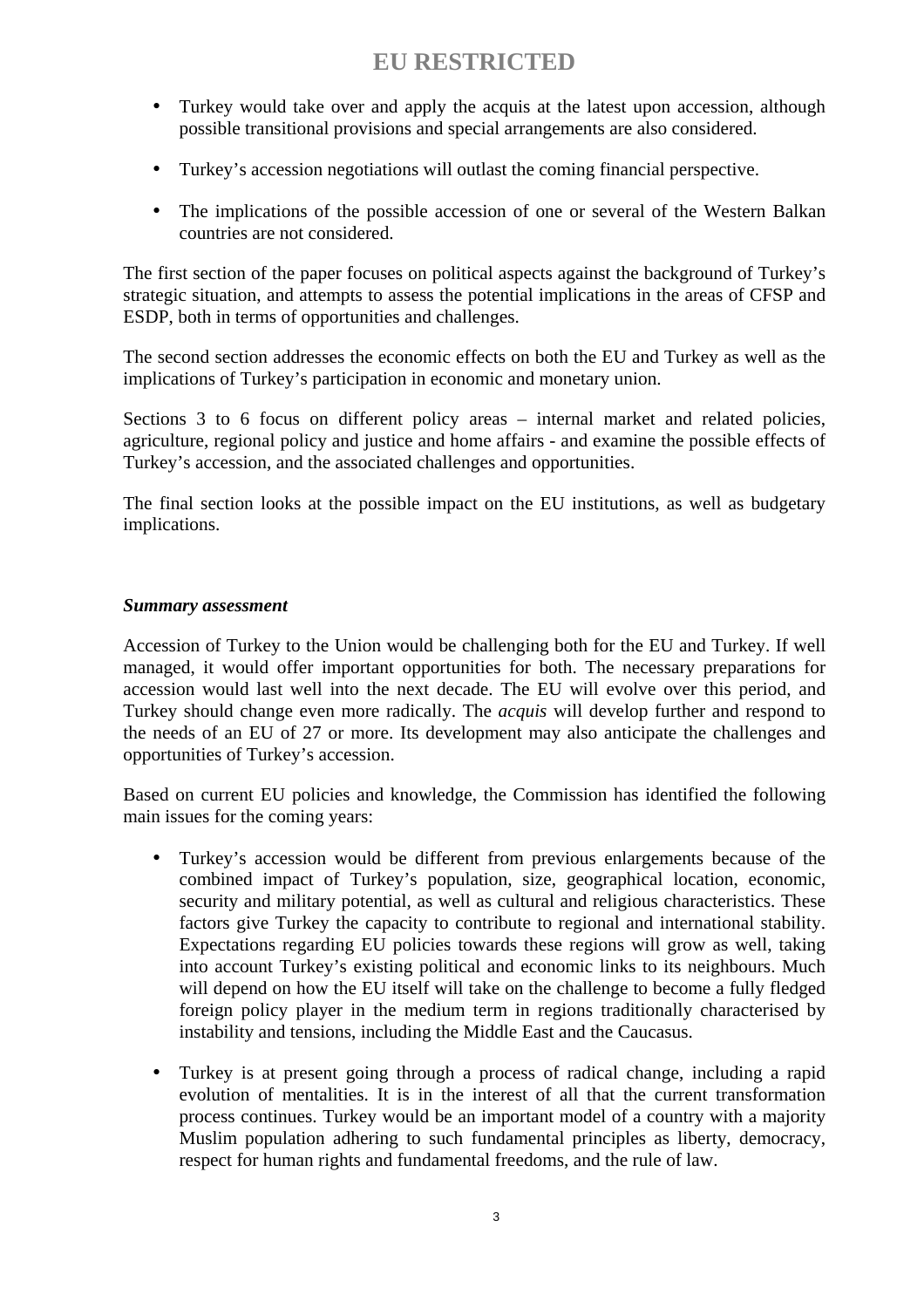- The economic impact of Turkey's accession on the EU would be positive but relatively small, both due to the modest size of the Turkish economy and to the degree of economic integration already existing before accession. Much will depend on future economic developments in Turkey. The launch of accession negotiations should help the continued efforts of Turkey to ensure macroeconomic stability and promote investment, growth and social development. Under these conditions, Turkey's GDP is expected to grow more rapidly than the EU average.
- Accession of Turkey, a lower middle income country, would increase regional economic disparities in the enlarged EU in a way similar to the most recent enlargement, and would represent a major challenge for cohesion policy. Turkey would qualify for significant support from the structural and cohesion funds over a long period of time. A number of regions in present Member States benefiting from structural funds support could lose their eligibility on the basis of present rules.
- The integration of Turkey into the internal market would be beneficial. This depends, however, not only on the fulfilment of present obligations under the customs union but also on more horizontal reforms, such as strengthening corporate governance and regulatory frameworks, intensifying the fight against corruption, and significantly improving the functioning of the judiciary.
- With over three million, Turks constitute by far the largest group of third-country nationals legally residing in today's EU. Available studies give varying estimates of expected additional migration following Turkey's accession. Appropriate transitional provisions and a permanent safeguard clause could be considered to avoid serious disturbances on the EU labour market. However, the population dynamics of Turkey could make a contribution to offsetting the ageing of EU societies. In this context, the EU also has a strong interest in that reforms and investments should be made in education and training in Turkey over the next decade.
- Agriculture is one of the most important economic and social sectors in Turkey and would need special attention. Continuous rural development efforts and an upgrading of administrative capacity would be required from Turkey to create as favourable conditions as possible to participate successfully in the common agricultural policy. Turkey would need time to make a number of agricultural sectors more competitive. Turkey would need considerable time in order to avoid substantial income losses for Turkish farmers. Under present policies Turkey would be eligible for substantial support. In the veterinary area, major efforts would have to be made to improve the animal health situation and controls at the eastern borders in order to avoid serious problems upon accession.
- Turkey's accession would help to secure better energy supply routes for the EU. It would probably necessitate a development of EU policies for the management of water resources and the related infrastructure. Because of their sometimes considerable trans-boundary effects, good implementation by Turkey of other EU policies in the fields of environment, transport, energy and consumer protection would also have considerable positive effects for EU citizens elsewhere.
- The management of the EU's long new external borders would constitute an important policy challenge and require significant investment. Managing migration and asylum as well as fighting organised crime, terrorism, trafficking of human beings, drugs and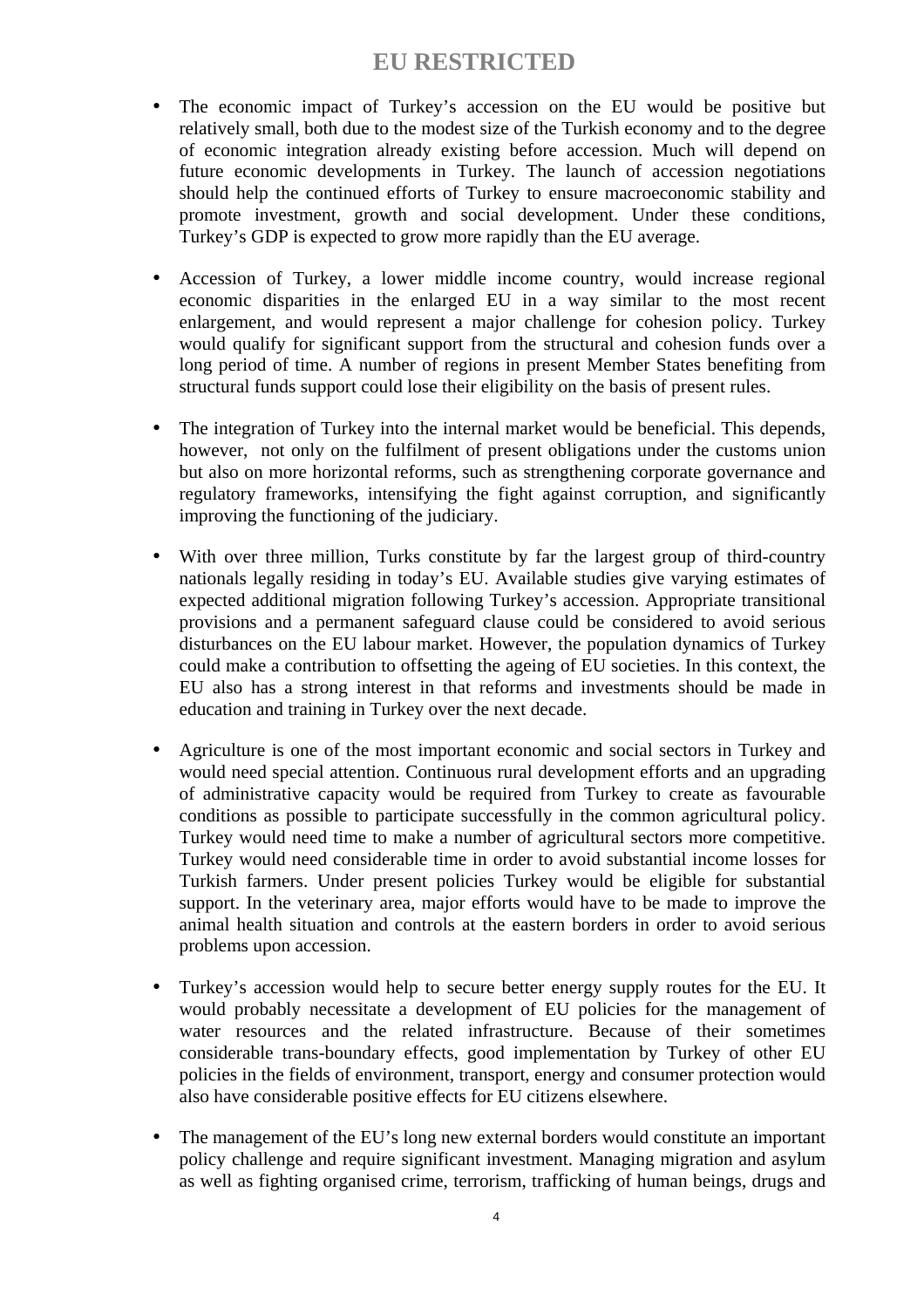arms smuggling would all be facilitated through closer cooperation both before and after accession.

- The budgetary impact of Turkish membership to the EU can only be fully assessed once the parameters for the financial negotiations with Turkey have been defined in the context of the financial perspectives from 2014 onwards. The nature and amount of transfers to Turkey would depend on a number of changing factors, such as the EU's policies and any special arrangements agreed with Turkey in the negotiations as well as the budgetary provisions in place at that time, in particular the overall budgetary ceiling. However, it is clear that the budgetary impact on the basis of present policies would be substantial.
- As to the institutions, Turkey's accession, assessed on the basis of the Constitution, would significantly affect the allocation of European Parliament seats of current Member States, in particular the medium sized and large countries. In the Council, Turkey would have an important voice in the decision making process in view of its population share which would be reflected in the Council voting system. The impact in terms of the Commission would be less important given the planned reduction of the members of the Commission from 2014 onwards.

### **1. GEO-POLITICAL DIMENSION**

Turkey is situated at a regional crossroads of strategic importance for Europe: the Balkans, Caucasus, Central Asia, Middle East and Eastern Mediterranean; its territory is a transit route for land and air transport with Asia, and for sea transport with Russia and the Ukraine. Its neighbours provide key energy supplies for Europe, and it has substantial water resources. In economic and demographic terms, Turkey is an important actor: it is the world's 21st economy in size, and as a member of the EU would be the biggest Member State in terms of population. As a Moslem secular country with a functioning democracy, it is a factor for stability in the region. Through its integration in the western alliance, and membership of many economic and regional organisations, it contributes to the security of Europe and its neighbourhood.

#### **1.1. Foreign Policy Implications**

In assessing the impact of Turkey's membership on the EU's external policies, one needs to take account of a number of factors:

- Turkey's relations with countries in the adjoining regions;
- its membership of international organisations;
- its potential contribution to the EU's security and defence policy;
- domestic factors affecting Turkish foreign policy.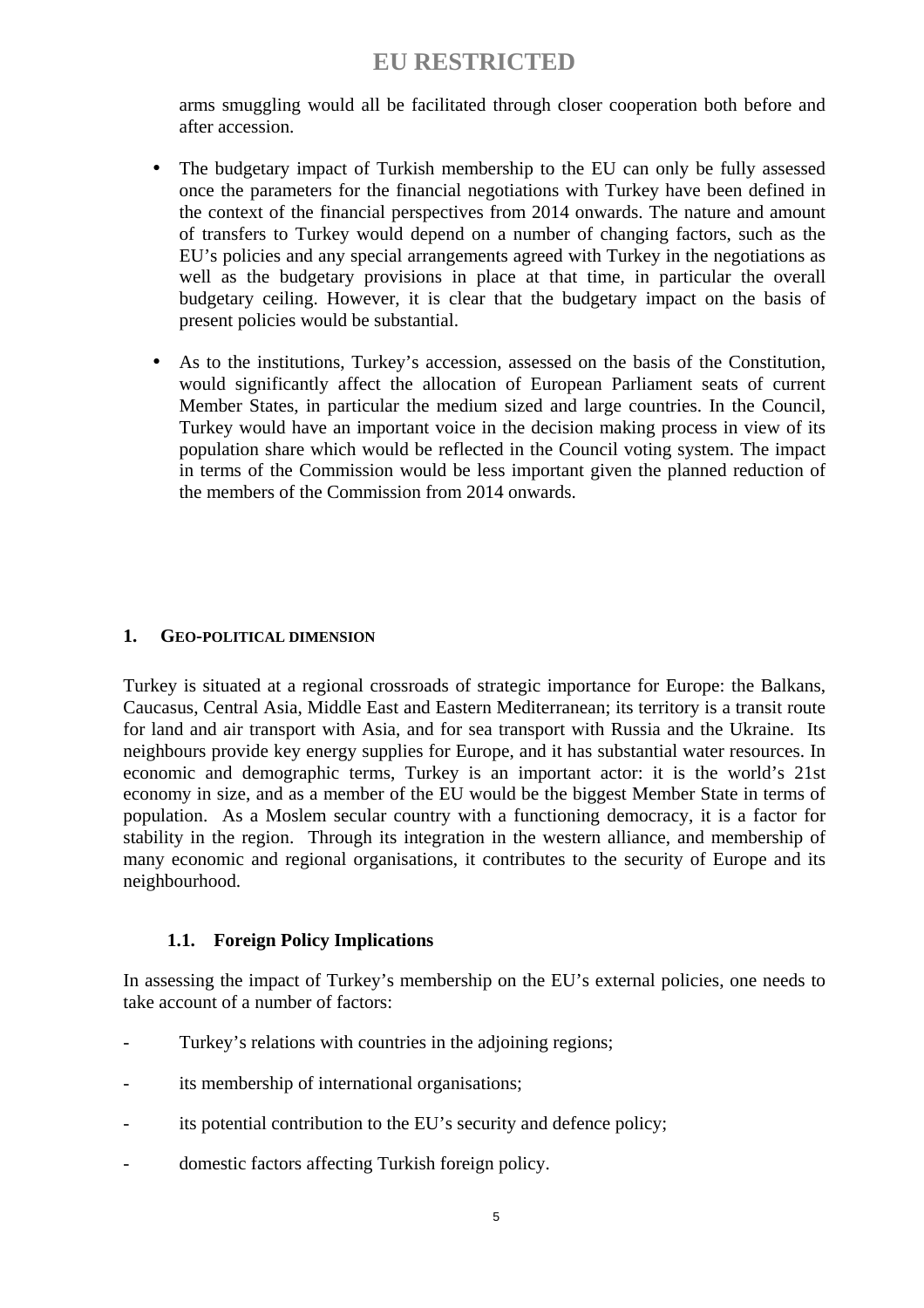## **1.2. Turkey's relations with neighbouring countries**

In the field of foreign policy the interests of Turkey are primarily in its neighbourhood rather than in global foreign policy, where it has not aspired to play a major role. With Turkish accession, the Union's borders would extend to the South Caucasus, (Armenia, Georgia and Azerbaijan) and to Syria, Iran and Iraq. This will increase the Union's foreign policy involvement in issues that previously would have been considered as bilateral between Turkey and its neighbours.

## *Mediterranean and Middle East*

Turkey's accession would extend the EU's borders to countries which are presently a source of tensions, and bring problems of the region higher onto the agenda of the EU's external relations.

Turkey is supportive of a greater EU involvement in the Mediterranean region. Turkey has a longstanding relation and commercial interest with the *Arab world* and has attempted to enhance its role in the Organization of the Islamic Conference. At the same time Turkey has a developed cooperation with Israel and close ties with other Mediterranean countries. Turkey's relations with *Greece* and involvement in *Cyprus* are particularly important. In both respects, Turkish foreign policy and its perception of security interests have evolved significantly although existing disputes need yet to be solved.

There is large convergence of views between Turkey and the EU about the need for a stable, predictable and democratic *Iraq*. In the recent period, Turkey has acted constructively, taking several diplomatic initiatives with Iraq's neighbouring countries about common concerns related to the fight against terrorism and prevention of ethnic conflict and unrest. Turkey has a longstanding interest in maintaining Iraq's territorial integrity. The presence in northern Iraq of a Kurdish organization listed on the EU list of terrorist organizations, the PKK/Kongragel, is an additional source of concern. Turkey has an important role to play in the stabilization and reconstruction of Iraq, and has a substantial economic interest as Iraq was traditionally an important commercial partner.

Relations with *Syria* have traditionally been difficult for various reasons. When Syria, under Turkish pressure, gave up support for the PKK and expelled its leader in 1998, a positive process started which accelerated owing to the developments in Iraq and mainly because of a shared interest in maintaining Iraq's territorial integrity.

*Iran*'s nuclear programme remains a source of concern for Turkey (as it does for the EU) while Turkey's membership of NATO and its military links with the US are regarded with suspicion in Teheran. The two countries differ in their opinions on the relation between religion and government but they have a shared interest to maintain a political stable situation in Iraq, and to contain Kurdish separatism. Both share a strong orientation of trade with the EU. There is extensive energy and gas cooperation between Iran and Turkey, with potential for the EU to become a significant gas market for Iran. The two countries are members of the Economic Cooperation Organization (ECO) which is slowly gaining momentum for trade liberalization.

With Turkish EU membership, relations between the EU and Iran can be expected to intensify as a result of a common border. On the Iranian side there will be a keen interest in how the EU manages to integrate a Muslim nation. However, one cannot exclude that new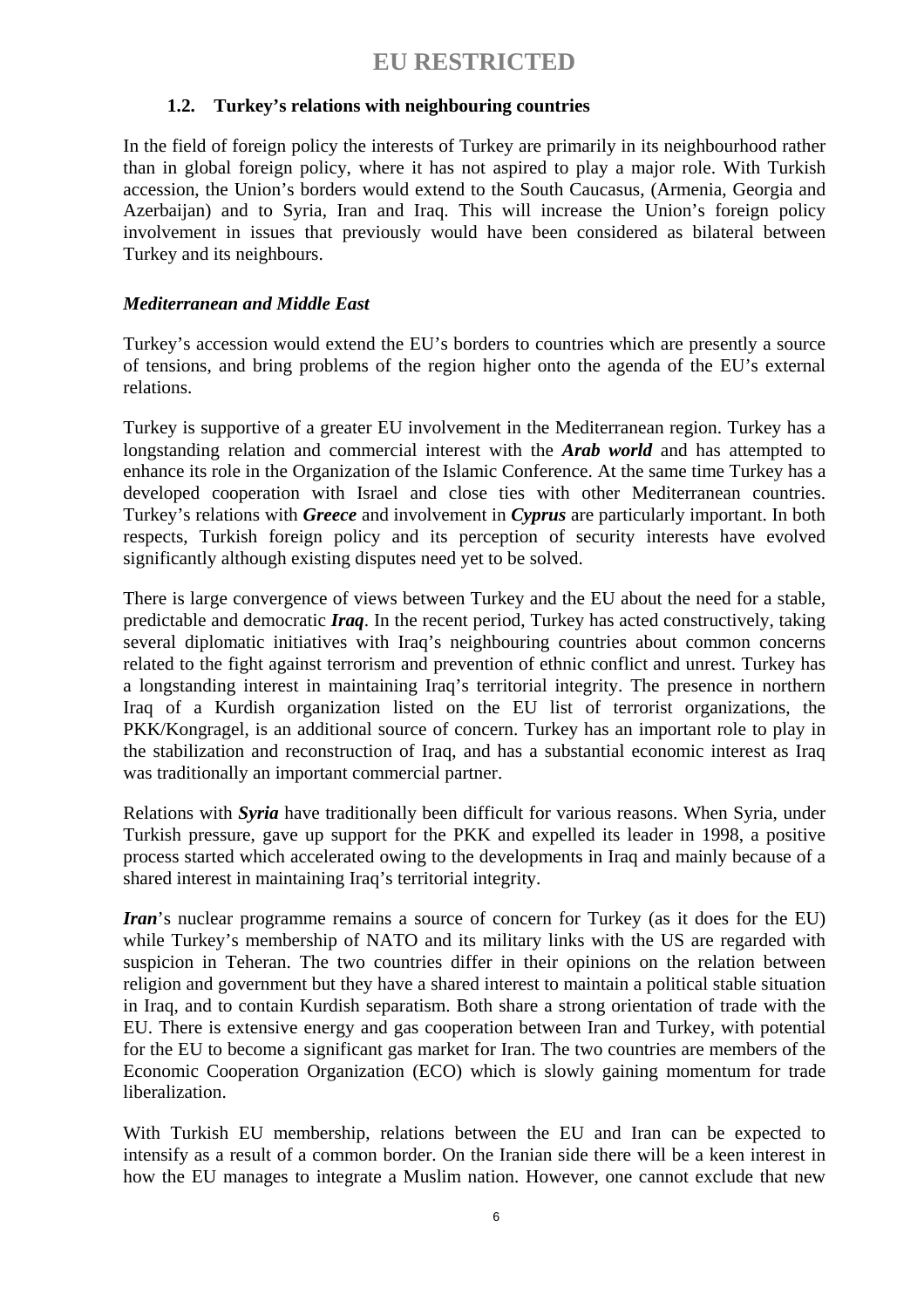issues could emerge between Turkey and Iran, as a result of energy flows, or overlapping interests in Southern Caucasus and Central Asia.

Over the last years, Turkey has strengthened its relations with *Israel* by entering a set of strategic agreements. The cooperation has not been affected by the lack of progress in the Middle East Peace Process. On the latter, Turkey has been maintaining close bilateral ties with the parties and expresses support, criticism or concern for their actions in the context of bilateral political dialogue.

### *Eastern Europe, Russia, Southern Caucasus and Central Asia*

In the post-Soviet period bilateral relations between Turkey and *Russia* have led to new political rivalries as Turkey has sought to expand its influence in areas where Moscow has strong historical interests. In recent years overlapping interests have centred on Caucasus and Central Asia.

These tensions have recently been overshadowed by the strong development of business relations between the two sides, with 15-20% annual growth in bilateral trade. Russia comes second after Germany as Turkey's main trading partner, and is the largest exporter of gas to Turkey. In return Turkish construction companies are active in the Russian market. In the field of energy, Turkey's accession would increase the importance in EU-Russia relations of issues related to competing energy interests and developments in Caucasus and Central Asia.

The accession of Turkey would extend the EU's borders to *Armenia, Azerbaijan and Georgia*. Through Turkey the EU could have a stabilizing influence in Southern Caucasus, provided that Turkey is willing to try to solve conflicts with its neighbours already before its accession. In particular, its relations with Armenia will need to be improved with the establishment of diplomatic relations and the opening of the land border which is currently closed. As regards the tragic events, in particular the human suffering in the region in 1915/1916, the prospect of Turkey's accession must lead to an improvement in bilateral relations with Armenia and to reconciliation as regards these events. It is also important that Turkey should contribute to easing tensions between Azerbaijan and Armenia in the dispute concerning Nagorno-Karabakh. EU relations with Azerbaijan, Georgia and countries surrounding the oil-rich Caspian Sea could also be enhanced by Turkish membership.

As regards *Central Asia*, Turkey could provide a channel for the political influence of the EU in Central Asia. Following EU accession and building on the strong historical, cultural and economic ties, a reformed Turkey could help to stabilize Central Asia and encourage the development of democratic values in a region which, after the collapse of the Soviet Union, has been subject to political instability. In terms of foreign policy and security, Turkey's role as the leading provider of assistance in NATO's "Partnership for Peace" programme across the region will strengthen Central Asia's international defence links. However, there are possible drawbacks in the extension of the EU's frontiers closer to the region. For instance the existence of cultural and political links between Turkey and Turkic-speaking parts of Central Asia, as well as the presence in Turkey of certain Turkic groups opposing their domestic regimes, could fuel tension in relations with countries in the region.

#### *Western Balkans*

Over the last ten years, Turkey has played a positive and constructive role in the Western Balkans, (Croatia, Serbia-Montenegro, Bosnia-Herzegovina, FYROM and Albania). Turkish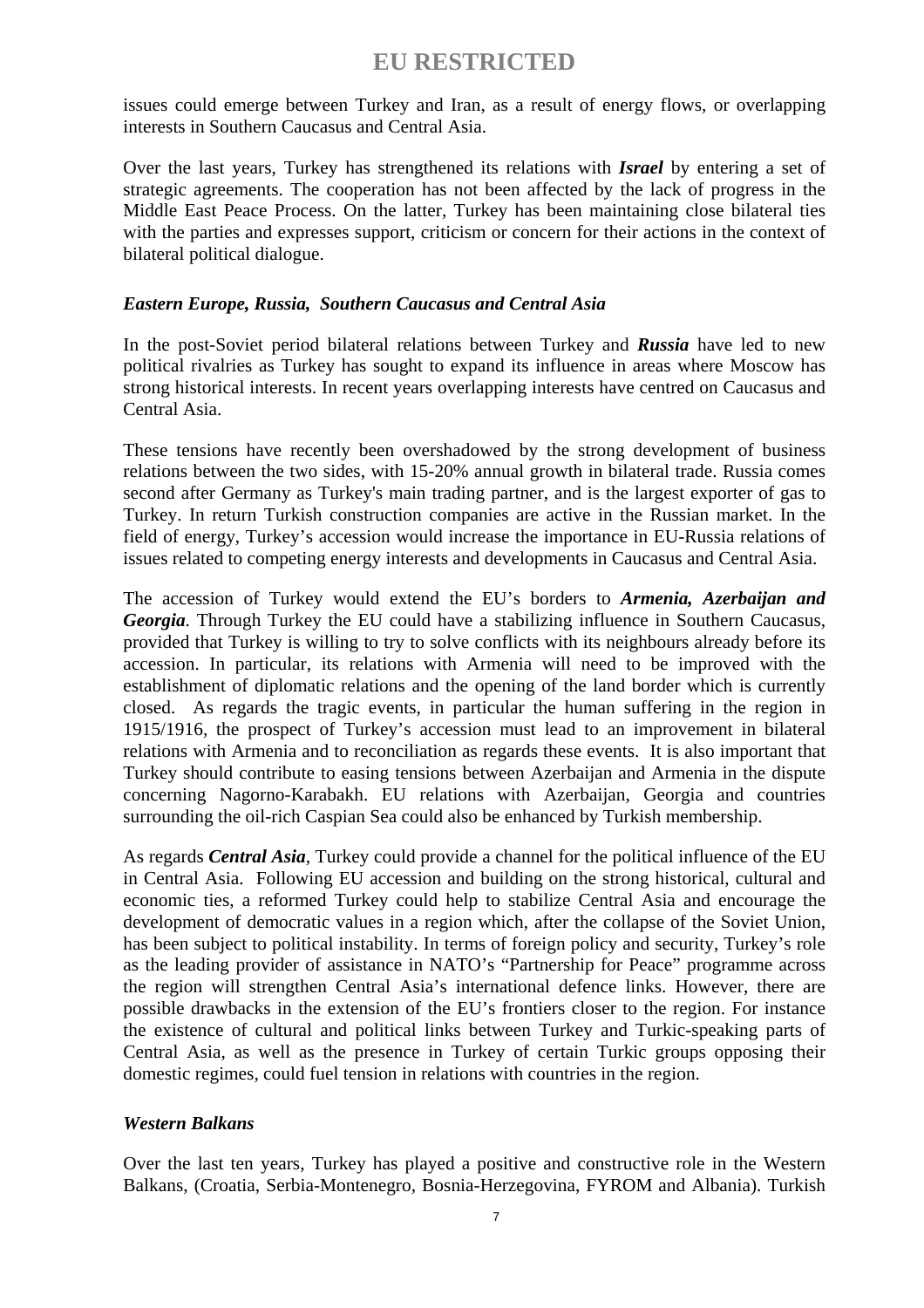troops are now involved in peace-keeping and stabilization operations, and independently of whether Turkey becomes a member of the EU, it is expected that it will continue to support the Stabilization and Association Process in the region and remain a member of the Stability Pact. In any case, by the time that Turkey would join the EU, one or more of the Western Balkan countries may have become members. Consequently their relations with Turkey will not be a matter of foreign policy.

### **1.3. Trans-national issues**

Turkey would be an important model of a country with a majority Muslim population adhering to such fundamental principles as liberty, democracy, respect for human rights and fundamental freedoms, and the rule of law. This is particularly relevant given the debate and perceptions which have arisen in the aftermath of the 11 September 2001 attacks.

The EU security interests include energy, transport and border management. Turkey would have a major role to play in the *security of energy supply* of the enlarged EU, since it would have on its borders the most energy-rich regions on the planet. Turkish accession could help secure access to these resources and their safe transportation into the EU single market. It would diversify possible EU supply lines offering alternative export outlets both for Russia, the Middle East and the countries around the Caspian. Turkey is expected to develop further as a major oil transit country as, in addition to the Bosphorus and the northern Iraq-Ceyhan pipeline, the Baku-Ceyhan pipeline comes into operation. For gas, Turkey will become an increasingly important transit country between the enlarged EU and the Caspian producers as well as the Middle East.

Turkey's accession would have an important impact on several *transport* modes. In this respect Turkey's role as a corridor for road, rail, air, maritime and pipeline connections between Europe and its southern neighbourhood would increase. The economic and trade integration of the Mediterranean region as a whole could thus be facilitated.

In terms of *border management*, Turkey's EU accession would present a sizeable challenge. At the same time, Turkey's accession will enhance co-operation concerning organised crime, including trafficking in persons, drug trafficking and illegal migration. Turkey's relations with its neighbours and other third countries will be affected by the introduction of visas. Turkey will not accede to the Schengen-zone upon or for some time after its accession, but at a later date to be determined by the Council following a stringent evaluation of its border management practices. Accordingly, border controls *vis-à-vis* Turkey would not be lifted upon accession.

Fighting *terrorism* constitutes yet another security challenge, where Turkish accession would further enhance already existing cooperation. In recent years, Turkey has suffered several terrorist attacks from extreme-left and radical Islamic fundamentalist groupings. Since the events of 11 September 2001, Turkey has associated itself with several EU initiatives related to the fight against terrorism. Organizations regarded in Turkey as terrorist have been included in the EU list.

A key issue in the region is access to *water* for development and irrigation. Water in the Middle East will increasingly become a strategic issue in the years to come, and with Turkey's accession one could expect international management of water resources and infrastructures (dams and irrigation schemes in the Euphrates and Tigris river basins, cross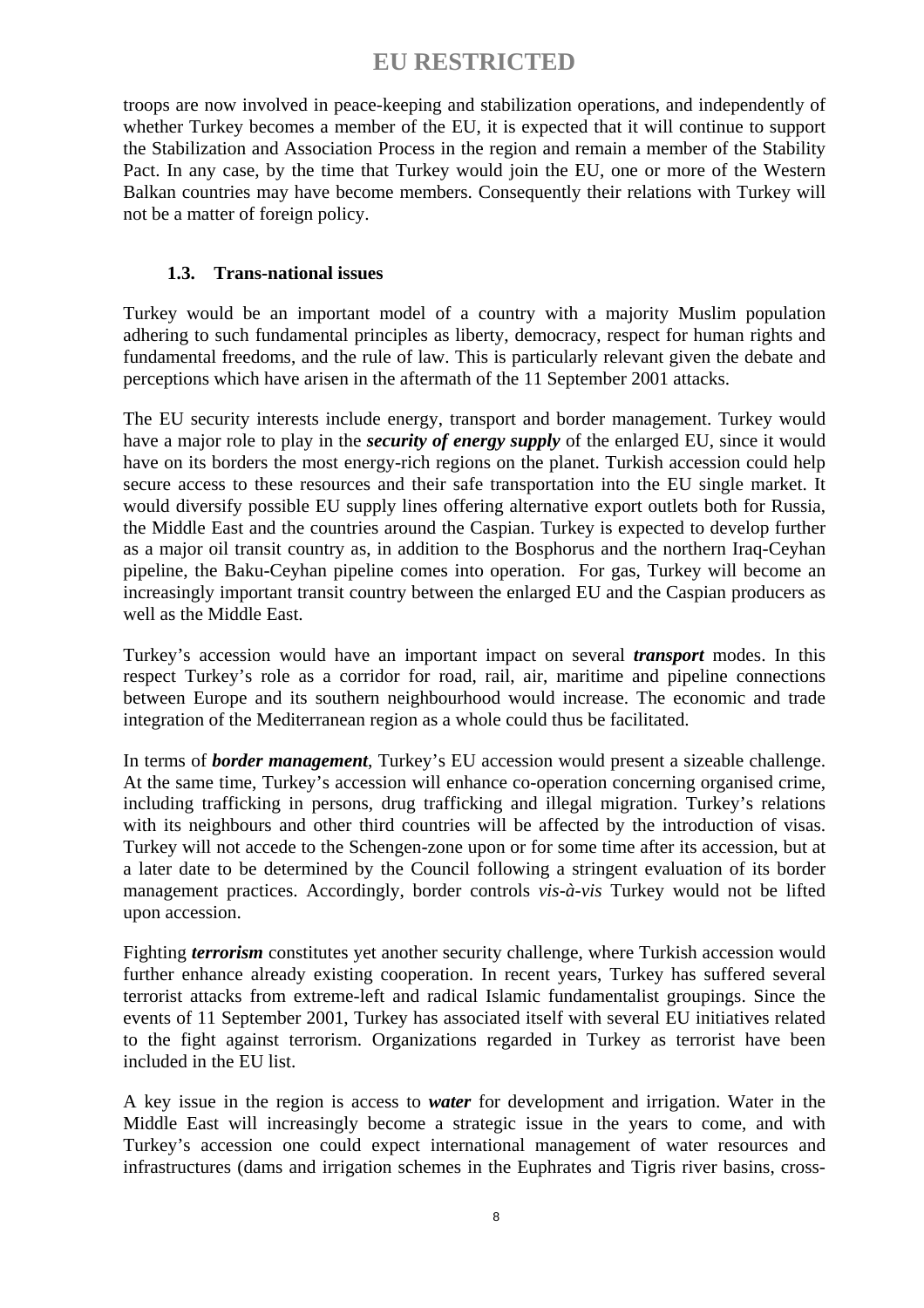border water cooperation between Israel and its neighbouring countries) to become a major issue for the EU.

As a result of Turkey's accession, the presence of sizeable *Kurdish minorities* in Turkey and in other countries of the region, and the existence of Kurdish *diaspora* in the present EU, could have implications for the EU's relations with these countries.

## **1.4. International relations**

Turkey is a member of international organizations such as the United Nations, OSCE, the Council of Europe, NATO, OECD, and the Stability Pact for South-East Europe, the Economic Cooperation Organization, and the Islamic Conference Organization. Turkey has also an observer status in the Arab League. Turkish voting patterns at the UN are, in general, in line with EU positions. However, some divergences have appeared, mainly related to issues referring to the Middle East and to Human Rights. As regards the main European organizations (OSCE and the Council of Europe), Turkey already aligns its positions on those of the EU and its accession should not bring major changes in the relations between the EU and these organizations.

Turkey has strong economic, political and military links with the United States. Both Turkey-US relations and EU-US relations have been exposed to challenges in the aftermath of the Iraq war. Turkey's relevance to the United States has changed in the last 15 years; the US was in the past dependent on Turkey's military capabilities and geo-strategic location, but now appreciates more its role as a factor for stability in a potentially unstable region.

Turkey still claims developing country status for WTO purposes and has defended some of the developing countries positions in the Doha Development Agenda negotiations, sometimes in clear contrast with EU positions. Turkey's status as a major developing country might have a significant impact on the conduct of the EU's development policies, in particular on its trade related chapter. Given the diverging interests of Turkey in these areas compared to the rest of the EU, decision making might become more complex.

## **1.5. European Security and Defence Policy**

Political dialogue between the EU and Turkey, and cooperation on European Security and Defence Policy matters, has evolved since the mid-1990s. The dialogue has led to a considerable degree of convergence between EU and Turkish views on CFSP issues. Turkey's record of alignment with EU political declarations, Common Positions and Joint Actions, and other CFSP measures demonstrates the extent of shared views. However, despite its generally satisfactory record, Turkey aligns itself with significantly fewer EU declarations than other acceding and associated countries.

Turkey's interest in ESDP and its experience with NATO and international peace-keeping provide favourable conditions for Turkey's inclusion in CFSP/ESDP structures after accession. As of 2003 Turkey had sizeable contingents in Afghanistan (ISAF), in Bosnia (SFOR II) and in Kosovo (KFOR), and it has been entrusted with the leadership of the multinational ISAF contingents in Afghanistan. No insurmountable problems should be expected concerning its implementation capacity and institutional capabilities. With its large military expenditure and manpower, Turkey has the capacity to contribute significantly to EU security and defence: Turkish military expenditure is among the highest of all NATO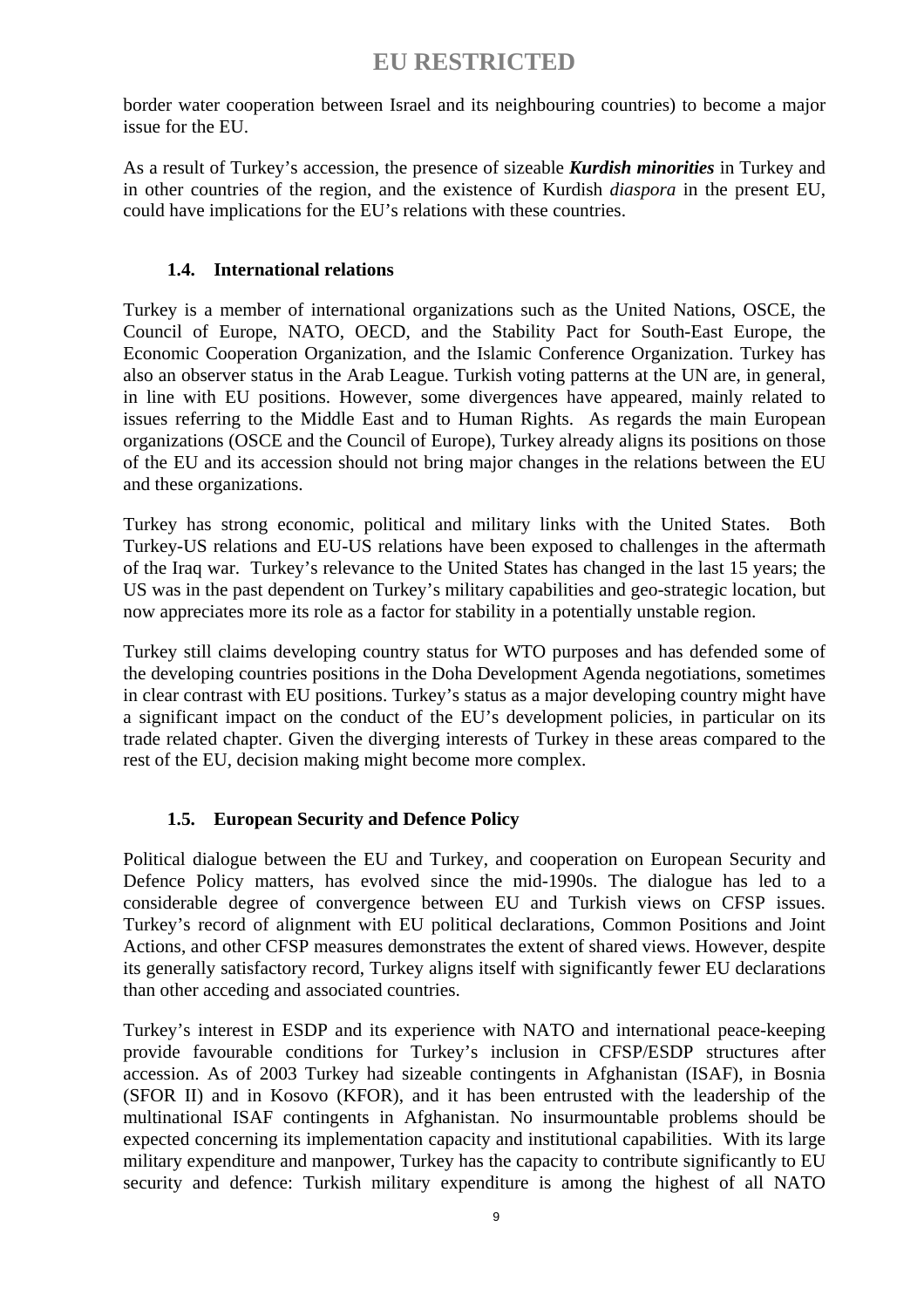members in relative terms, accounting for 2.59 % of its Gross Domestic Product in 2004, while its 793,000 military personnel constitute 27% of the forces of NATO's European members, and represent 3.9% of Turkey's labour force (compared with 1.7% on average in other European NATO countries).

However, it is also clear that Turkey is hesitant to align itself to EU positions on issues which it feels touch its vital foreign policy and security interests, in particular regarding its geographical neighbourhood (Iraq, Caucasus, etc.), human rights and developments in Muslim countries, where it insists on a distinct national position.

Thus, although Turkey has the capacity to make significant contributions to CSFP and ESDP, its political ability and willingness to do so will remain in doubt as long as it is unable to offer a convincing multi-annual record of alignment with the EU's foreign policy.

## **1.6. Domestic factors affecting Turkish foreign policy**

Turkey's foreign policy will also depend on its internal development. The direction Turkey takes on key questions such as the role of the state, civil-military relations, economic reform, secular versus religious politics and a nationalist versus internationalist orientation may affect Turkey's future attitudes to external policy. The political weight of the military is still strong in Turkish society, but it is diminishing owing to the political reforms. At the same time*,* with the consolidation of the democratic reforms, civil society is becoming more aware of international issues, and this may lead to the development of a wider and perhaps less consensual debate about foreign policy. If Turkey can pursue a path of democracy that combines secularism with a Moslem social and cultural environment, it could offer a good example for other countries in the region.

#### **1.7 Assessment**

The assessment of the potential impact of Turkey's EU accession on the EU's external policies faces a number of variables: the uncertain timing of Turkey's possible accession, the fluidity of international developments in general and in particular in Turkey's immediate neighbourhood, the shape of the European Union over the next 10-15 years and not least the course of Turkey's evolution and internal transformation in a similar timeframe.

The EU's enlargement to include Turkey would be different from previous enlargements because of the size of Turkey's population, its economic weight and its geographical position in a region characterized by instability, international tensions, internal conflicts, minority issues and diverging economic and energy-related interests.

The following elements emerge from this analysis:

- Turkey is a strategically important country whose EU membership would have implications for foreign policy in a number of potentially unstable neighbouring regions such as the Mediterranean, Middle East, Caucasus and Central Asia.
- The present Member States of the EU and Turkey have strong interests in these regions, which in many ways converge, but in some cases differ.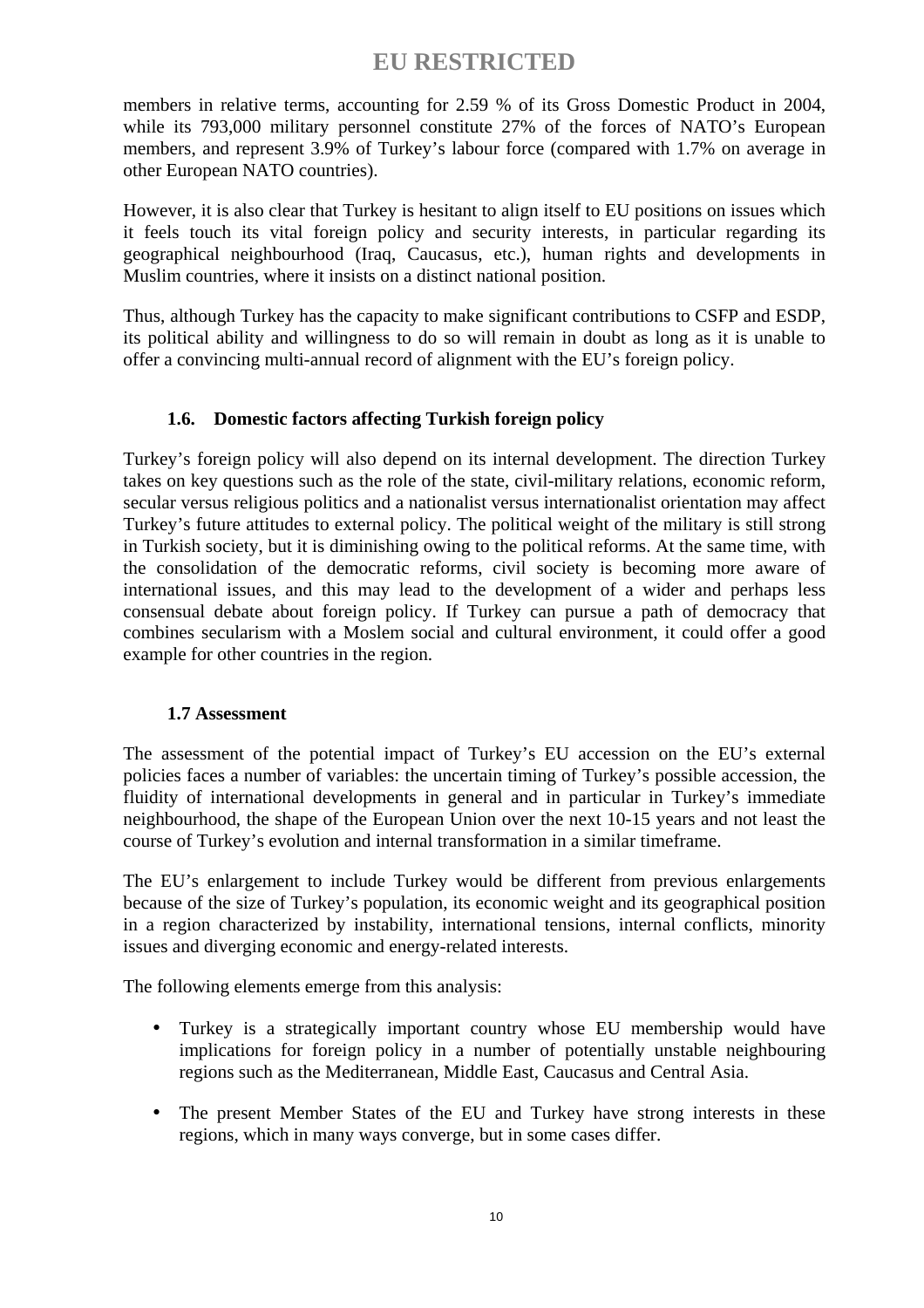- If Turkey pursues its economic modernization, socio-economic development and regional integration, it would be able to play an important stabilizing role in its neighbourhood.
- As an EU member Turkey would have importance for a number of trans-national issues (energy, water resources, transport, border management, counter-terrorism).
- With its large military expenditure and manpower, Turkey has the material capacity to make a significant contribution to EU security and defence policy.
- On international issues, Turkey generally aligns its positions to the EU's common foreign and security policy; but on some sensitive issues (human rights, the Middle East) this is not yet the case.
- The successful inclusion of Turkey in the European integration process would give clear evidence to the Moslem world that their religious beliefs are compatible with the EU's values.
- However, in the future development of Turkish foreign policy, much will depend on internal developments within Turkey, especially as regards the future role of the military, religion, and civil society.
- While Turkey, as potentially the biggest Member State of the EU, would have an important influence in foreign policy, it would be subject to the constraints of membership and common decision-making in the European institutions.

From the point of view of the EU's role in foreign affairs, Turkey's accession brings both advantages and challenges. It could help to stabilise the conflict-prone zone of the Middle East, but it would bring the EU into more direct involvement with the difficult political and security problems of the region. Turkey being a member would give the EU greater weight in regional and world affairs, but it could also make decision-making, especially under unanimity, more complicated. Summing up, Turkey could be a factor for enhancing stability and the role of the EU in the region, but its membership would present challenges as well as opportunities in the field of foreign affairs.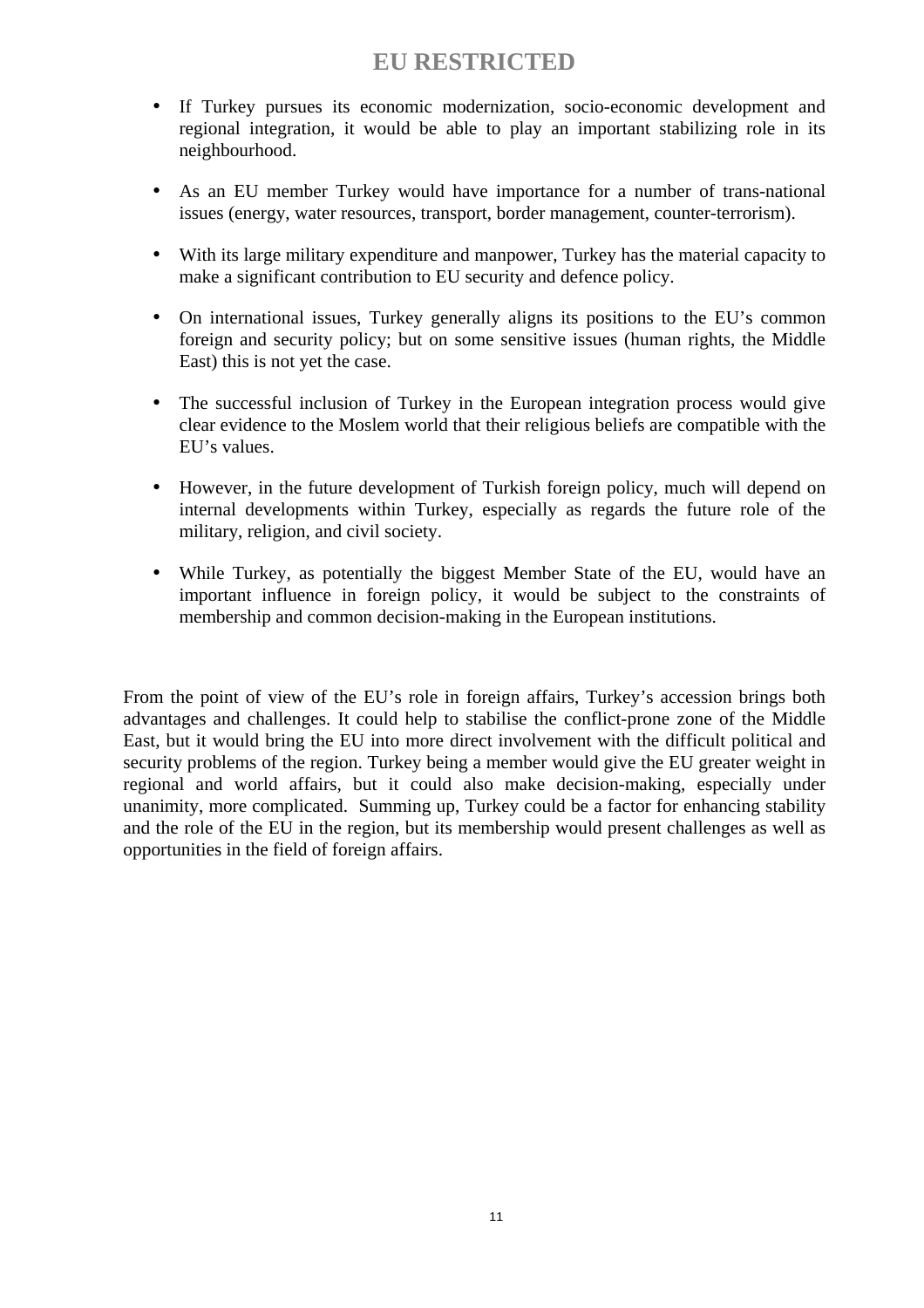### **2. ECONOMIC DIMENSION**

This section focuses on the economic aspects of the accession of Turkey to the European Union. Some integration effects are already visible in the context of the EU-Turkey Customs Union. Accession itself can provide a further boost to economic growth and prosperity in Turkey, as well as a positive, but much smaller, impact on the present EU Member States.

The objective of this section is to provide a qualitative, and to a limited extent, a quantitative assessment of the effects, as well as of the various channels through which accession would affect the EU economy. This entails that, between the EU and Turkey, the four freedoms (goods, services, capital and labour) would be fully established, possibly with some transitional measures and special arrangements. Turkey would have to adopt the entire EU *acquis communautaire*, including EMU, and participate in the EU budget, but most of these aspects are dealt with more in detail in other parts of this paper.

## **2.1. Main features of the Turkish economy**

Turkey is considered to be a lower middle-income economy. Its per capita income is relatively low compared to the EU. The GDP per capita in terms of Purchasing Power (PPS) was in 2003 at 28.5% of the EU-25 average, comparable to the level of Bulgaria and Romania. Measured in current prices in 2003, the Turkish GDP was equivalent to about 2% of the GDP of EU-25 or just half of the ten new Member States.

With its population of about 70 million, Turkey is broadly equivalent to the ten new Member States taken together and accounts for 15.5% of the EU-25 population. The demographic trend differs significantly from the present Member States, with an annual average population growth of 1.8%, compared to 0.2% of the EU-25. However, the declining trend in population growth rates will in the longer term turn the current demographic structure into that of an ageing society similar to what most Member States currently face.

Two thirds of the total Turkish population live in Istanbul, Ankara, Izmir and other large cities. In these cities, over 80% of total value added is generated. Istanbul and other large cities have experienced high immigration from rural areas. Turkey is characterised by large regional disparities which broadly follow a West-East pattern. The richest regions are located in the western part of the country while the poorest ones are at the eastern border. The richest region Kocaeli, an important manufacturing location, has a GDP per capita of more than 90% above the national average (46% of the EU-25 average). At the other end of the scale, the poorest regions Agri and Van have only about one third of the national GDP per capita (8% of the EU-25 average).

These income disparities are reflected in the sectoral structure of the regions. The richer regions have important shares of production and employment in manufacturing and services whereas in most of the other regions agriculture is the most important source of income and employment.

Turkey experienced significant outward migration after the early 1960s, when active recruiting by some European countries took place. Since the 1980s, the flow of net migration from Turkey to abroad amounts to some 40 000-60 000 persons per year, which is about 0.2%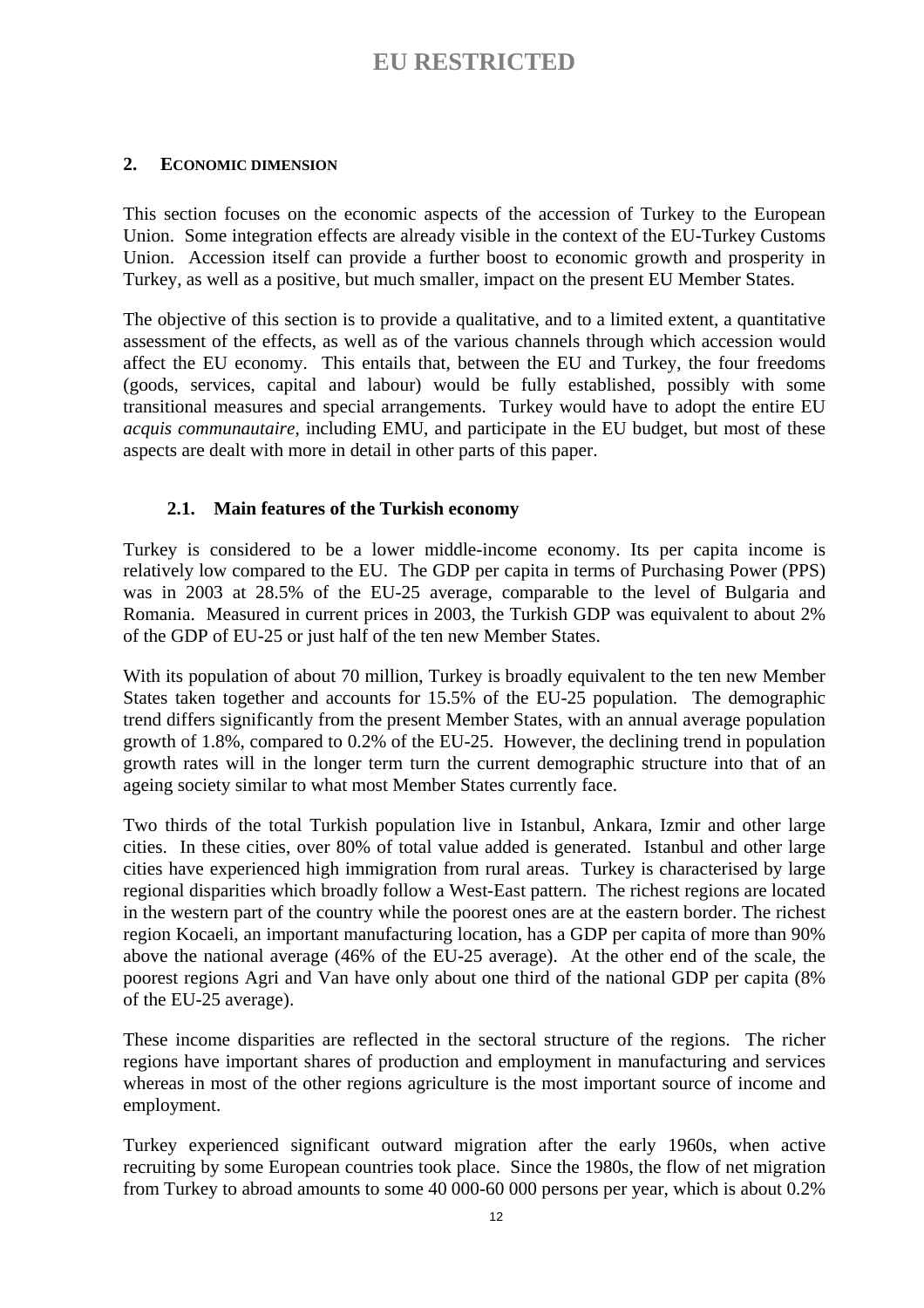of the current labour force. In 2002, about 3 million Turkish nationals were officially registered in the EU-15.

In the past decades several macroeconomic and financial crises occurred in the country, more recently in 1994, end-1999 and early-2001. These have led to high volatility in aggregate economic activity and hampered the overall pace of growth. Since 2001, much progress has been made in stabilising the economy and addressing the root causes of these crises in past decades. This is particularly visible in the resumed growth path and the sharply declined inflation. However, this stabilisation process is not yet complete and some imbalances, such as the widening external deficit, remain to be corrected. Further implementation of structural reforms would not only contribute to avoiding stabilisation crises, but also allow Turkey to achieve or even raise its growth potential.

## **2.2. Effects from deeper economic integration**

Although Turkey's population is relatively large, its GDP represents just over 2% of the EU-25 GDP. As a consequence, the beneficial economic effects of Turkey's membership in the EU are likely to be asymmetric, i.e. small for the EU-25 as a whole and much larger for Turkey. The effects on the EU will very much depend on the way the Turkish economy will be able to cope with its preparation for membership.

## *Increased trade in goods and services*

Accession would come in addition to the Customs Union established in  $1995<sup>1</sup>$  by a symmetrical removal of tariffs and quantitative restrictions on industrial goods. Trade integration will deepen further through the removal of tariffs in areas not currently covered (e.g. agriculture,) as well as the reduction of non-tariff barriers through the implementation of the acquis.

Primarily as a result of this already high degree of trade liberalization in goods, Turkey's trade links with the EU have increased significantly. However, some bilateral trade remains restricted, e.g. for agricultural goods. Merchandise trade with the EU-25 accounted in 2003 for more than half of total Turkish trade: 58% of its exports went to EU-25 and 52% of its imports came from this area. On the other hand, the role of Turkey in the EU imports and exports is still modest; in 2003, around 2.5% of EU imports from third countries came from Turkey and 3% of EU exports to third countries went to Turkey.

Turkey's exports to the EU have been reoriented to higher value-added and more technological products. In particular the exports of machinery and road vehicles to the EU have significantly risen over the past years and have accounted for 29% of total Turkish merchandise exports to the EU in 2003, up from only 19% in 1998. Yet the main part of Turkish exports still consists of textile products, with still nearly 40% of total exports to the EU in 2003, representing a share of around 13% of total EU textile imports.

The last decades have seen a remarkable shift of Turkey's geographical trade orientation from the Middle East to the EU. This was certainly supported by the trade liberalization process with the EU. It can be expected that further trade liberalization, in those areas not covered by

 $\overline{a}$ 

<sup>&</sup>lt;sup>1</sup> Decision 1/95 of the Association Council, OJ L 35 of 13 February 1996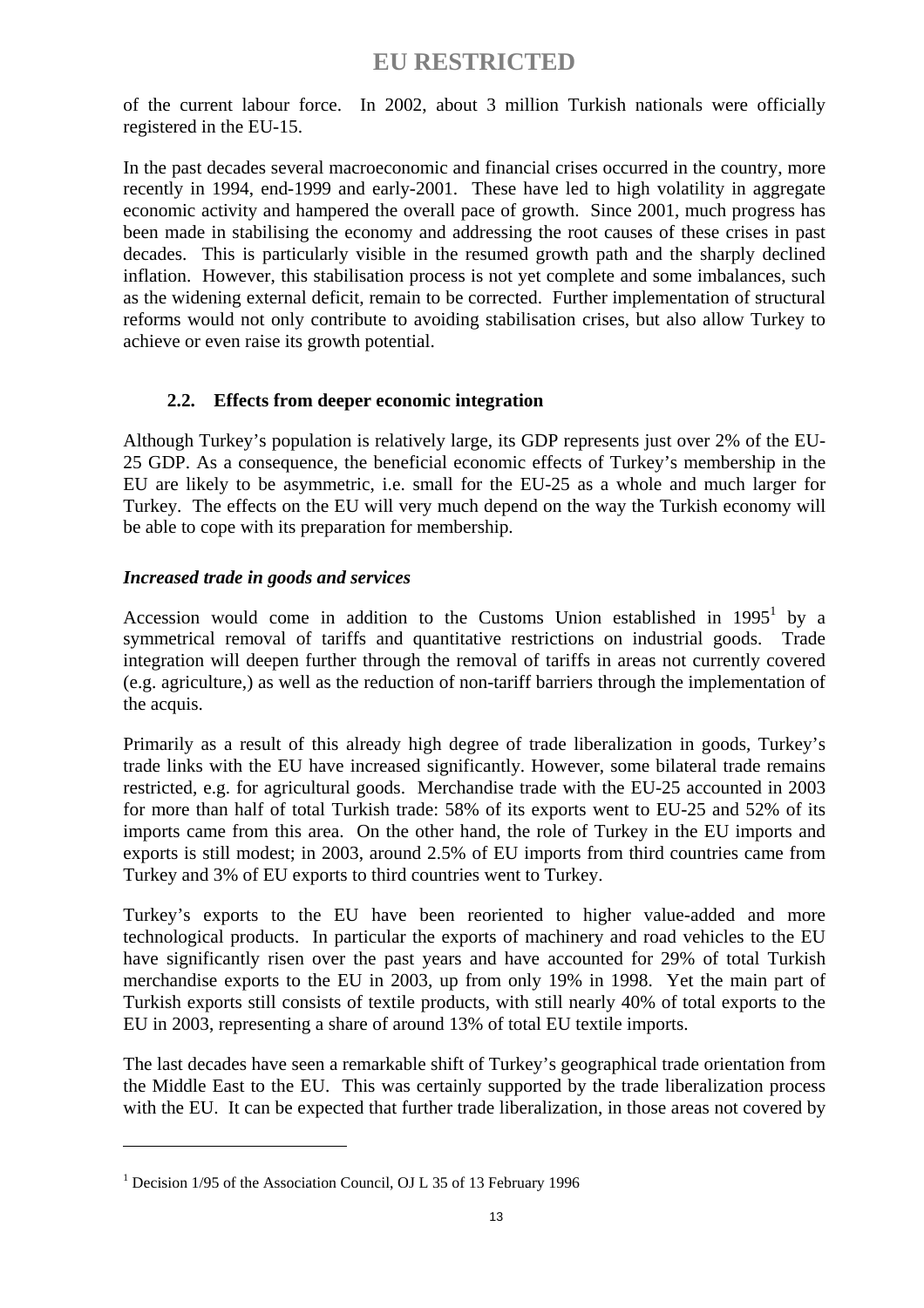the Customs Union, will lead to a further increase in trade flows. Also the abolition of customs controls and some other technical barriers to trade would bring about an additional, albeit small, trade creation.

#### *Integration into the single market*

Due to market size effects, the full inclusion of Turkey into the Single Market would result in an increase in demand in the present Member States. It should lead to significant productivity hikes, in particular in Turkey, and simultaneously to a fall in prices mainly in the services sector. Therefore, the productivity boost and price competition might amount to a significant increase of GDP for Turkey.

The shift in employment and value added away from the agricultural sector to the service sector can be expected to continue and generate additional productivity increases. In 2003, over one third of the Turkish labour force was employed in the agricultural sector while output only amounted to 12.2% of GDP. In the EU 25, the 5% of the labour force that is in agriculture generates 2.2% of total value added. Such shift would not only bring the structure of the Turkish economy in line with the EU economy, but would also generate some additional effects from participation in the single market, in particular in the services sector, and result in sizeable additional economic growth. Managing these structural shifts would be a major, long-term challenge for economic and social policies, particularly in rural regions.

Turkey's financial system has until recently been susceptible to crises of investor confidence in the light of severe macroeconomic and structural imbalances. The banking sector has become sounder following the extensive restructuring programme and the implementation of international standards, which followed the 2001 financial crisis. Nevertheless, this process is far from completed. Regulatory and supervisory standards have to be further strengthened and aligned with EU standards. Turkey is an important borrower on international financial markets. EU-based banks play a major role in cross-border financing of Turkey's economy.

#### *Increased investment opportunities*

Capital flows between the EU and Turkey are largely liberalized. However, some key flows, in particular foreign direct investment (FDI) from the EU to Turkey, have remained at very low levels during the past decade and give rise to expectation of some unused potential for foreign investors. As witnessed by the ten new Member States, which joined the EU in May 2004, the perspective of EU membership triggers substantial FDI by EU companies. While the situation is not fully comparable because some of the FDI flows to the new Member States were related to the privatisation of state-owned companies, the implementation of the acquis and of the institutional framework of the EU boosts investors' confidence to explore new market opportunities. Furthermore, upon accession, spending from EU Structural Funds and the Cohesion Fund on physical and human capital would also improve the conditions for private investment. Higher and growing FDI inflows into Turkey would lead to capital accumulation as well as to a renewal of the capital stock and a transfer of technology, a key component of increases in the growth potential.

#### *Labour migration*

There is already a long established tradition of migration of Turkish workers to EU Member States. A removal of barriers to the free movement of labour in the long-term perspective would most likely lead to some additional migration from Turkey to the EU. At this stage it is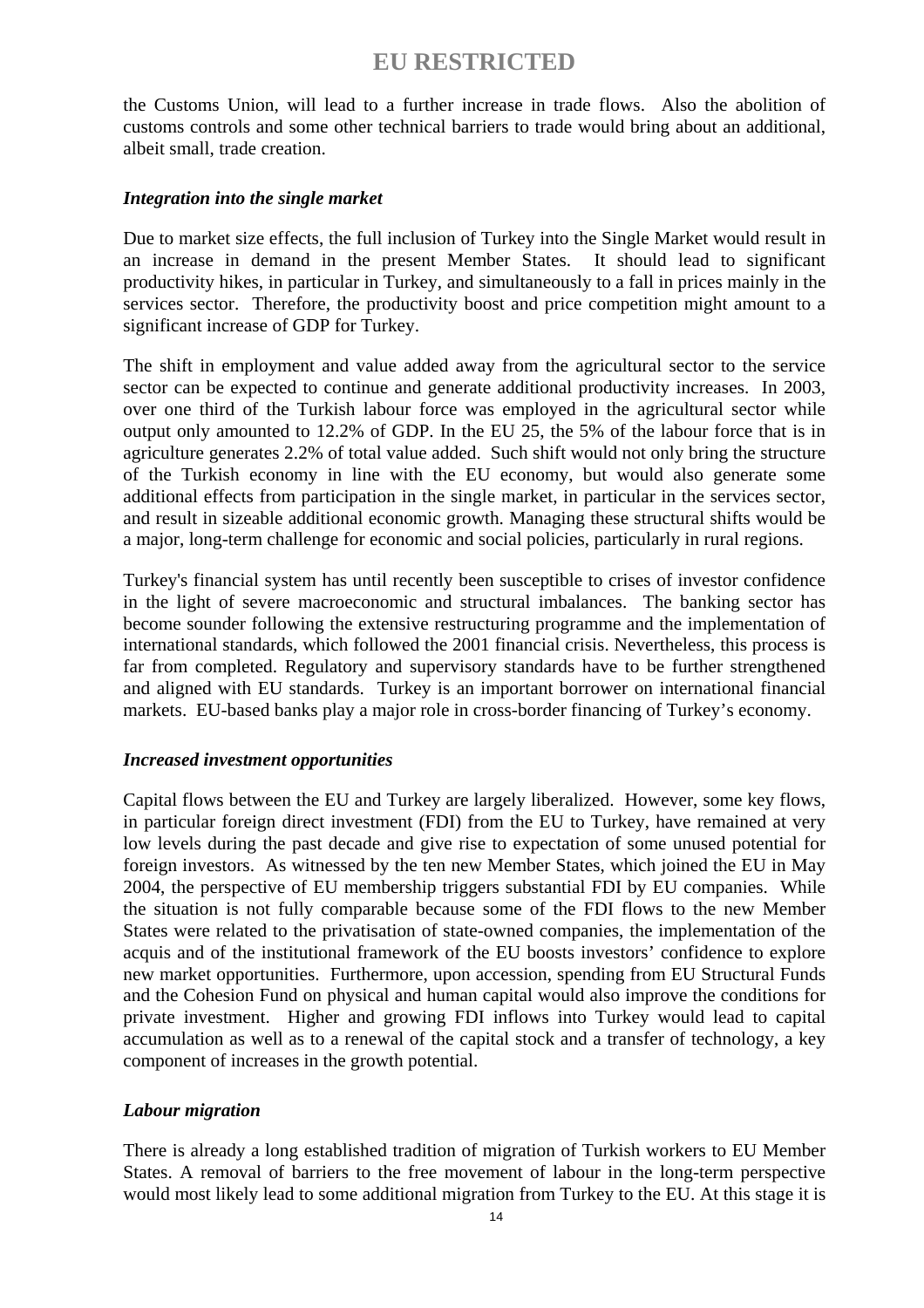very difficult to forecast the level as well as the structure of this additional migration after accession. Such migration could contribute to mitigating the possible reduction of the growth potential of the EU due to its ageing population. However, if substantial and uncontrolled, it could lead to disturbances in the EU labour market. Studies on the implications of enlargement for migration vary considerably and are based on very different methodologies, such as opinion polls, extrapolations from earlier south-north migrations, and analyses of past migration episodes in econometric models (see also section 3 – free movement of persons). The distribution of migration inflows into the incumbent Member States is likely to be uneven across countries and regions. The effect of migration on GDP could differ with the skill levels of the migrants and labour demand in the EU.

The size of migration from Turkey to the EU will not only depend crucially on the pace of convergence of Turkey's national income towards EU income levels, but also on the development of Turkey's growth poles such as Istanbul and Koecali. Since in the early stages of economic development, large agglomerations traditionally benefit from more investment and faster growth and could absorb a substantial part of the migrants from rural areas if this economic expansion advances sufficiently rapidly and is accompanied by adequate employment policies and job creation. Since cultural and language barriers are much higher for international migration than for national migration, these growth poles could absorb a large share of the migration pressure from Turkey's rural areas.

## **2.3. Participation in Economic and Monetary Union**

As a new Member State, Turkey would participate in the Economic and Monetary Union (EMU) from the date of accession, even though it would not adopt the euro immediately. It must endorse the objectives of EMU and should prepare for an eventual full participation in the euro area. Turkey would be obliged to treat its exchange rate policy as a matter of common concern. Turkey should be able to pursue disciplined and responsible macroeconomic policies, both monetary and fiscal, to ensure the stability of the economy. In turn, a smooth functioning of Turkey's product, labour and capital markets would enhance the efficiency of those macroeconomic policies. Therefore, Turkey should continue in consolidating macroeconomic stability and advancing structural reforms.

#### **2.4. Assessment**

The accession of Turkey would present economic challenges, and implicitly opportunities to all parties involved. The main effects of a possible accession of Turkey to the EU may be summarised as described below.

- Overall, EU Member States' economies would benefit from the accession of Turkey, albeit only slightly. An acceleration of growth in Turkey should give a positive impulse to EU25 exports. Investment opportunities for EU companies are expected to increase as a result of an improved investment climate due to Turkey's accession perspective. A possible increase in labour supply, stemming from migration from Turkey, could contribute to some additional growth. Taking into account the low income levels of Turkish regions as compared to the EU average, Turkey's accession would statistically increase regional disparities in the EU.
- Turkey would benefit substantially from its accession to the EU. Accession should boost Turkey's growth essentially via increased trade, higher investment due to higher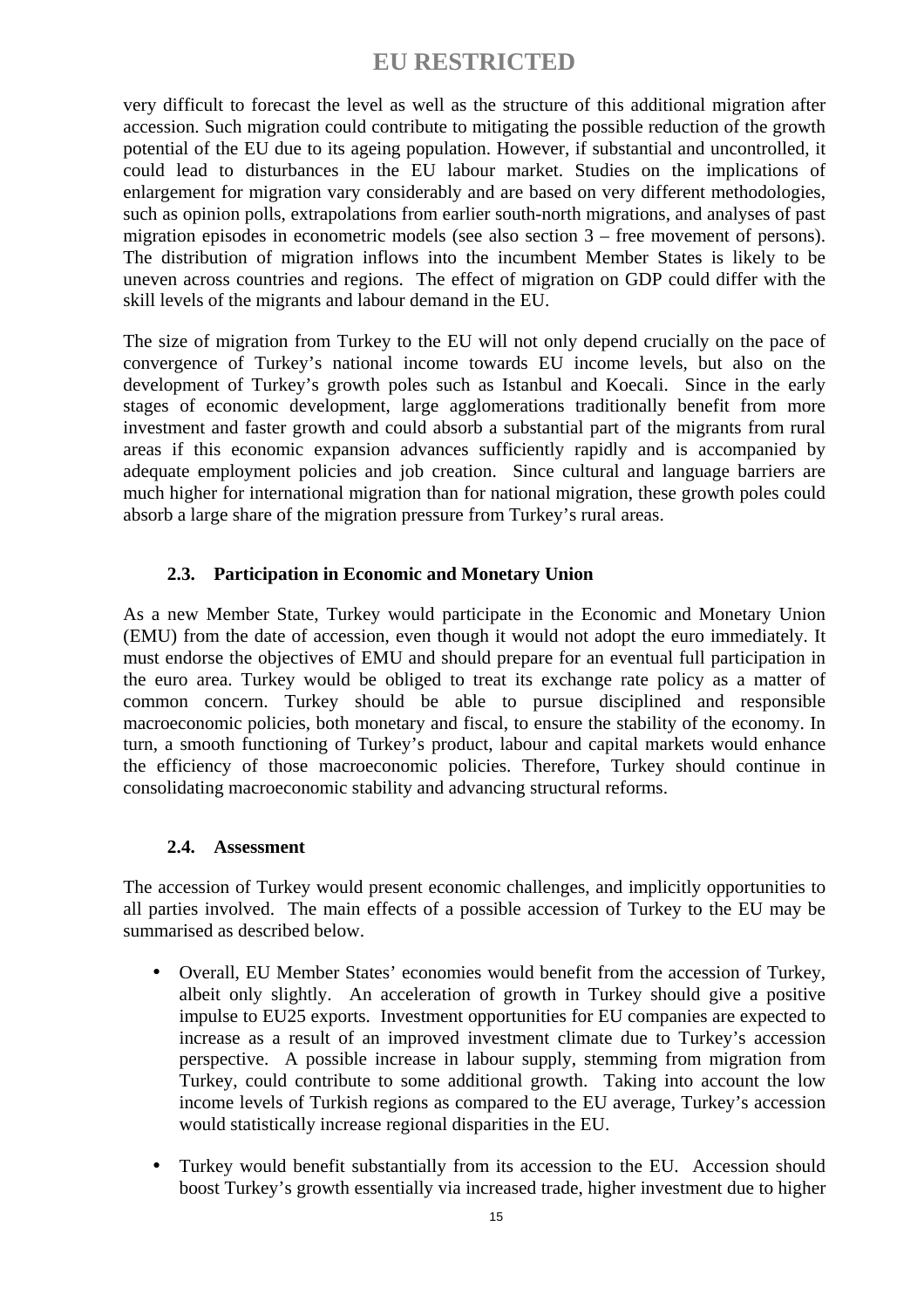FDI inflows, and higher productivity growth due to a shift in the sectoral composition of output and the implementation of structural reforms in line with the more competitive EU internal market environment. In spite of the significant stimulus which this growth acceleration would give to Turkish economic development, the catching-up process of Turkey's income levels with the EU is expected to last several decades.

• In order for Turkey to fully benefit from accession, macroeconomic and financial stability must be ensured and its productive capacity enhanced by appropriate increases in physical and human capital. Structural reforms should be pursued in order to ensure efficient management of public finances, continued stabilisation and development of the financial sector, increased efforts and expenditure to improve the overall level of education and training as well as to increasingly attract foreign direct investment.

## **3. INTERNAL MARKET AND RELATED POLICIES**

The existence of the EC-Turkey Customs Union, in the framework of the Association Agreement of  $1963<sup>2</sup>$  (Ankara Agreement), anticipates to some extent the participation of Turkey in the internal market, particularly with regard to industrial products. Under the Customs Union, Turkey is committed to align with part of the internal market acquis, including free circulation of industrial goods, intellectual and industrial property rights, competition policy (state aid control and anti-trust) and to adopt the common external tariff. Public procurement, services and establishment are currently not covered by the Customs Union, but negotiations towards concluding a bilateral agreement liberalising market access have been underway since 2000. Free movement of workers, freedom of establishment and freedom to provide services were declared goals of the Ankara Agreement, but only the free movement of workers was partly implemented.

Free movement of capital and a broad range of other policies related to the internal market are also included in this section.

## **3.1. Free movement of goods**

Free movement of goods between the EU and Turkey is foreseen in the Customs Union, covering all industrial goods, except for certain steel products. The latter are covered by a treaty concluded by the  $ECSC<sup>3</sup>$ . The EU is the main trading partner for Turkey, and following the latest enlargement, Turkey is now the EU's 6th largest customer and its 7th biggest supplier. On average, trade with the EU provided for more than half of Turkish imports and exports.

In practice there are still a number of barriers to trade, some of which are caused by Turkey's non-compliance with its obligations under the Customs Union. Such difficulties relate to divergent rules for external trade, standardisation, import licences and technical trade

 $\overline{a}$ 

<sup>2</sup> OJ L217 of 29 December 1964

<sup>&</sup>lt;sup>3</sup> OJ L227 of 7 September 1996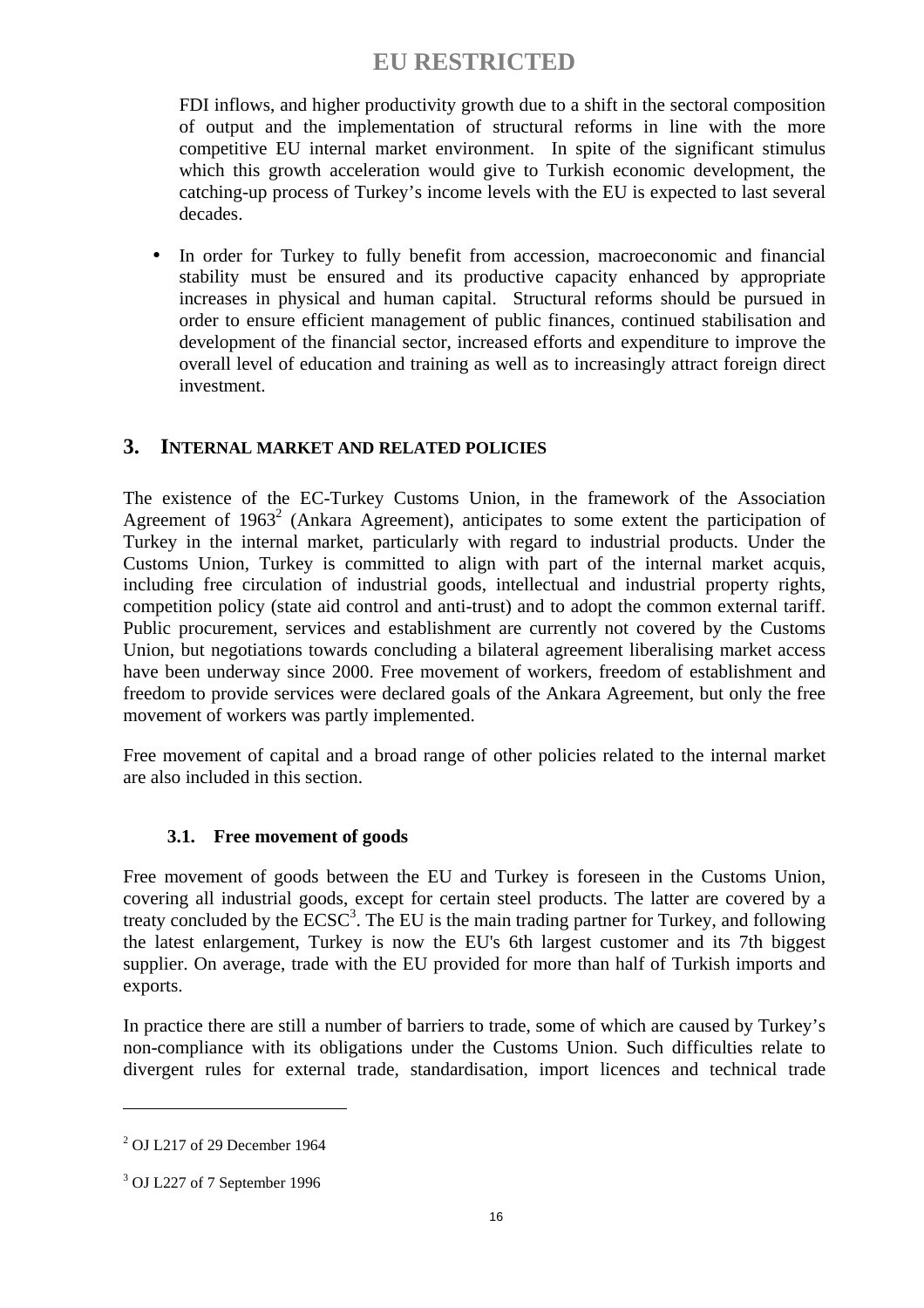barriers, as well as intellectual property rights, food safety and public procurement. As regards public procurement, it should be borne in mind that alignment with the acquis is a condition for the inclusion of this sector in the Customs Union and in any event a requirement to ensure access to structural funds. In the area of food safety, big efforts will be necessary to continue the progressive alignment with the *acquis,* to adapt to EU principles and to set up appropriate institutional structures.

Turkey must comply with existing obligations under the Customs Union, which would facilitate its integration into the internal market.

### **3.2. Freedom to provide services**

The financial sector remains under-developed and further efforts are needed to fully align Turkey's legislation with the acquis. At the same time, it must be recalled that sustainable integration of Turkey's financial sector will to a large extent depend on achieving macroeconomic stability, as well as on strengthening the legal and supervisory framework in this sector. Major efforts are required to prepare Turkey's financial sector for the impact of the internal market. Provided that ambitious reforms can be sustained over the medium-term, Turkey's accession could have a positive impact on the internal market, by enhancing access to a potentially large and fast growing banking, insurance and investment market.

With regard to non-financial services, Turkey will need to make major efforts to fully align with the acquis, including in relation to the freedom of establishment, and thus to allow economic operators from the rest of the EU to reap the full benefits of accession. This area could have implications for the labour market, although such services would have to be provided under the same conditions as those set by Member States for their own nationals. Turkey is also a major service provider in the rapidly expanding tourism sector whose share in GDP is expected to grow until accession. Turkey's accession would therefore contribute to increased competition in this sector also at EU level.

## **3.3. Free movement of persons**

Turkey experienced significant outward migration after the early 1960s, when some European countries actively recruited workers. Net outward migration reached its peak in the first half of the 1960s, with about 80 000 net-migrants per year, or about 0.5 % of the Turkish labour force. With declining labour demand in Europe in the second half of the 1970s and the closing of channels for legal migration for employment, this first wave of migration came to an end. Since the 1980s, the flow of net-migration leaving Turkey amounts to some 40 000- 60 000 persons per year, which is about 0.2% of the current labour force; almost all of this migration takes the form of family reunification. In 2002, about 3 million Turkish nationals were officially registered in the EU-15. The main recipient countries were Germany (77.8% of those migrant workers, or 2.3 million persons), France (7.9%, or 230 000 persons), Austria (4.7%, 135 000 persons) and the Netherlands (4.4%, or 128 000 persons).

Turkish nationals constitute by far the largest group of third-country nationals in the EU (about 25 % of all third-country nationals). Migration of workers from Turkey has thus become a well-established phenomenon, and in many cases Turkish nationals live in their host countries already in their second or third generation, although some difficulties with integration still need to be addressed.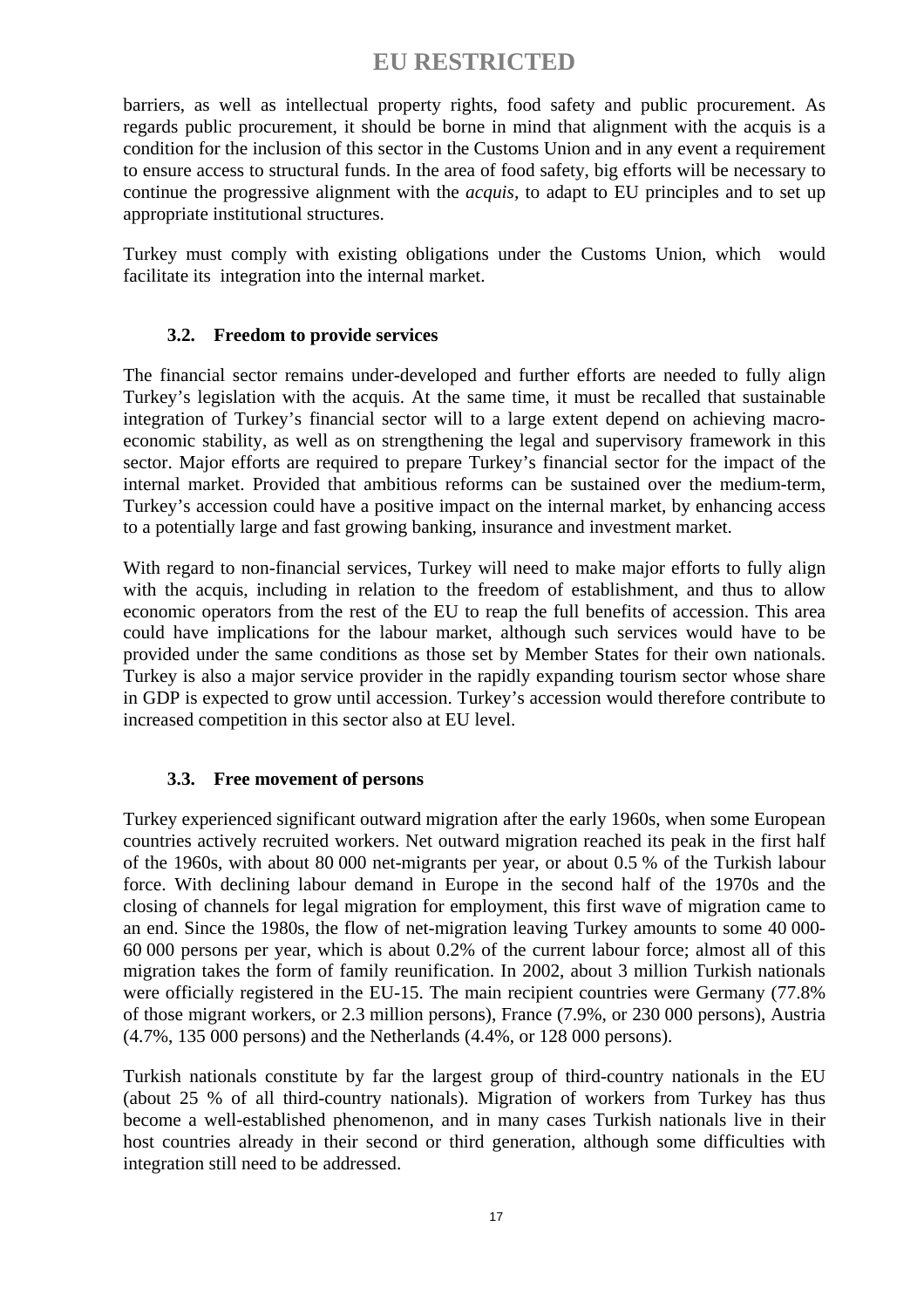The status which Turkish workers at present enjoy under Community law lies between that of European Union citizens and third-country nationals. Their status is determined for a large part by the decisions taken by the EC-Turkey Association Council following the 1963 Association Agreement between the EC and Turkey, and their interpretation given by the European Court of Justice. The Agreement provides for the parties to progressively establish free movement of workers; the relevant provisions of the Agreement do not, however, have direct effect. So far, the Association Council has not yet adopted all necessary measures for free movement. As a result, Turkish nationals do not have the right to move to an EU Member State or between the EU Member States in order to take up employment<sup>4</sup>. However, once duly registered as belonging to the labour force of a particular Member State, Turkish workers enjoy a considerable number of individual rights in that host Member State under Decision No. 1/80**. 5**

There are perceptions that a possible substantial and uncontrolled increase in migration to the EU could lead to serious disturbances in the labour markets of some of the present Member States. Some recent studies have proposed estimates of the potential future migration from Turkey to the EU. Most estimates concern in fact the forthcoming decade (until 2013) and are based on the continuation of existing trends and factors in the pre-accession period. Estimates for the long term impact, i.e. by 2025/2030, based primarily on expected income differences, tend to give very varying figures (ranging from broadly 0.5 to 4 million potential Turkish immigrants to EU Member States).<sup>6</sup> Other studies emphasise the relative stability of overall migratory pressures independently of accession or recall the developments observed over time in Spain and Portugal, where initial emigration was subsequently reversed. Based on the

 $\overline{a}$ 

<sup>&</sup>lt;sup>4</sup> Migration between Member States will however be possible on the basis of Directive 2003/109 concerning the status of third-country nationals who are long-term residents; by 23 January 2006 at the latest Turkish workers of this category will be able to obtain, under strict conditions, the guarantee to move to another EU Member State for the purpose of taking up employment.

 $<sup>5</sup>$  Taking into account the abundant case-law, these can be summarised as follows: (a) equal treatment as regards</sup> working conditions and remuneration; (b) a right to extension of work permit for the same employer if a job is available and corresponding residence permit in the host Member State after one year of lawful employment; (c) after three years of employment, under certain conditions, the right to respond to another offer of employment for the same occupation; (d) after four years of employment free access to all employment and a residence right in that host State while looking for other employment; (e) access to employment and education for the second generation in the host State; (f) a general non-discrimination clause and limitations to the right of expulsion. A standstill clause ensures that existing treatment cannot be withdrawn or reduced.

<sup>&</sup>lt;sup>6</sup> A more detailed overview of available studies indicates that the potential long term (i.e. 2030) numbers of migrants have been estimated to reach between 0,5 - 4.4 million persons. Econometric models, based on wage differentials, arrive at estimates of about additional 1¼ million persons until 2030 (Togan, 2002). Calculations of the Dutch Planning Office (Lejour 2004) arrive at a long-term potential of Turkish migration to the EU of 2.7 million persons, compared to an estimated mobility of 2.9 million persons from the 10 Central and Eastern European Countries (CEEC). By far the highest figure is mentioned by the Osteuropa-Institut in Munich (Quaisser), which forecasts (in the absence of transition periods and with full application of free movement as from 2013) the long-term potential for migration from Turkey to Germany at 4.4 million on the basis of the existing number of Turkish migrant workers as well as economic differentials at that date. The figure is considered a maximum estimate by the authors themselves, who emphasise that using for Turkey the DIW methodology, which has been used for forecasting the migration impact of the 2004 enlargement, would bring the estimate for the additional long-term migration potential from Turkey down to 0.5 million. This is in line with results from a Eurobarometer survey (European Foundation) reporting migration intentions of Turkish people. The figures for Turkey are: general inclination (6.3%), basic intention (0.8%) and firm intention (0.3%).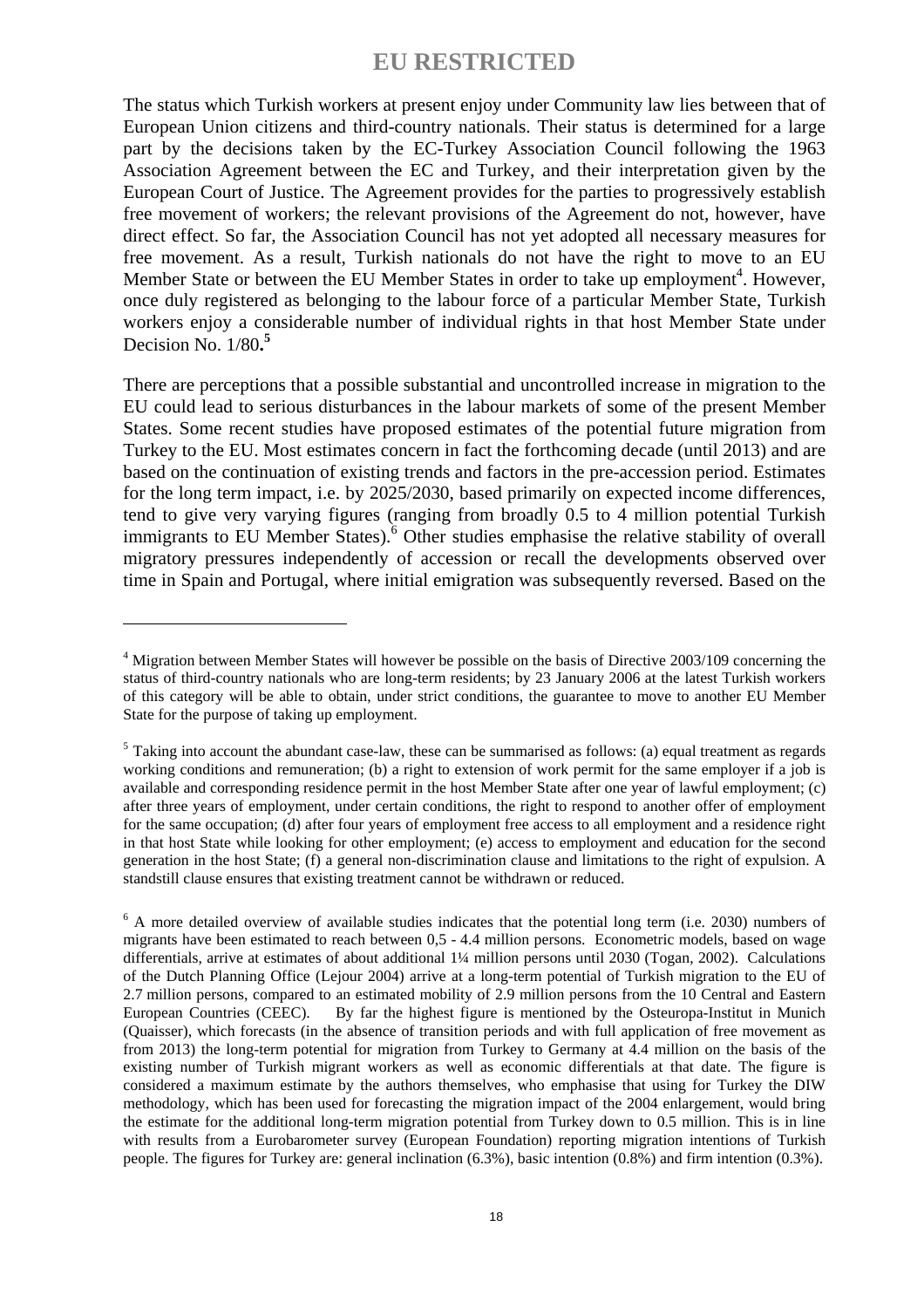experience that Turkish workers tend to migrate alongside networks of already established relatives, the biggest share of additional migrants to the EU would most likely go to Germany, France, Netherlands and Austria.

In addition to the general conditions for economic growth and employment, the actual migration flows are influenced by pull factors such as wage differentials between Turkey and the recipient countries but also by push factors, such as the labour market situation in Turkey itself. In this respect, if appropriate labour market policies are put in place to integrate the young population into the labour market, the migration potential in Turkey will probably decrease. In particular, sustained progress by Turkey in areas such as social policy, employment, health and education could reduce the pressure for migration. As regards demographic developments, it can be noted that population growth and fertility rates are in decline and estimated to fall to 1.05 % and 2.0 children per woman in the period 2010-2015 (UN World Population Prospects 2002 Revision).

### **3.4. Free movement of capital**

The EU does not impose restrictions on capital movements with Turkey, since the Treaty has extended the abolition of such restrictions to third countries. Some of the remaining restrictions concern capital inflow into Turkey in the form of foreign direct investment. The process of accession of Turkey to the European Union would remove these last obstacles and increase the confidence of investors. The accession process itself should lead to a significant increase of foreign direct investment originating from other EU Member States, to an improvement of the free circulation of capital and to a reinforcement of the Turkish economy.

Regarding capital outflow, full liberalisation of capital movements requires the existence of a solid financial system, a stable economy and a sustainable external financial position. Considerable reforms have been initiated in Turkey, partly under the guidance of the IMF, and the increased structural strength of the Turkish economy should ensure more stability. If a crisis were to occur in the future, the Treaty itself allows for preventive mechanisms (e.g. balance of payment assistance), as well as for provisional safeguard measures, which should provide sufficient protection without affecting the overall functioning of the internal market. In any case, given the limited relative size of financial sectors in Turkey, spill-over effects on the rest of the Union would probably be manageable.

Turkey remains generally vulnerable to money laundering and full liberalisation of capital movements could entail risks for the rest of the EU. The level of corruption prevailing in Turkey and the low level of effectiveness of the anti-money laundering regime (in terms of prosecutions and convictions) means that major efforts are required to ensure that Turkey's accession does not negatively impact the fight against financial crime across the EU. The preaccession period should therefore be used to develop the administrative capacity of the Turkish law enforcement authorities; to stimulate more effective joint action between agencies fighting money laundering within Turkey; and to improve co-operation with their counterparts in the EU, thus enhancing both parties' ability to work together to meet common threats.

#### **3.5. Common Commercial Policy**

Turkey is partially aligned to the Common external tariff measures concerning industrial goods. Its customs law provisions are largely in line with the Community Customs Code.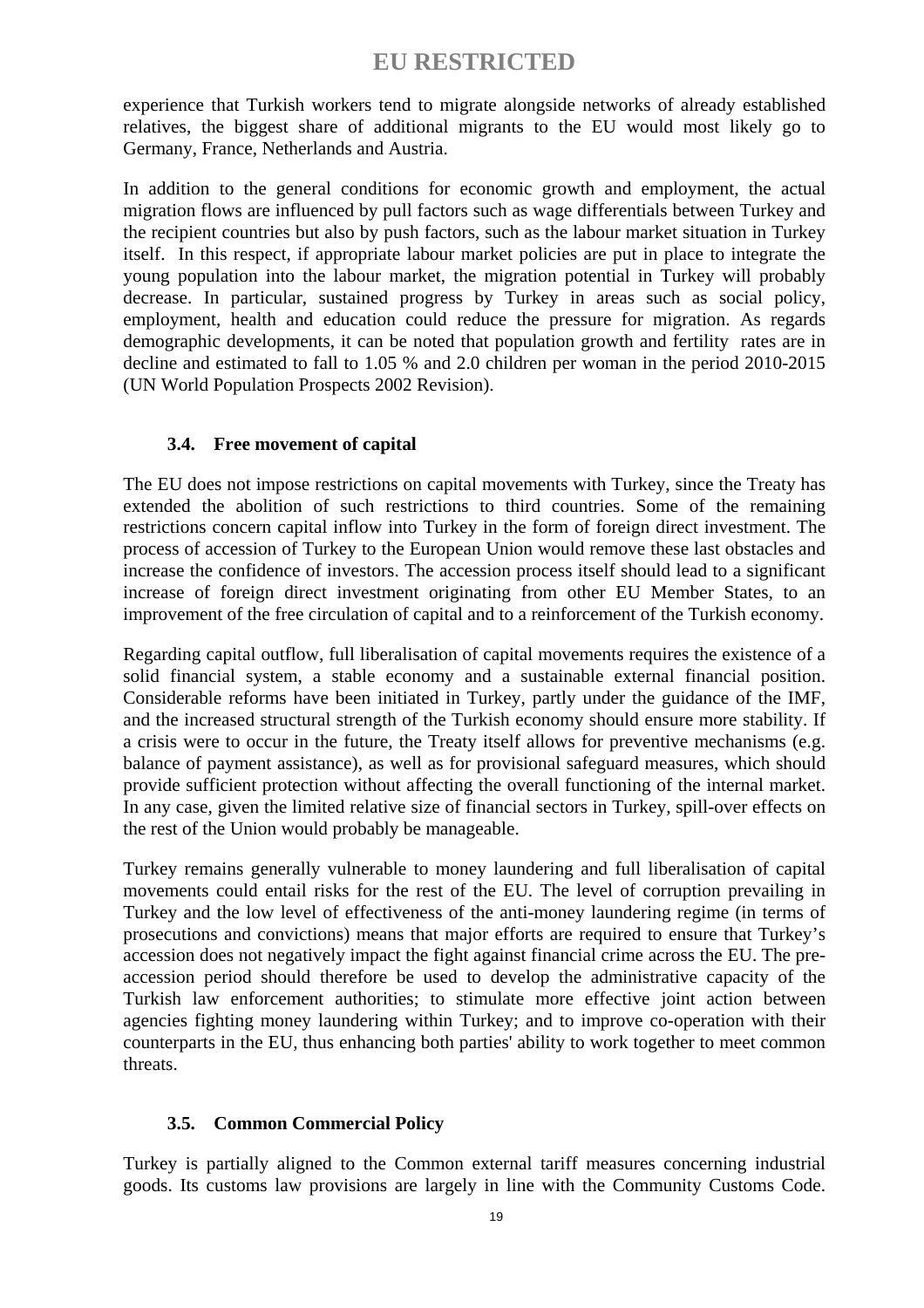Turkey has also suppressed all duties and quantitative restrictions to EC imports on industrial goods. Upon accession, Turkey will need to align fully with the Common Commercial Policy.

The incomplete alignment with the EU's Common Commercial Policy is due partly to the difficulties that Turkey meets to negotiate free trade agreements with certain EC partner countries. Moreover, despite recent progress, the full adoption of the Community GSP system is still to be achieved.

Trade defence instruments can currently be imposed between the parties of the Customs Union. Turkey's accession would have two main consequences. Firstly, no trade measures could be imposed within the single market. Secondly, Turkish trade measures against third countries would cease to apply while Turkish industry would benefit from the application of the EU trade defence legislation, which would apply to the territory of the enlarged community.

Turkey still claims developing country status for WTO purposes and has defended some of the developing countries positions in the Doha Development Agenda negotiations, sometimes in clear contrast with EU positions. Turkey's status as a major developing country might have a significant impact on the conduct of the EU's development policies, in particular on its trade related chapter. Given the diverging interests of Turkey in these areas compared to the rest of the EU, decision making might become more complex.

## **3.6. Competition policy**

EC competition policy is one of the corner stones for the functioning of the internal market. The competition rules are subject to direct and uniform implementation over a wider economic area through a single framework, and it is important that Turkish accession does not disrupt the level playing field of the internal market. It is equally important to ensure that economic actors in Turkey will be able to withstand the competitive pressures of the full and direct application of these rules. Turkey should give priority to early alignment of the competition regime, i.e. setting up the legal framework and administrative capacity as well as ensuring a credible record of enforcement of the rules well in advance of accession.

Generally, Turkey's *anti-trust legislation* appears to be largely modelled on the main principles of Community anti-trust rules, as required by the EC-Turkey Customs Union, and Turkey has created a functionally independent body with the administrative structures to allow for the implementation of the rules. The capacity of this authority as well as its enforcement record would have to be carefully assessed in the course of negotiations.

Concerning *state aid control*, the degree of alignment is very limited, and there is no state aid monitoring authority. In the absence of a legal framework and administrative capacity, no enforcement record has yet been established. The implementation of the acquis in this area, to which Turkey is committed under the Customs Union but does not yet apply, could present a very important challenge to the Turkish economy. One such important issue related to approval and monitoring of state aid is the restructuring of the *steel sector*.

## **3.7. Customs and taxation**

The adoption, implementation and enforcement of the *acquis* on customs and taxation is of crucial importance for the correct functioning of the internal market, in that it ensures the free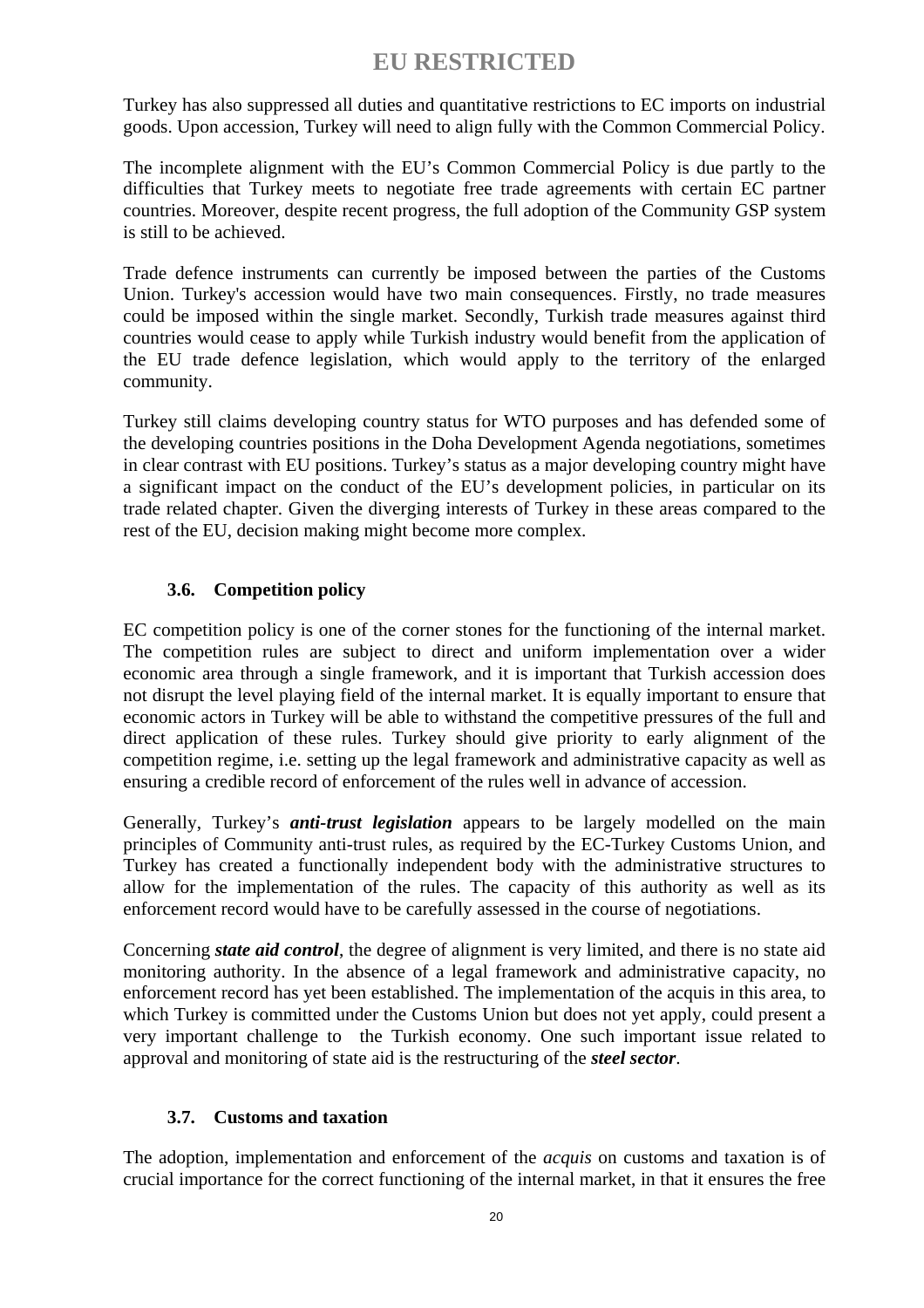circulation of goods and the effective management of external borders, and allows the correct implementation of other Community policies (such as commercial and agricultural ones). Candidate countries need not only to transpose EU legislation in these areas, but also to put in place adequate administrative capacity to implement and enforce such legislation upon accession.

Turkey has already to a large extent aligned its customs legislation with that of the EC, and applies in the context of its preferential arrangement rules of origin identical to those of the EU. Turkey's accession would ensure full compliance also in those areas of the *acquis* for which the Customs Union does not oblige Turkey to alignment (counterfeiting, precursors and dual use goods).

As regards taxation, Turkey has in place a VAT and excise duty system based on the same structure as the EU *acquis.* Although alignment is still needed in a number of areas, the full adoption of the EU tax *acquis* does not appear to present major challenges for Turkey. Taking into account the likely timetable for possible accession, Turkey should commit itself to gradual alignment of legislation during the pre-accession period.

Bearing in mind that effective revenue collection is a crucial element for the proper functioning of the internal market and for the EU own resources, significant efforts will be needed to ensure that Turkey will have in place adequate administrative capacity, including appropriate IT networks and applications, upon accession. Achievement of these goals would require substantial EU technical assistance.

## **3.8. Social policy and Employment**

The EU model of development as highlighted in the Lisbon Strategy promotes competitiveness, employment and social cohesion as mutually reinforcing objectives and policies. In this framework, social progress, aiming at high levels of employment and social protection, the raising of the standard of living and quality of life and economic and social cohesion, is a key factor of economic performance as well as social justice. Adoption of the social acquis will be a major challenge for Turkey due to the large number of citizens with living standards well below the EU average, acute social problems and limited administrative capacity.

Alignment with the social *acquis* will be a key element in promoting Turkey's convergence with EU standards and practices, raising living standards, promoting competitiveness and job creation and improving social cohesion.

Certain elements of the *acquis* for *labour law, gender equality and health and safety at work* have already been introduced into Turkish legislation but effective implementation and enforcement is difficult. Intensified efforts will be needed for full alignment with EU standards in these fields, in particular as regards the full respect of women's rights and improving the role of women in political, economic and social life. Particular attention must also be given to the issue of child labour.

*Anti-discrimination policy* concerns legislation as well as actual practices. Efforts will be needed to combat discrimination on the grounds of racial or ethnic origin, religion or belief, sexual orientation, age and disability. The situation of the Kurdish and other minorities in particular will have to be addressed comprehensively.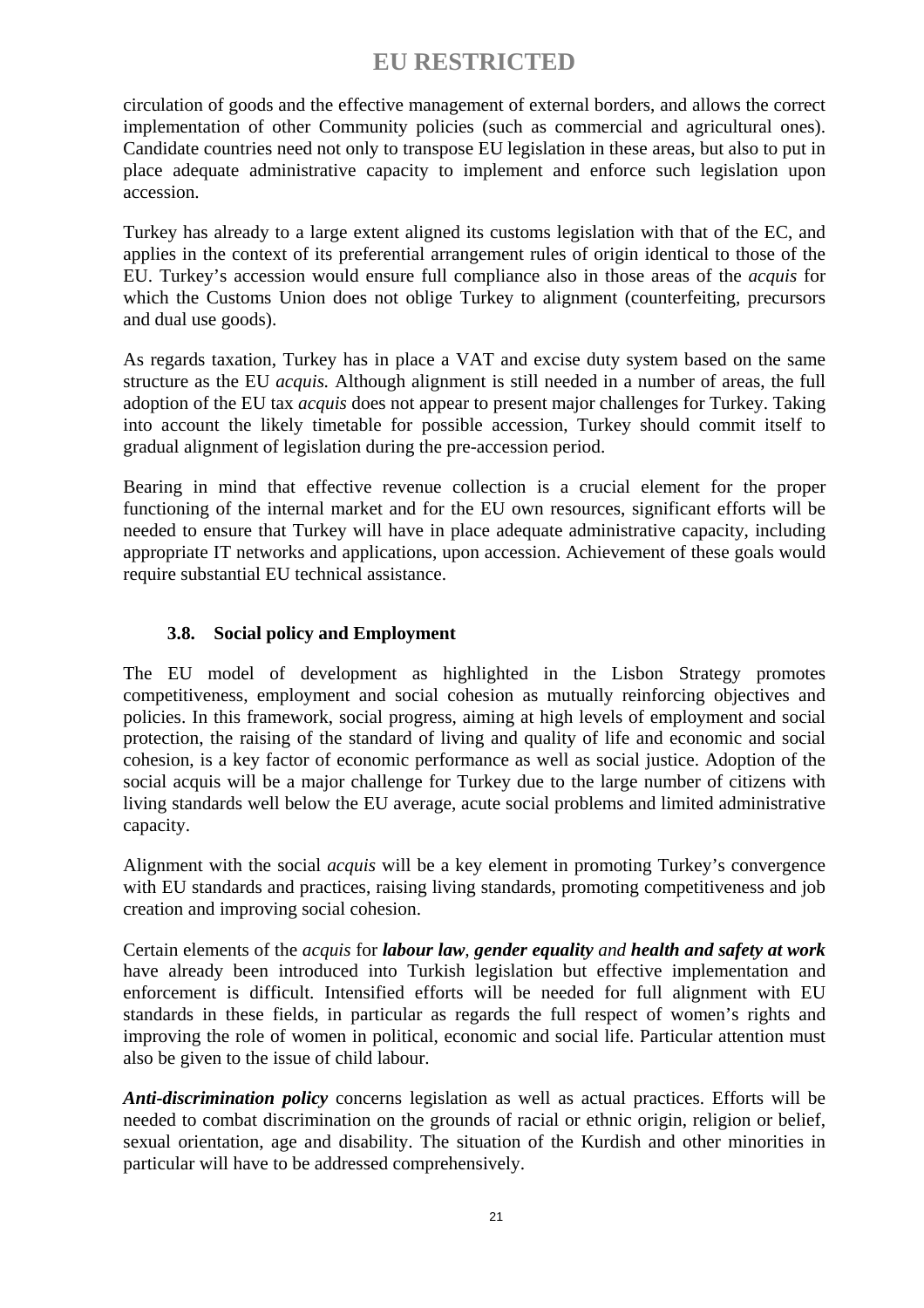Major efforts must be made to strengthen *social dialogue* in line with EU policies and practices. In particular, the existing restrictions on the exercise of trade union rights should be removed.

EU co-operation in the areas of *employment, social protection and social exclusion* has become part of the Community *acquis*. The *open method of co-ordination* is a key instrument for implementing the Lisbon agenda in these areas. Preparation for Turkish participation in these processes through the Joint Assessment of Employment Policy Priorities or the Joint Inclusion Memorandum will enhance the efforts for improvements regarding youth unemployment, education and training, gender equality, as well as the fight against poverty and social exclusion. Strong emphasis has to be put on building adequate administrative capacity and ensuring the effective implementation and enforcement of legislation and policies.

### **3.9. Public Health**

Turkey needs more trained human resources and economic capacity to build an effective public health system which would be able to improve the health status of the population. The key health indicators lag significantly behind EU average. Regarding the transposition of the *acquis* in the field of public health Turkey has to sustain progress towards transposing the tobacco products directive. Given that Turkey faces the increasing threat of tobacco-related cancers and other health risks related to tobacco consumption continued efforts in transposing and implementing the Community *acquis* and activities aiming at controlling tobacco consumption are essential. Continued efforts are also necessary in the field of communicable diseases control, i.e. setting up a network for the epidemiological surveillance and control of communicable diseases as well as safety of water for human consumption. Another *acquis* related task for Turkey will be to align to EU standards as regards blood, tissues and cells.

## **3.10. Consumer policy**

Consumer policy is a core component of the strategy objective of improving the quality of life of all EU citizens. Implementation of this policy at EU level involves the development of legislative and other actions to promote the interests, health and safety of consumers in the internal market, to ensure the proper integration of consumer concerns in all EU policies and to empower consumers by actively supporting EU consumer organisations. It complements the consumer policy conducted by Member States. Given that Turkey is a large country, where consumer law and policy lack roots in the original legal culture, the government needs to give due priority to this policy area, including the role of consumer organisations and the establishment of adequate administrative capacity, during the pre-accession period.

Special attention should be paid in the area of market surveillance and general product safety. Turkey needs to establish functioning market surveillance authorities and to ensure the implementation of the general product safety directive. This is important in ensuring the functioning of the internal market and securing consumer safety. As regards health risks related to animals and agricultural goods, they are dealt with under veterinary and phytosanitary issues (c.f. section 4).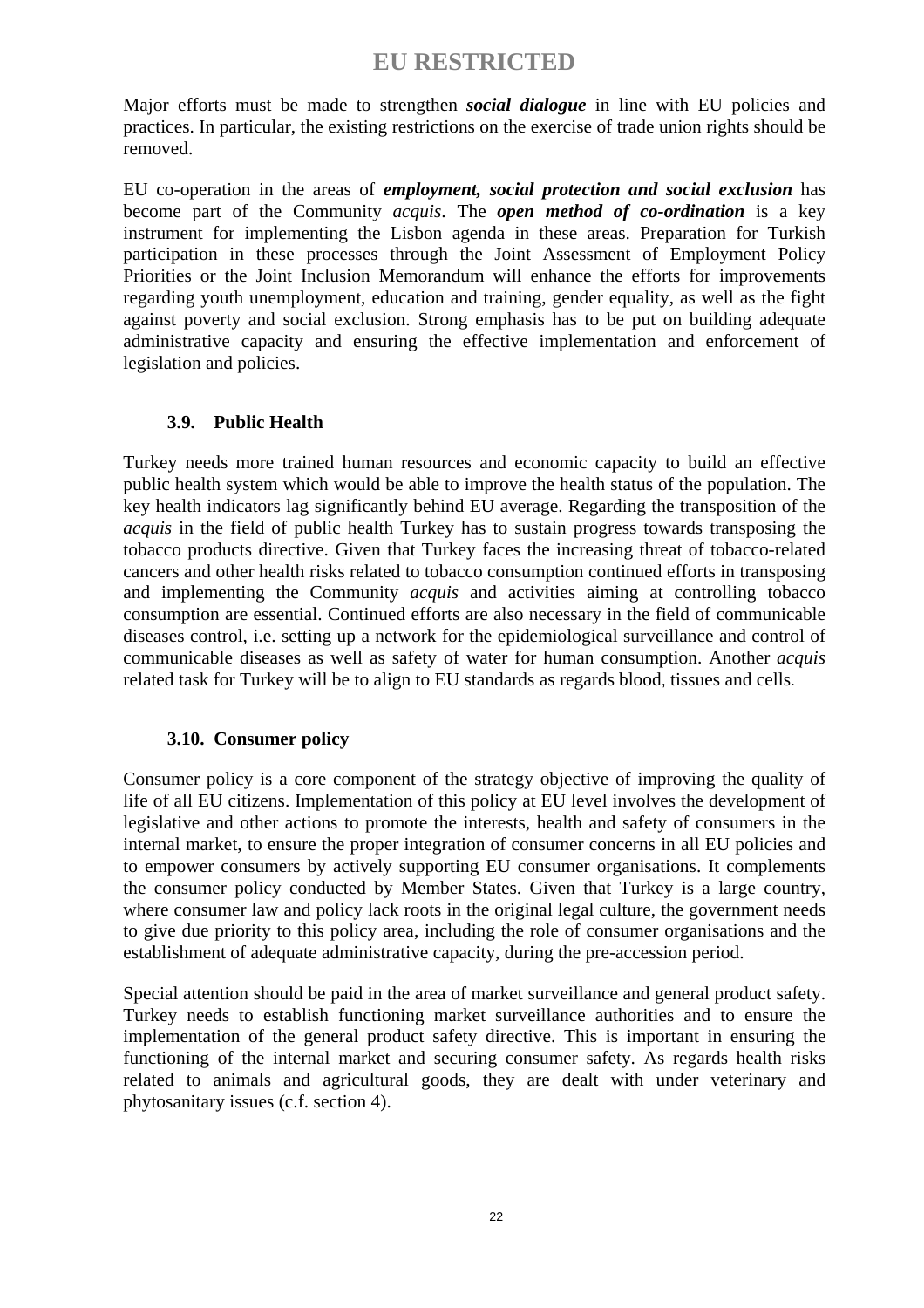### **3.11. Environment**

Turkey's main challenges in the environmental field are apart from further transposition of the Community *acquis*, implementation related matters such as, administrative capacity, monitoring and enforcement of environmental legislation. Based on earlier cost estimates for other candidate countries, the overall costs of public and private investment related to Turkey's full compliance with the environmental *acquis* is likely to reach several tens of billions of euro. The main costs for the public sector occur in the area of investment in water supply, waste water collection, and treatment and collection and proper disposal of waste. Imaginative solutions need to be found in order to mobilize necessary funds both from the public and the private sector.

Major investment would need to be undertaken by Turkish industry in order to be able to meet EU requirements in all areas. In particular, the rules for integrated pollution prevention and control would represent a costly challenge. As in present Member States, certain plants which can not be upgraded at reasonable costs would have to be phased out. Specific efforts will also be needed as regards waste treatment and air quality.

Similarly, nature protection might be a difficult task for Turkey to implement due to conflicting economic and environmental interests.

The administrative capacity to deal with environmental issues - at national and regional levels - is less developed than those of the new Member States at a similar stage of the preaccession process. It could take up to a decade to establish an effective administrative framework. In addition to strengthened administrative capacity, clear prioritisation and completion of a financial strategy for the environment field will be needed in order to help Turkey meet the requirements of the EU *acquis*. As regards EU financial assistance, it must be well targeted and measures relating to Environmental Impact Assessment and nature protection need to be a clear condition for such assistance during the pre-accession period.

Among expected positive effects resulting from possible Turkish accession one could, in addition to reduction of cross-border air pollution, foresee further improvement of the Black Sea water quality (to become an EU Coastal area already with the accession of Bulgaria and Romania) and the increased natural richness of the EU resulting from species, flora and fauna that are not currently present. On the EU side the revision of the Birds and Habitats Directive annexes to take into account Turkey's richness under nature protection will be a major task.

The ratification and implementation of the Kyoto Protocol by Turkey would constitute an important contribution to the European Climate Change policies.

Management of water resources and development of related infrastructure would become increasingly important in the context of Turkish accession.

## **3.12. Transport**

Turkey's location gives the country a strategic position as a gateway from Europe to the Middle East. Extension of EC transport rules was envisaged in the Ankara Agreement but not implemented. If Turkey accedes to the EU, its role as a corridor for road, rail, air, maritime and pipeline connections between Europe and its south-eastern neighbourhood would increase. The economic development and integration of the region as a whole could thus be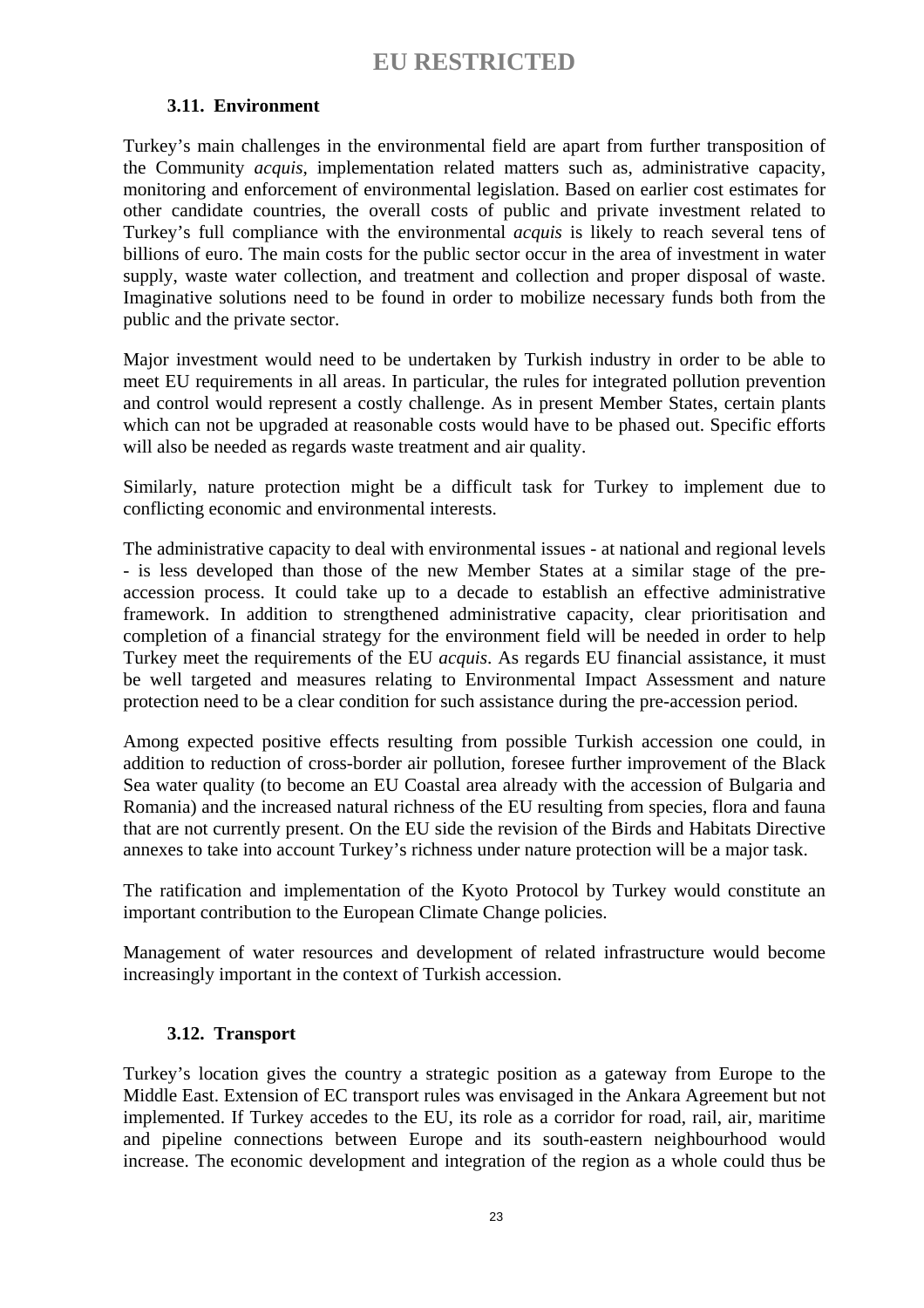enhanced. A TEN-T network would need to be developed for Turkey as soon as possible as well as transport corridors.

Turkey currently does not have national infrastructure plans that are more recent than 1980, but a new plan is under preparation. Also, there is not one single Ministry or organisation that is responsible for country-wide planning of the national infrastructure. This could potentially cause problems for the future implementation of the TEN-T network and the management and programming of future Community financial aid. Turkey will have to comply and update its legislation on the transport of dangerous goods and to respect fully the EU rules which rely on the ADR and RID Conventions (on international carriage of dangerous goods by road and by rail).

Although the basic requirements of the *road transport* acquis are incorporated in legislation for international road transport activities, but not yet for domestic road transport operations, effective implementation and enforcement of social, safety, technical and environmental standards are not ensured.

As regards *railways*, alignment to the acquis is very limited until now. First steps to bring the railway sector in line with the acquis should focus on the restructuring of the State railway company, in particular on the financial side, unbundling of ports and railways and opening of the railway market to competition for freight. Recent accidents have highlighted the need for increased railway safety.

With respect to *aviation*, over 30 million international, domestic and transit passengers were recorded in 2003. Community-Turkey air traffic is significant both with regard to scheduled and non-scheduled services. Turkey is a prime tourism destination in the Mediterranean basin and almost three-quarters of tourists visiting Turkey arrive by air.

Turkey is a long-standing member of the European aviation family, and as such a full member of all intergovernmental aviation cooperation structures in Europe (ECAC, JAA, Eurocontrol). Turkey is also keen to join the EASA.

As in other transport sectors, transposition of the aviation acquis has been limited. Turkey's possible participation in a European Common Aviation Area (ECAA), also including Bulgaria, Romania and the Western Balkan countries, would help to accelerate the process, since it would be based on full harmonisation with the aviation acquis in the countries concerned.

Maritime transport, and in particular *maritime safety***,** is a sector where major efforts are required in order to implement the *acquis* by accession. There are still a number of Turkish flagged ships on the Commission's list of ships that are currently banned under the new European maritime safety rules. There is also a need for up-grading administrative capacity and to ensure effective controls of ports. The Turkish merchant fleet is medium sized in European terms. The flag is consistently listed in the Paris MOU Black List, in the category "very high risk", which renders its ships eligible for refusal of access under the amended Port State Control directive if detained more than once in 36 months.

In line with international Conventions, Turkey must ensure free passage through important maritime gateways, notably the Strait of Bosphorus. Turkey must also lift the current restrictions applied to Cyprus-flagged vessels and vessels serving the Cyprus trade.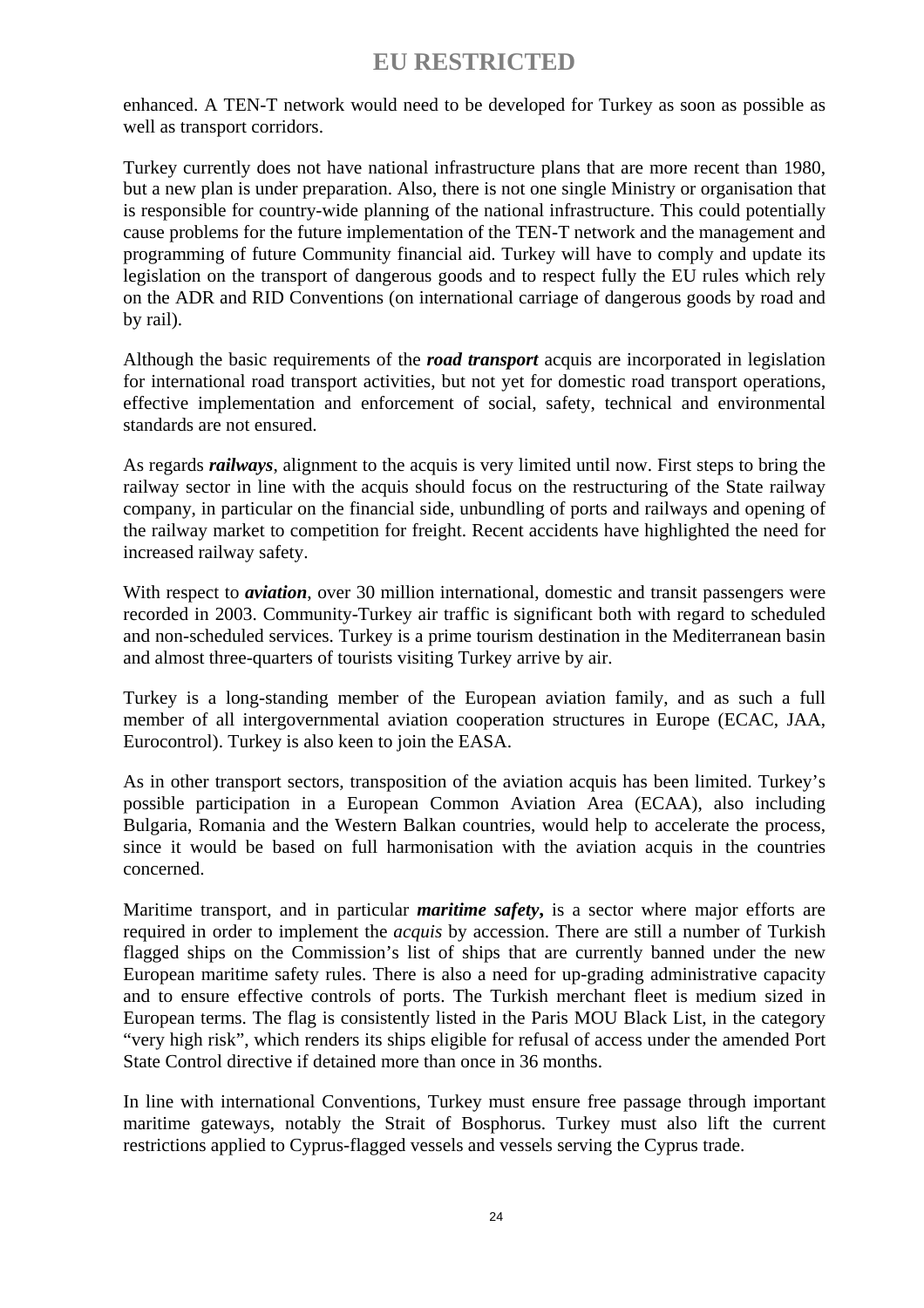## **3.13. Energy**

The completion and functioning of the internal energy market is essential to provide for stable energy flows at affordable costs, for increasing the competitiveness of European industry and for meeting challenges such as the environmental requirements resulting from the commitments entered into at the Kyoto Conference.

Turkey has only limited reserves of oil and natural gas, but substantial reserves of coal, particularly lignite. Energy demand has grown at 4-5 % per annum over the past three decades and will continue to grow rapidly, which will require enormous investments in coming years. Imports of solid fuels and hydrocarbons are expected to nearly double between 2000 and 2020, with the most significant increase being that of natural gas.

As pointed out in the geopolitical part, Turkey will have a major role to play in the security of energy supply of the enlarged EU and is expected to develop further as a major oil and gas transit country. Accession of Turkey would extend the EU to the borders of the world's most energy-rich regions in the Middle East and the Caspian Basin. In particular, a gas interconnector will start being constructed in 2004 and Turkey is supporting the planned "Nabucco" gas pipeline project (Turkey-Bulgaria-Romania-Hungary-Austria) for which the Caspian Basin, including Iran, could also be a supplier. It is also collaborating with the Mashreq countries in the project to bring natural gas from Egypt and eventually Iraq and Iran to the EU. This should help to secure access to these resources and their safe transportation into the EU single market. Implementing investments on gas infrastructures identified in the trans-European Energy Networks' Guidelines is of paramount importance for the diversification of gas routes to the European Union. Oil pipelines crossing Turkey will contribute to reduce environmental risks of shipping on the Mediterranean Sea and in the Strait of Bosphorus.

Turkey's strategic position and its role as key country for energy transit would necessitate a correct implementation of the internal market *acquis* on gas and electricity. Turkey's participation in the Regional Energy Market for South-East Europe (REMSEE), covering also Western Balkans, Romania and Bulgaria, should ensure that its legislation will be in line with the relevant *acquis* well in advance of its accession. The aim is to achieve an operational regional wholesale market by the end of 2007. This should bring Turkey very close to EU standards for gas and electricity.

For energy efficiency and renewable energy sources, Turkey is only starting to develop a coherent and comprehensive policy, and more efforts are needed. Turkey should ensure that the relevant *acquis* on renewable energies and energy efficiency should be fully implemented. Being a member of the International Energy Agency, Turkey is already under the obligation to hold oil stocks equivalent to 90 days of imports.

Pre-accession assistance in this strategic sector should focus on building up the administrative capacity to ensure a proper implementation and enforcement of the *acquis*.

Turkey has at present no nuclear power generation but may reconsider the matter in the future.

Consequent to the increasing awareness in the EU on the need to protect energy infrastructures from malicious acts, Turkey will be expected to actively participate in all initiatives that the EU may take in view of a stronger security in the energy sector.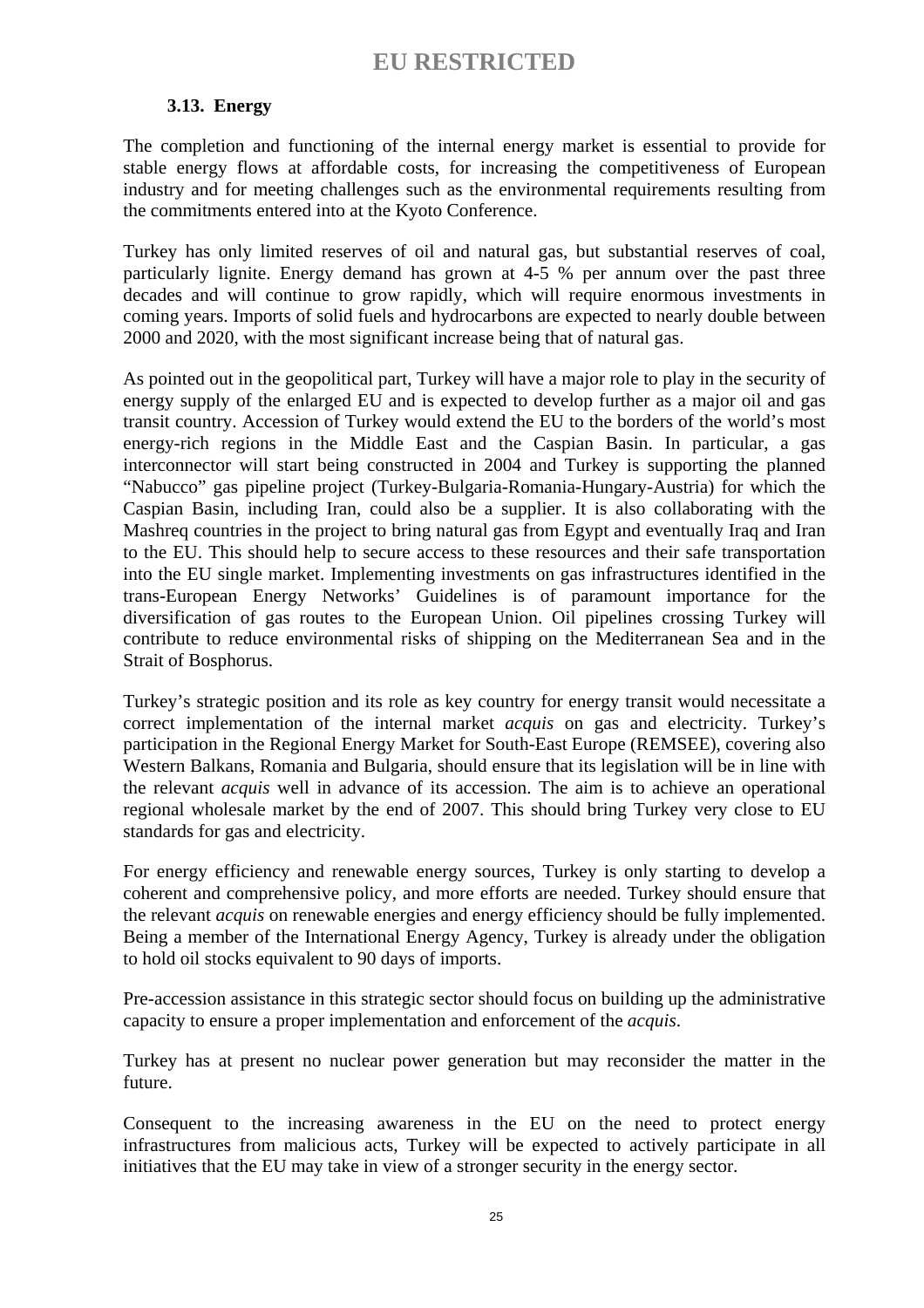## **3.14. Industry and SMEs**

Given the size and demographic characteristics of Turkey, the long term impact of its accession is expected to be considerable in the industrial area with increasing business and investment opportunities for EU companies. Turkey represents an unsaturated market in almost every consumption goods category, from the more basic goods to the high technology products.

The implications of Turkish accession for EU industrial policy as well as the impact in different sectors, such as textile, automotive, pharmaceutical and ship-building will have to be further analysed.

Turkey's steel industry is the most significant producer among the new Member States and Candidate Countries. It already has obligations to the EU which it needs to comply with. The restructuring of the steel sector will become a major challenge for Turkey.

SMEs have an increasingly important role to play in the Turkish economy, in particular for overall employment. Further improvement is needed for their access to finance as well as in the overall business environment. The development of the SMEs sector will have a potential impact on growth and employment and should be followed closely in coming years.

## **3.15. Telecommunications and information technology**

The *acquis* in this area is aimed at the elimination of obstacles to the effective operation of the single market in electronic communication services and networks, and the achievement of universally available modern services.

Given the likely timetable for possible Turkish accession, problems of implementation of the acquis should not arise in this area. Furthermore, whether or not it joins the EU, Turkey needs to improve its telecommunications sector substantially, and this improvement can be expected to create opportunities for EU investors in Turkey itself and, through Turkey, in other neighbouring countries.

## **3.16. Science, Research and Development**

Turkey's capacity in the area of science and research remains limited. In order to ensure the successful implementation of the *acquis* in this domain, notably the implementation of the Research and Technological Development Framework Programmes, Turkey should make efforts to further reinforce the research related capacity and infrastructure. The available statistics continue to indicate that the Turkish level of gross domestic expenditure in research and development as a percentage of GDP is still only around one third of the EU average.

Turkey needs to increase its level of investment in science and research to lay the foundation for the future competitiveness of its economy and to contribute rapidly to job creation.

## **3.17. Culture, education, training, youth**

Progress in the areas of education, training and human resources development will be crucial for Turkey, if it is to take advantage of the opportunities of accession. It will be a decisive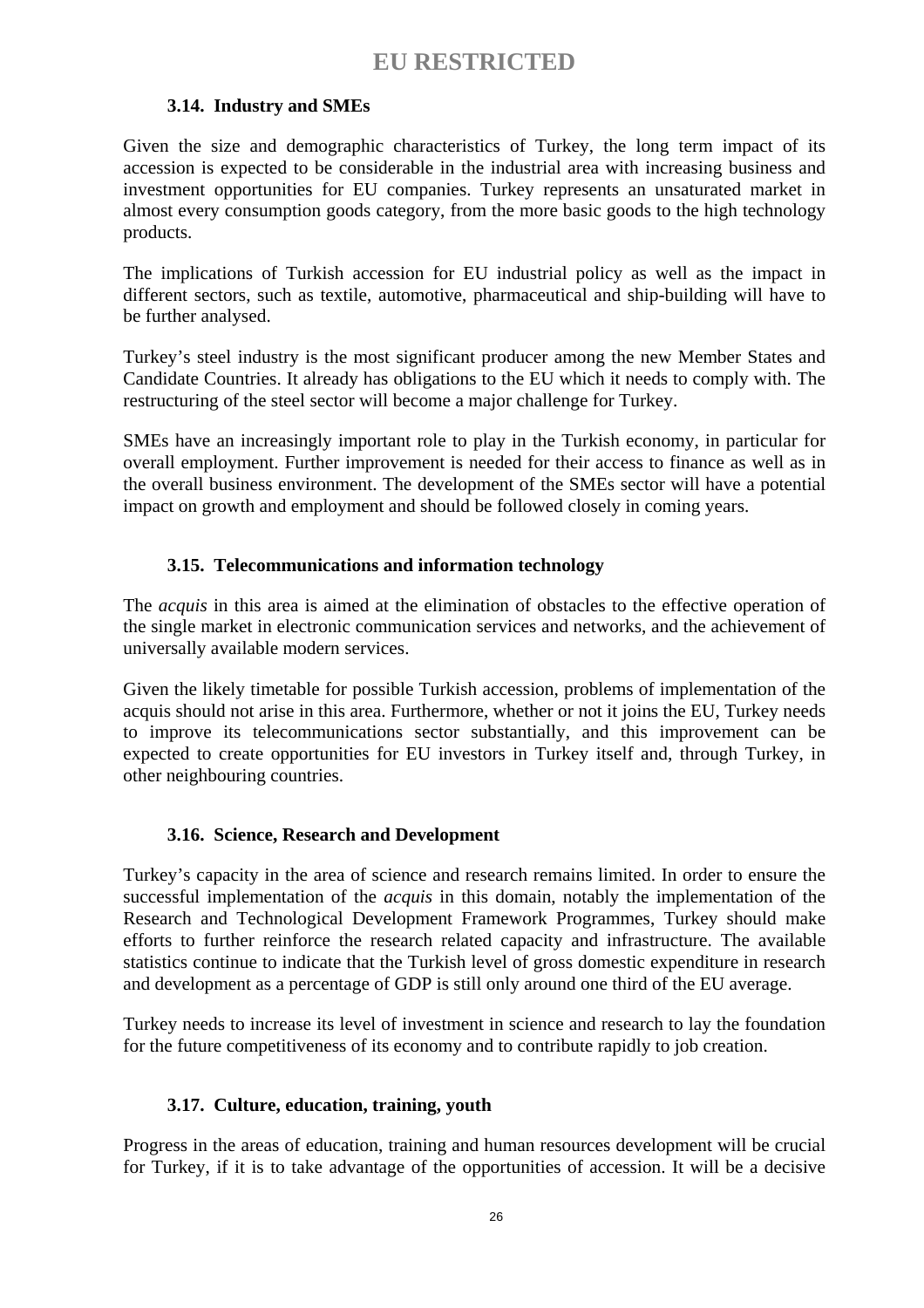factor for developments in the labour market in Turkey and for possibilities to ensure progress in the convergence process with the present Member States.

Education, training and youth are primarily the competence of the Member States. The *acquis* in these fields consists in a contribution by the Community, mainly through its programmes, to the development of quality education and the implementation of a vocational training policy by encouraging cooperation between Member States and supporting and supplementing their action. Member States need to have the necessary implementing capacity in place to effectively participate in the Community programmes related to this chapter.

Turkey has put in place the necessary structures with a view to its participation in the Community programmes, and started to fully participate in them (Leonardo da Vinci, Socrates and Youth) in April 2004. This participation will allow Turkish institutions, establishments, youth organisations and enterprises to join European networks before accession, share good practice, have a direct and specific European experience and build long-term and sustainable partnerships with European counterparts. It will also help to develop European citizenship and promote the empowerment of young people in the decision-making process.

As Turkey participates already in the Community programmes in the field of education, training and youth, Turkey's accession to the EU would not induce any new effect.

#### **3.18. Assessment**

The existence of the EC-Turkey Customs Union anticipates to some extent the participation of Turkey in the internal market, particularly with regard to industrial goods. Under the Customs Union, Turkey is committed to align with part of the internal market acquis, including free circulation of goods, intellectual and industrial property rights, competition policy (state aid control and anti-trust) and with common commercial policy. However, Turkey has not fully respected its obligations under the Customs Union and there remain many areas in which Turkey's alignment to the Internal Market acquis and trade policy is incomplete.

The full adoption of the internal market rules by an emerging economy of the size of Turkey is in the overall strategic interest of the EU and could generate considerable positive effects in the longer term, especially for Turkey (expansion of economic activity, broader choice for consumers, increased competition, and more efficient allocation of factors of production). A prosperous Turkey fully integrated in the internal market will not only be a source of political stability but represents a strategically located large and growing consumer market as well as a dynamic procurement market with increasing investment opportunities in industry, infrastructure and energy. However, sectoral and regional tensions are likely to result from the country's adjustment process. There are a number of key challenges which must be met to ensure that Turkey's accession does not have an adverse impact on the implementation of Community policies related to the Internal Market. In particular, whether Turkey can fully integrate into the Internal Market and withstand its competitive pressures depends not only on its ability and willingness to fulfil present obligations under the Customs Union and, more generally, to abide by the internal market acquis but also on the implementation of further structural reforms, strengthened corporate governance and regulatory framework, progress in the fight against corruption and significant improvements to the functioning of the judiciary. Turkey will also have to make important efforts to ensure that its administration is able to effectively manage and enforce the Community acquis upon its accession to the EU.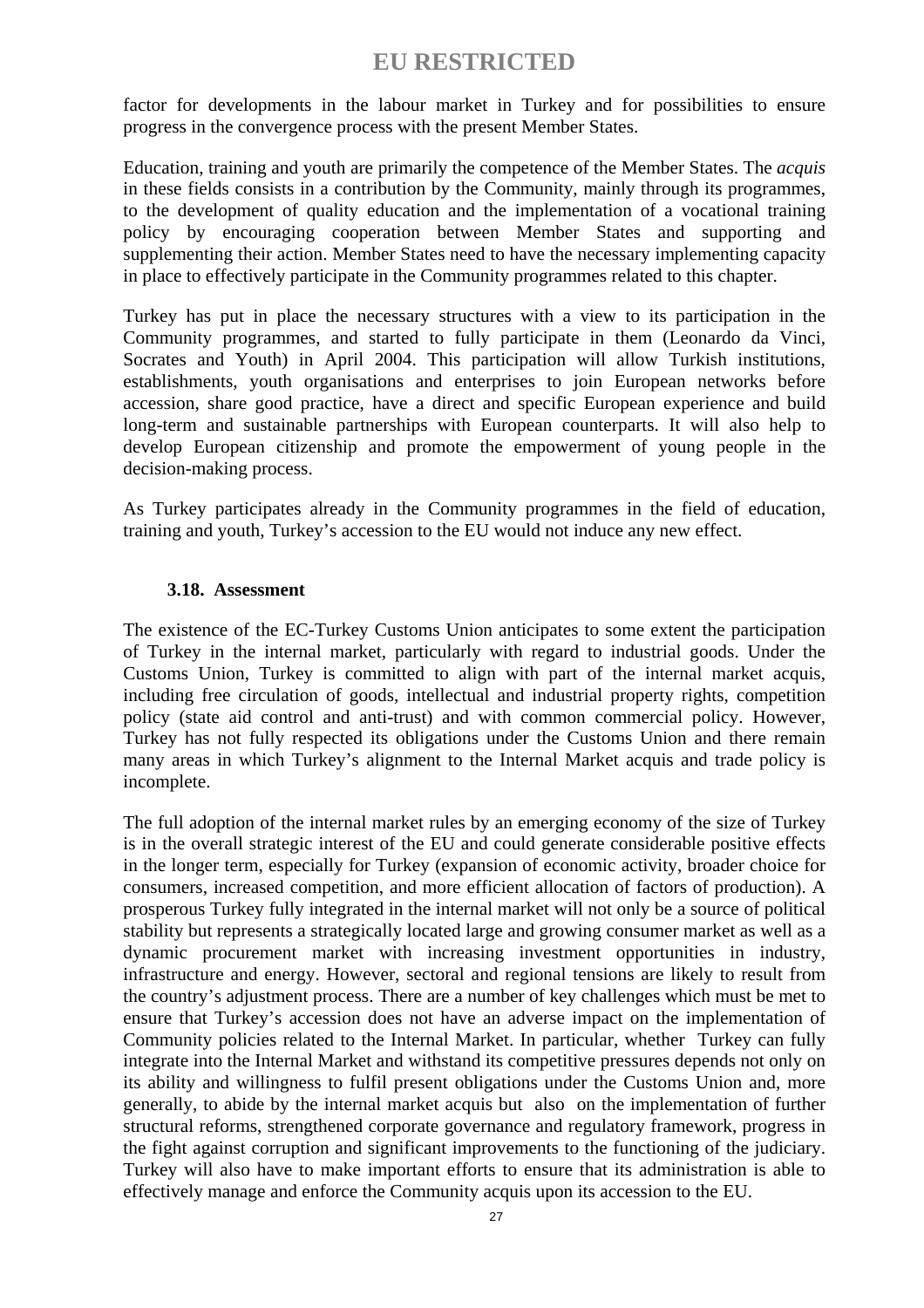Turkey must fully comply with its Customs Union obligations, for example as regards the removal of the technical barriers to trade. This would have a positive impact on the free movement of goods, and facilitate integration in the internal market. Moreover, in order to ensure a level playing field in the internal market, Turkey would need to start complying with its State aid control obligations, which will present an important challenge to the Turkish economy. In the area of financial services, the degree of real and sustainable integration depends on continued macro-economic stability, further structural reforms and the strengthening of the legal and supervisory framework. Provided an ambitious reform agenda is sustained over the medium-term, Turkey's accession could have a positive impact on the EU, by giving better access to a potentially large and fast growing banking, insurance and investment market. Turkey is also a major service provider in the rapidly growing tourism sector and would therefore contribute to reinforcement and increased competition in this sector also at EU level. The accession process itself is likely to contribute to a significant increase of foreign direct investment originating from other EU Member States, to an improvement of the free circulation of capital and to a reinforcement of the Turkish economy.

The impact of accession in the field of free movement of workers is particularly difficult to predict. From available studies it seems likely that accession will imply some additional migration flows between Turkey and the present Member States. The magnitude of such flows will depend upon the numerous factors having an impact on the behaviour of potential migrants. In addition to increased productivity and income, sustained progress by Turkey in areas such as social policy, employment, health and education could reduce the pressure for migration. On the other hand, with its young and still growing population, Turkey could contribute to the available work force in a situation of overall demographic stagnation or decline elsewhere in Europe. To the extent that progress is achieved in the area of education and training, this would have a positive impact on overall economic growth in Europe. As in the last enlargement, the Commission would produce a thorough analysis in view of defining an EU common position in this area.

If Turkey's accession would generate significant migratory flows, this could lead to serious disturbances in some Member States. Should further analysis indicate that such flows are likely, the EU should prepare itself to take appropriate measures. In order to deal with potential difficulties on the labour marketan accession treaty could provide for transitional provisions. Additionally, in order to deal with extreme difficulties, a safeguard clause providing for the possibility of suspending, if required, the full application of the provisions on the free movement of workers could be considered.

 Employment, social policy and public health are key factors in promoting economic growth, employment and social cohesion. An active and ambitious approach by the Turkish authorities in these areas would facilitate positive results of structural reforms, in particular in human resources development, and thereby contribute to faster economic convergence. In this respect, progress will in particular be required as regards trade union rights, women's rights, anti-discrimination, child labour and other core labour standards.

Environment is also of crucial importance to the objective of promoting sustainable production and consumption in an enlarged internal market. Potential positive effects of Turkish accession relate to reduced cross-border pollution, improved water quality in the Black Sea, enhanced EU climate change policy through ratification of the Kyoto Protocol and increased natural richness. Implementation of the environmental acquis will induce heavy costs over a long period of time and requires not only strengthened administrative capacity at all levels but also the early elaboration of a financial strategy.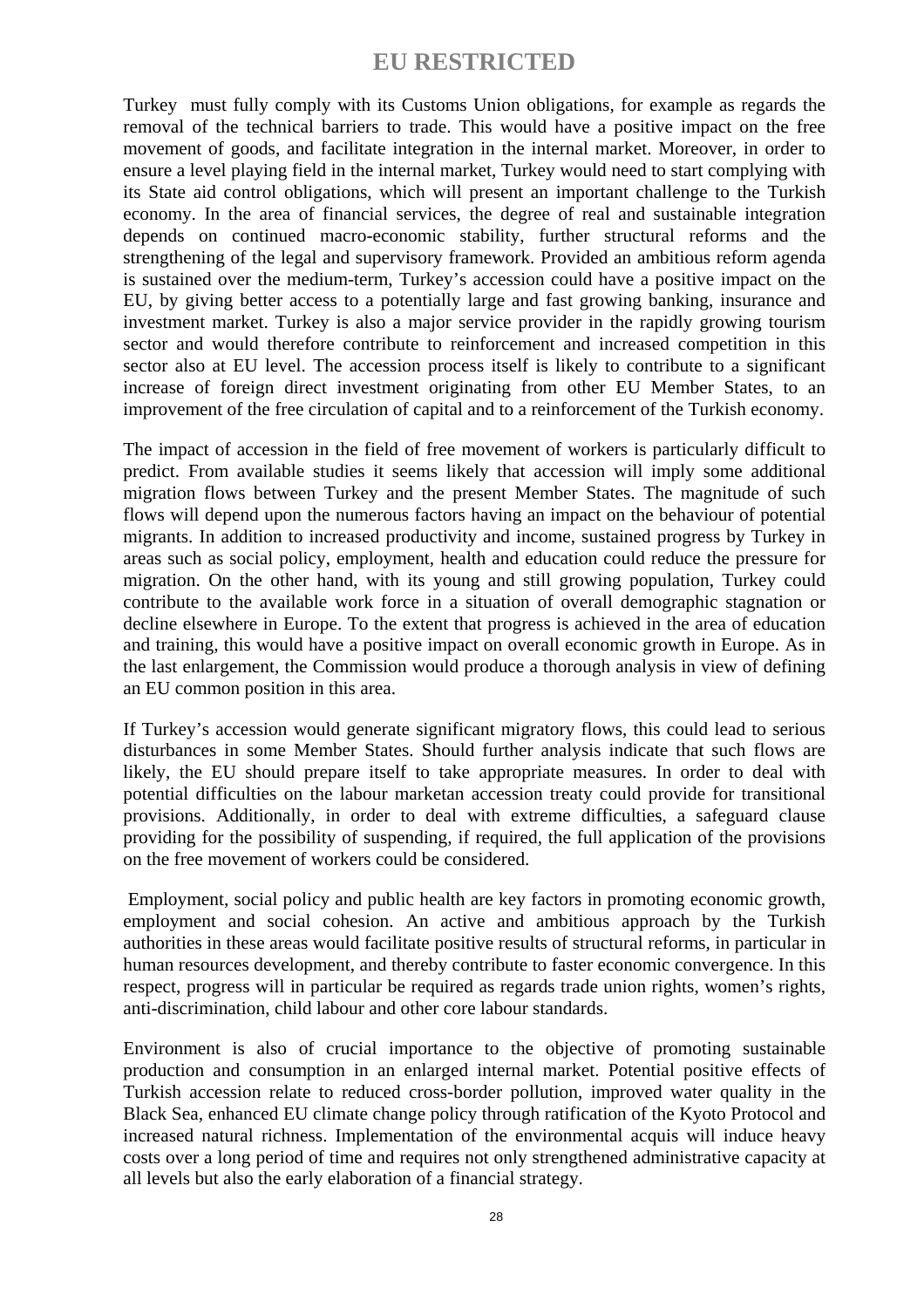From the point of view of energy supply and transport networks, Turkey is of strategic importance to the European Union. Both its growing energy demand and its role as a transit country will also generate significant investment opportunities. However, meeting the requirement of the transport acquis in terms of technical and safety standards will present a sizeable challenge.

Full adaptation of Turkey to the acquis will be a lengthy and costly process. In a number of areas major financial and investment needs, in particular in the field of infrastructure, have been highlighted. This will require the definition of clear priorities by Turkish authorities, including a solid pre-accession strategy to be supported by significant EU contributions. Many of these heavy investment needs are crucial to the Turkish economy and the welfare of the citizens and relate to such areas as the management of the external borders, veterinary provisions and food safety, health and safety at work, safety in the transport sector, enhanced security of energy supplies, as well as alignment and implementation of EU environmental standards. On the other hand, the long term impact of Turkish accession is expected to be considerable in the industrial area with increasing business and investment opportunities for EU companies.

## **4. AGRICULTURE, VETERINARY AND PHYTOSANITARY ISSUES, FISHERIES**

### **4.1. Size and structure**

Agriculture is of key importance to Turkey, both in social and economic terms. About half of Turkey's area of some 79 million hectares is devoted to agriculture, which is roughly in line with the EU27 average (48%). Turkish accession would therefore add about 39 million hectares to the EU's agricultural area. This would represent 23% of the EU-25 agricultural area. In 2003 roughly one third of the workforce was employed in agriculture, and in the same year the sector represented 12.2% of GDP.

The climatic and geographical conditions across the country permit a wide range of different farming activities, and Turkey is a major world producer of (in no particular order) cereals, cotton, tobacco, fruit and vegetables, nuts, sugar beet and sheep and goat meat. Roughly 50% of Turkey's agricultural area is devoted to arable crops (of which about 20% is fallow land and 20% irrigated), 25% to permanent meadows and pastures and 2.5% to permanent crops. There are significant regional differences in production patterns.

The farm structure in Turkey shows similarities with some of the new member states and with Bulgaria and Romania. According to the 2001 census there are approximately 3 million agricultural holdings in Turkey (compared to nearly 13 million in the EU-25), most of which are family farms employing family labour. This is down from about 4 million holdings in 1991. Figures for the average size of holdings suggest that holdings are small by EU standards (6 hectares on average compared to an EU-25 average of 13 hectares). These figures on numbers of holdings and average size are however not in line with the total area. The reasons for this discrepancy are not clear, but they may stem from the exclusion of communal or unused land or deficiencies in the statistical methodology.

Subsistence and semi-subsistence farming is an important characteristic of Turkish agriculture, as is the case in certain regions of the current EU and in Bulgaria and Romania. These farms are typically characterised by productivity being low and only a small fraction of production being marketed. They are difficult to reach with traditional market and price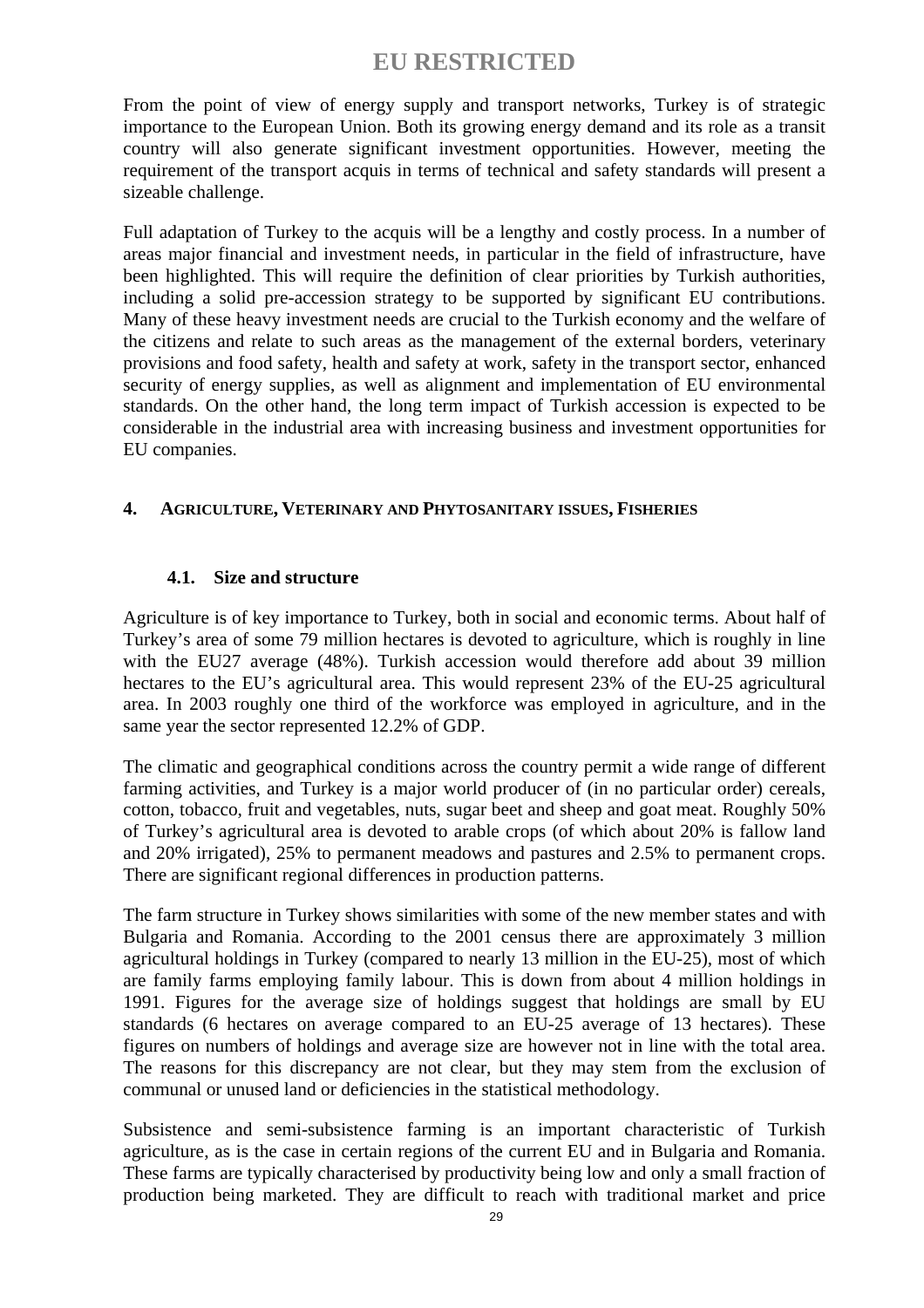policies, but are crucial for the income security and livelihood of the majority of the rural population in Turkey.

Turkish accession would add over 80 million additional consumers to the EU25 total of 452 million, although with a per capita purchasing power substantially lower than the EU25 average.

Compared to previous acceding countries Turkey is larger, more populated and poorer. It is also more protected in market terms than most. The competitiveness of its agriculture and agri-food enterprises is, on the whole, less on average than in the EU.

A proper assessment as to what extent the present CAP system could cope with an accession by Turkey and its implications for financial resources would require a deeper analysis, at least as thorough as the one that was made in the case of the new Member States.

## **4.2. Turkish agricultural policies**

Historically, Turkey has had a highly protected agricultural market in tariff terms. While import protection remains high, since 2000 Turkey has been implementing an agricultural reform programme aiming at re-orienting agricultural support, achieving a balance of supply and demand, creating a more competitive agricultural sector and reducing state involvement. The main elements in the agricultural reform programme are: (i) cutting domestic prices (ii) decoupled direct income payments (to the roughly 90% of farmers having between 0.5 and 20 hectares), (iii) one-off payments to encourage farmers to switch from tobacco and hazelnuts to alternative crops, (iv) replacement of State economic enterprises and agricultural sales cooperatives with self-financing private cooperatives and (v) public awareness campaigns to encourage consumption.

The reform process is still not complete, but it has had some positive impact, for example on the levels of the most trade distorting types of support. It is clear however that Turkey's agricultural policy still differs substantially from that of the EU, notably as regards the share of direct support and the lack of any effective rural development policy. Various budgetfinanced market policies still exist such as intervention buying, input subsidies and production related subsidies. Import tariffs for most agricultural products are higher than in the EU, and for many sensitive products prohibitive. Export subsidies play a role, although they are less significant than in the EU. Privatisation of state agricultural enterprises is lagging behind.

According to recent OECD figures, the Producer Support Estimate (PSE) in Turkey in 2003 was 26% (compared to 37% in the EU15), and the Total Support Estimate (TSE) represented 4.41% of GDP (compared with 1.32% in the EU15). The combined share in the PSE of market price support, input and output payments in Turkey in 2001-2003 was 85%, compared to 69% in the EU15 (the difference being due primarily to the greater emphasis in the EU15 on direct payments).

## **4.3. Main agricultural sectors**

A comparison of the main agricultural sectors in the EU and in Turkey is made difficult by differences in statistical method and product quality. The extent of differences at the time of accession will also depend on developments in Turkey's agricultural policy and markets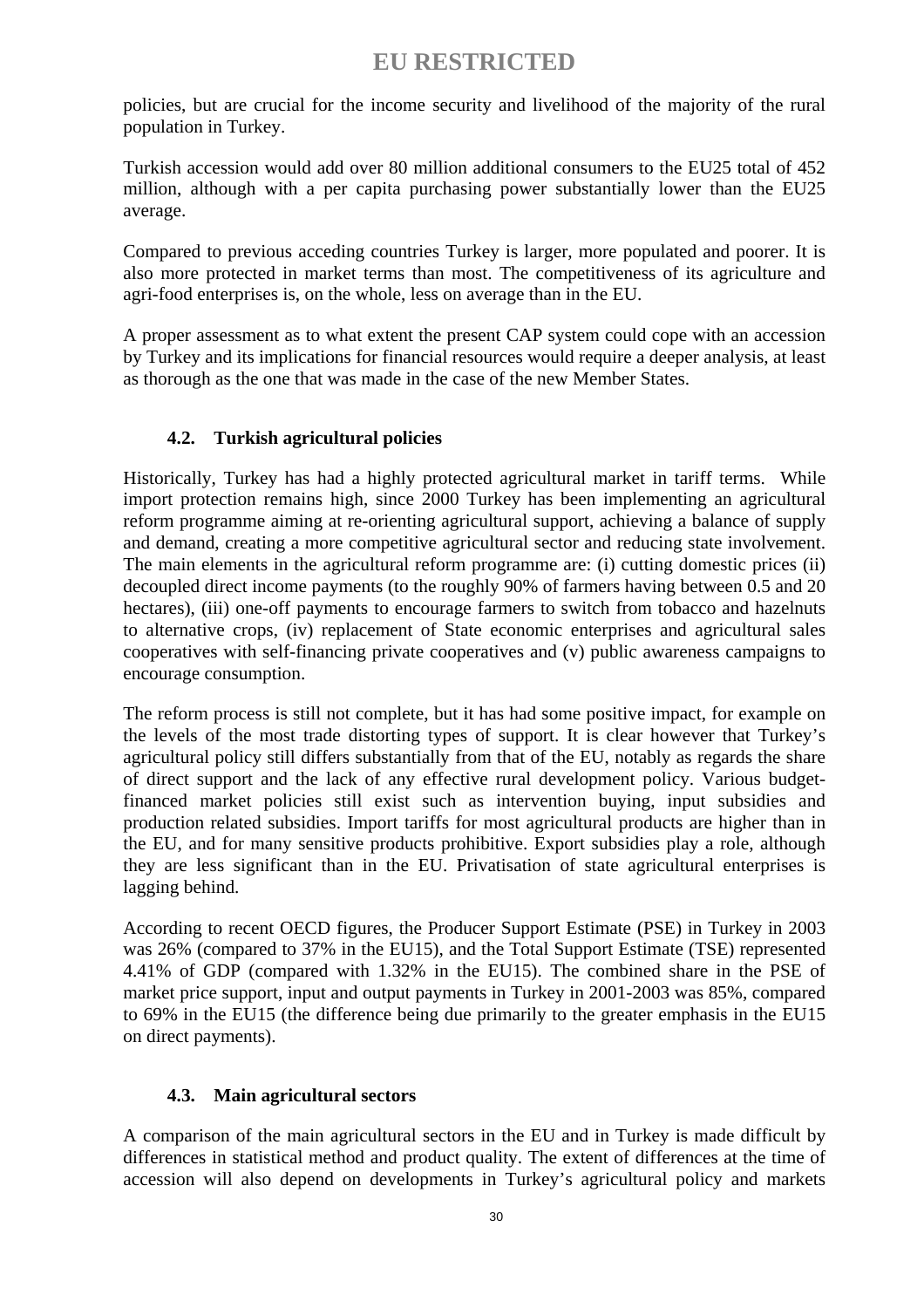during the long pre-accession period. Some general conclusions can however be drawn based on existing information sources.

In the *arable crops* sector Turkey would be a major producer in EU terms. In 2001 for example the area devoted to cereals in Turkey (not including rice) was 13.8 million hectares, which represents 26% of the EU-25 total for the same year. Cereal yields on the other hand (with the exception of rice) are generally low (around 2 tonnes per hectare for wheat, which represents two-thirds of total cereal production). Although price levels are difficult to compare, prices for wheat, barley and certain cereals appear to be substantially higher than EU prices.

For *fruit and vegetables*, Turkey is a major world producer and net exporter, and would be a big player in the EU. Its levels of production currently amount to around 40% and 20% of EU-25 production of fruit and vegetables respectively. Turkey would be the largest EU producer of vegetables by far, and number three for fruit (after Italy and Spain). Turkish fruit and vegetable prices appear to be somewhat lower than EU prices, with the exception of apples and citrus fruit for which prices are similar to the EU level.

As regards *nuts*, Turkey is a major world player, in particular for hazelnuts where Turkey is the largest world exporter. Hazelnut production in 1999 was 500,000 tonnes – more than three times the EU15 total of 140,000 tonnes. In general, Turkey is a very competitive nut producer in terms of quality / price ratio thanks to its climate and low labour costs.

For *other crops*, Turkey appears to be a competitive producer (in EU and world terms) of certain grain legumes such as chickpeas and lentils, of cotton, and of some qualities of tobacco and olive oil. For sugar, Turkey is not competitive in world terms, but the significance of this can only be assessed when the outcome of the EU sugar reform is clear.

In the *live animals and animal products* sector the Turkish market is highly protected. Turkish meat consumption per head is only about one fifth of the EU average although for sheep meat it is higher than in the EU. Consumption figures for cow milk and eggs are at about half the EU level and three quarters the EU level respectively. Livestock farming is generally a small-scale family farm activity. Only 2% of farms are specialised in animal husbandry. Market prices for most livestock, meat and dairy products appear to be higher than in the EU, except for sheep meat where prices seem somewhat lower than the EU level.

## **4.4. Trade**

Turkey is a significant agricultural exporter. Agricultural exports from Turkey in 2003 totalled 4.24 billion EUR (8% of total Turkish exports), and agricultural imports 3.88 billion EUR (5% of total imports). Turkey's main exports are fresh fruit and vegetables, which accounted for 46.5% of all Turkey's agricultural exports in 2003.

Turkey's main trade partner is the EU, but it also has important trade relations (and a trade surplus) with other countries in the Mediterranean basin and the Gulf region. Turkey has a substantial agricultural trade deficit with the US of almost 600 million EUR, partly due to the use by the US of over 400 million dollars in trade distorting export credits. Main US agricultural exports to Turkey include cotton, cigarettes and tobacco, wheat, barley, soybeans and corn.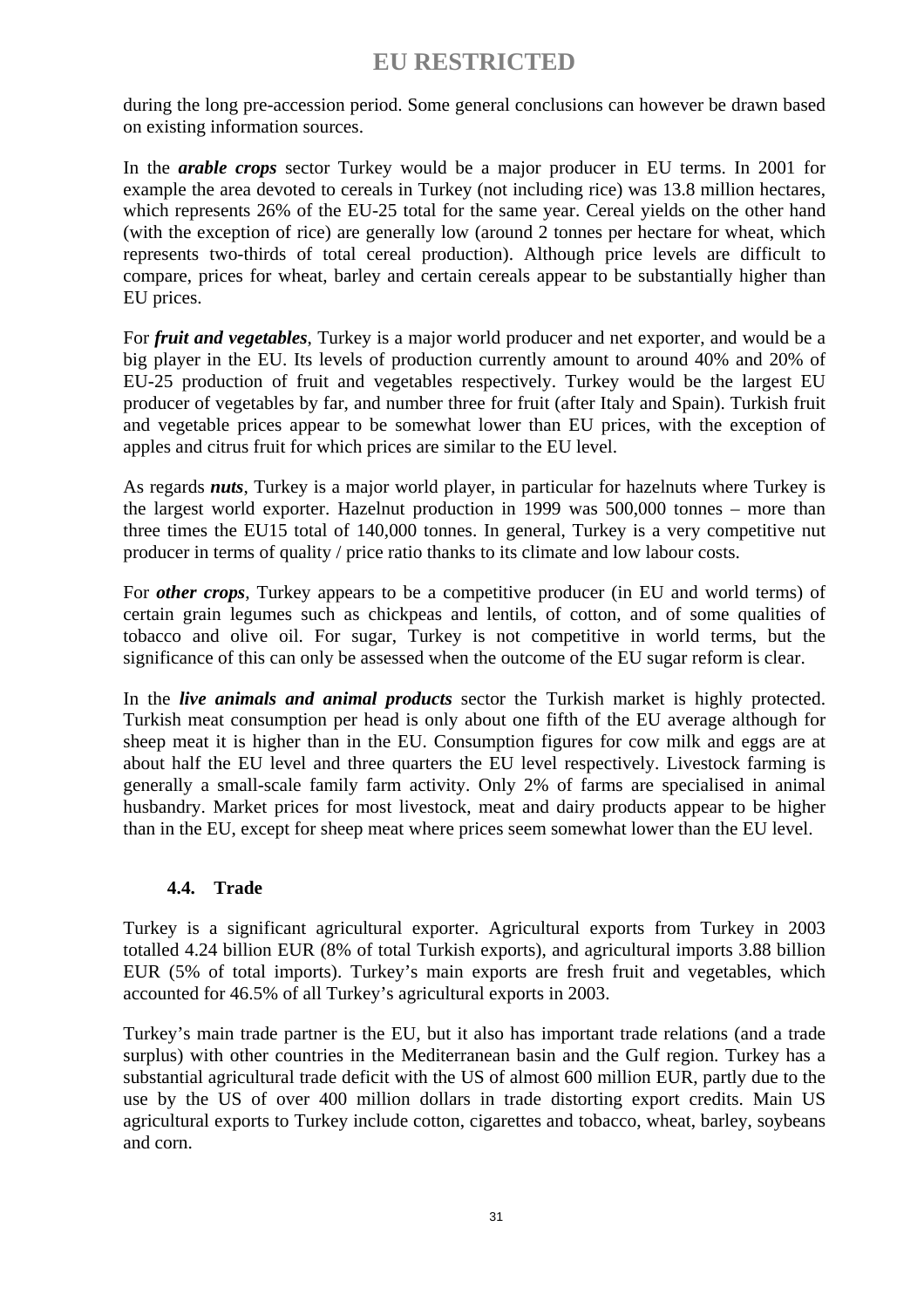In recent years Turkey has had a significant trade surplus in agricultural products with both the EU15 (Turkey's exports in 2003  $\epsilon$ , 036 million; imports  $\epsilon$ , 027 million) and the 10 New Member States (NMS) as a group (exports  $\in$  26 million; imports  $\in$  9 million), mainly due to exports of fruits, nuts and preparations of fruit and vegetables, although tobacco and tobacco products are also important. Turkey's imports from the EU have traditionally been spread over a much wider range of sectors, with hides and skins, essential oils and cotton (despite high domestic production of the latter) being the most important in value terms. Imports from the 10 NMS have been limited to cereals and some dairy products.

Agriculture is explicitly excluded from the customs union with the EU. Trade liberalisation in agriculture is highly asymmetrical: the EU has granted Turkey very preferential treatment on market access while Turkey has granted relatively little in return. In addition Turkey maintains an import ban on most live animals and animal products. The only important concessions granted by Turkey to the EU (on meat and live animals) have never been accessible due to Turkey's import ban (Turkey claims to have imposed the ban for public/animal health reasons, but it is not in line with international norms for such measures and it primarily serves market protection objectives). As regards Turkish exports to the EU, the situation is very different. Roughly 70% of Turkish agricultural exports to the EU enter duty free, while fruits, vegetables and tobacco enter the EU practically free of charge.

### **4.5. Effects of Turkey's accession**

A clear assessment of the effects in the field of agriculture is not possible at this distance from the possible accession of Turkey. Any assessment must necessarily be based on a solid economic analysis of the impact on the existing acquis, but the real effects will also be determined by developments in Turkey's agricultural policy during the long pre-accession period. The problem is compounded by the number of different interdependent markets involved, by future changes in production, consumption, prices, trade etc. The development on the world market and the outcome of WTO negotiations will also be of substantial importance. That said, some broad qualitative conclusions can however be drawn.

The competitiveness of Turkish agriculture and food industries as well as the economic revival of rural areas will be major political and economic challenges in the future. In this respect, an essential element of the pre-accession process must be further trade liberalisation, similar to what took place between the EU and the ten new Member States. Gradual liberalisation will be needed if shocks are not to be experienced at accession. Further trade liberalisation will however be dependent on progress being made with implementing existing concessions, notably on beef.

Turkey has the potential of becoming a major player in several agricultural sectors. As noted above, Turkey is already competitive in some sectors such as fruits and vegetables, nuts, chickpeas, lentils, certain other crops and possibly sheepmeat. Turkey has significant production of cereals and animal products but in general in these sectors trade liberalisation between Turkey and the EU will have to be accompanied by measures to support restructuring and modernisation, in order to improve the competitiveness of Turkish agriculture. A crucial element in this as regards animal products will be the improvement of veterinary and food safety standards.

As Turkish agricultural products already benefit from substantial preferential treatment in the EU, the immediate effect of accession on Turkish exports to the EU will most likely be rather limited for Turkey's main export items. On the other side, it is likely that EU exports to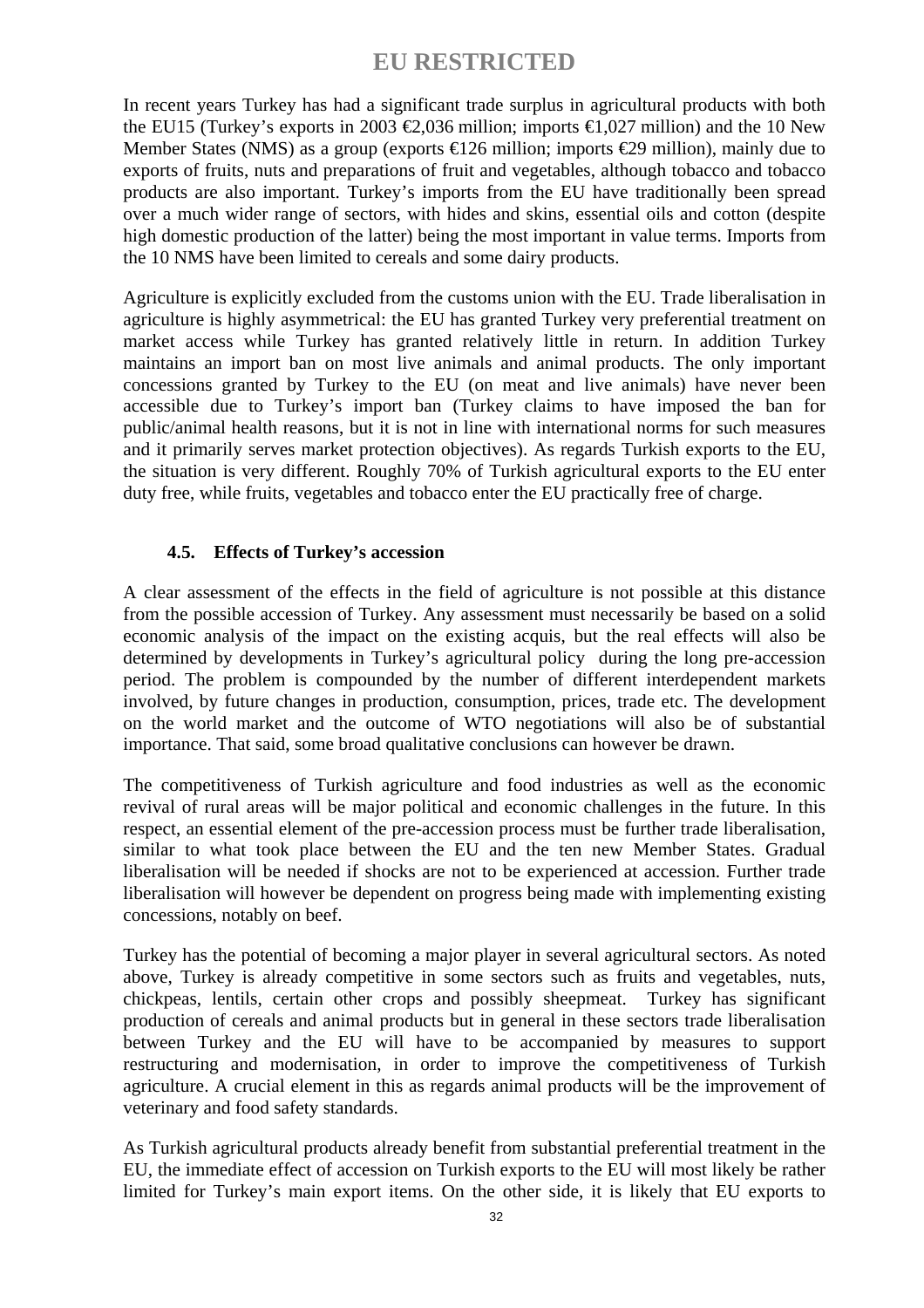Turkey will expand when the existing restrictions are removed. This should preferably take place gradually during the pre-accession period. In the longer term, Turkish accession can be expected to lead to an increase of trade in both directions.

A large fraction of the rural population in Turkey is employed on subsistence and semisubsistence farms. Therefore, besides measures directly targeted at improving competitiveness, there is a need for economic development and diversification in rural areas as well as for creation of alternative sources of income. Efforts in that direction would be resource demanding as Turkish agriculture currently employs much of the rural work force.

In the event of negotiations with Turkey being opened, the EU should also give priority to the creation for Turkey of a pre-accession rural development instrument, presumably as part of the new combined Pre-accession Instrument (IPA), which should replace the SAPARD, PHARE and ISPA programmes for the period 2007-2013. The rural development component could certainly include some of the same measures as SAPARD (e.g. support for producer groups, investments in marketing and processing etc), but given the differences between Turkey and the CEECs, and the scale of adjustment required in Turkey before accession, existing rural development measures may need to be supplemented and or replaced with new ones.

Decentralised management would presumably imply, as for SAPARD, the setting up of a national competent authority and of an EU-style Paying Agency. This would in turn assist Turkey in its administrative preparations for the management of CAP measures after accession.

It is difficult at this stage to calculate possible expenditure in the agricultural sector upon Turkish accession to the Union, due to the statistical difficulties described previously. A rough estimate is made here using FAO and EUROSTAT average figures for 1999-2001, including some adjustment to take into account the time horizon (for example slightly higher milk production and cereal yields have been used than the historic averages). The calculation has been based on the per unit amounts decided in the Reform from June 2003 as well as Reform II this year.

The calculation suggests that, based on the current acquis, direct payments (after any transitional period) could cost in the order of  $\bigoplus$  billion and market measures  $\bigoplus$  billion (both in current prices), excluding expenditure for veterinary measures.<sup>7</sup> For the 10 new Member States direct payments (after expiry of the agreed 10-year transitional period) and market measures (both expressed in current prices) are expected to cost about  $\epsilon$  billion, of which  $\epsilon$ billion direct payments.

For rural development currently funded by EAGGF Guarantee<sup>8</sup>, the annual allocation for Turkey after a phasing-in period based on the approach taken with Bulgaria and Romania would be around  $\epsilon$ 2.3 billion (2004 prices) whilst for the 10 new Member States the

 $\overline{a}$ 

 $<sup>7</sup>$  As most CAP payment amounts are fixed in nominal terms in EU Regulations, these estimates are the amounts</sup> in current prices. If one assumes that any transitional period would be over by 2025, the cost in that year in today's money (2004 prices) of full direct payments and market expenditure would be  $\epsilon$ ,3 billion and  $\epsilon$ 660 million respectively (see also section 7 on budgetary aspects).

<sup>&</sup>lt;sup>8</sup> From 2007 it is foreseen that a single rural development fund will replace EAGGF Guarantee funded and EAGGF Guidance funded rural development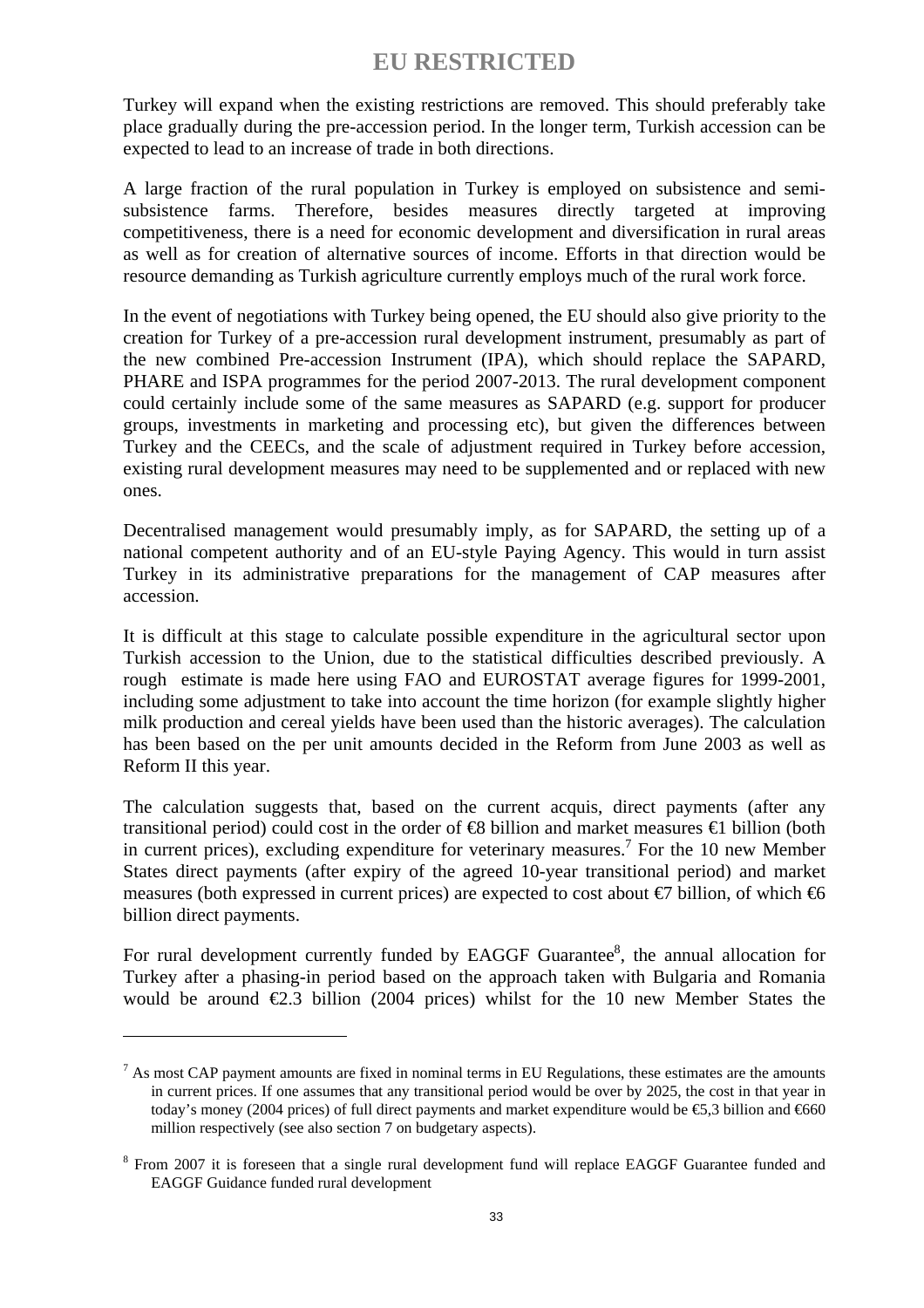comparable allocation is about  $\bigoplus$  billion (2004 prices). For the EAGGF Guidance component of rural development no estimate can be made at this stage as the share allocated to Guidance from the total structural fund envelope is decided by the member state. Taking into account the importance of the agricultural sector in Turkey, as well as the level of overall economic development, a significant share could be foreseen for Turkey.

### **4.6. Veterinary issues**

Nearly all major contagious and transmissible terrestrial animal diseases are endemic in Turkey and special measures will therefore be necessary in the field of *animal health* with the aim of eradicating these diseases in Turkey. Enhanced efforts should be made in the preaccession period, which may include actions in the Eastern neighbouring countries. It must be expected that they will need to be continued for a long period. This might continue after accession, depending on the date of accession. Such measures will be very costly. The actions against Foot and Mouth Disease (FMD) could be a model for such a strategy and should include the setting up of competent authorities in charge of animal disease eradication and strict controls of internal movements of animals. Other specific actions have to be foreseen for the eradication of rabies. The need for action in the areas of fish (aquaculture) and poultry has to be explored further.

As regards the rules for *intra-community trade in live animals and animal products*, Turkish dispatches must be submitted to specific restrictive conditions (safeguard measures) as long as the animal health situation is not satisfactory. This could be done on the basis of existing *acquis*. The measures could be adapted over time and tailored to the progress registered on animal disease eradication (request for meat de-boning, heat treated meat and milk products, etc.).

The regime of *veterinary controls in the internal market* requires that veterinary checks at the production site are carried out properly and comprehensively and sufficient administrative and laboratory capacity must therefore be established. In particular, control of prohibited substances and residue monitoring in live animals and animal products, as well as monitoring of TSE have to be in place. In view of the problems with animal health, special rules for the dispatch of live animals and animal products from Turkey to other EU Member States are likely to be necessary. This would not exclude to be effected in the form of specially tailored veterinary controls at the border between Turkey and the other Member States.

EU veterinary *controls at the external borders* are based on a limited number of well equipped Border Inspection Posts. Implementation and enforcement of current EU rules will require substantial efforts. As regards Turkey's eastern borders, it must be explored whether the existing acquis takes all aspects of this situation sufficiently into account (traditional local trans-border movement of animals). EU rules for imports from third countries will in any case mean that trade flows from the east into Turkey of animal products, and in particular live animals, will be very limited.

As regards *food safety* and the *hygiene* of products of animal origin and food establishments, no measures could be accepted that would lower the high hygiene standards in the EU. Substantial efforts will be needed during the pre-accession period to upgrade food establishments. Any establishment not meeting EU requirements at the day of accession would have to be closed unless subject to a transitional measure, that would exclude its products from sale to other EU Member States, similar to what was agreed for the ten new Member States.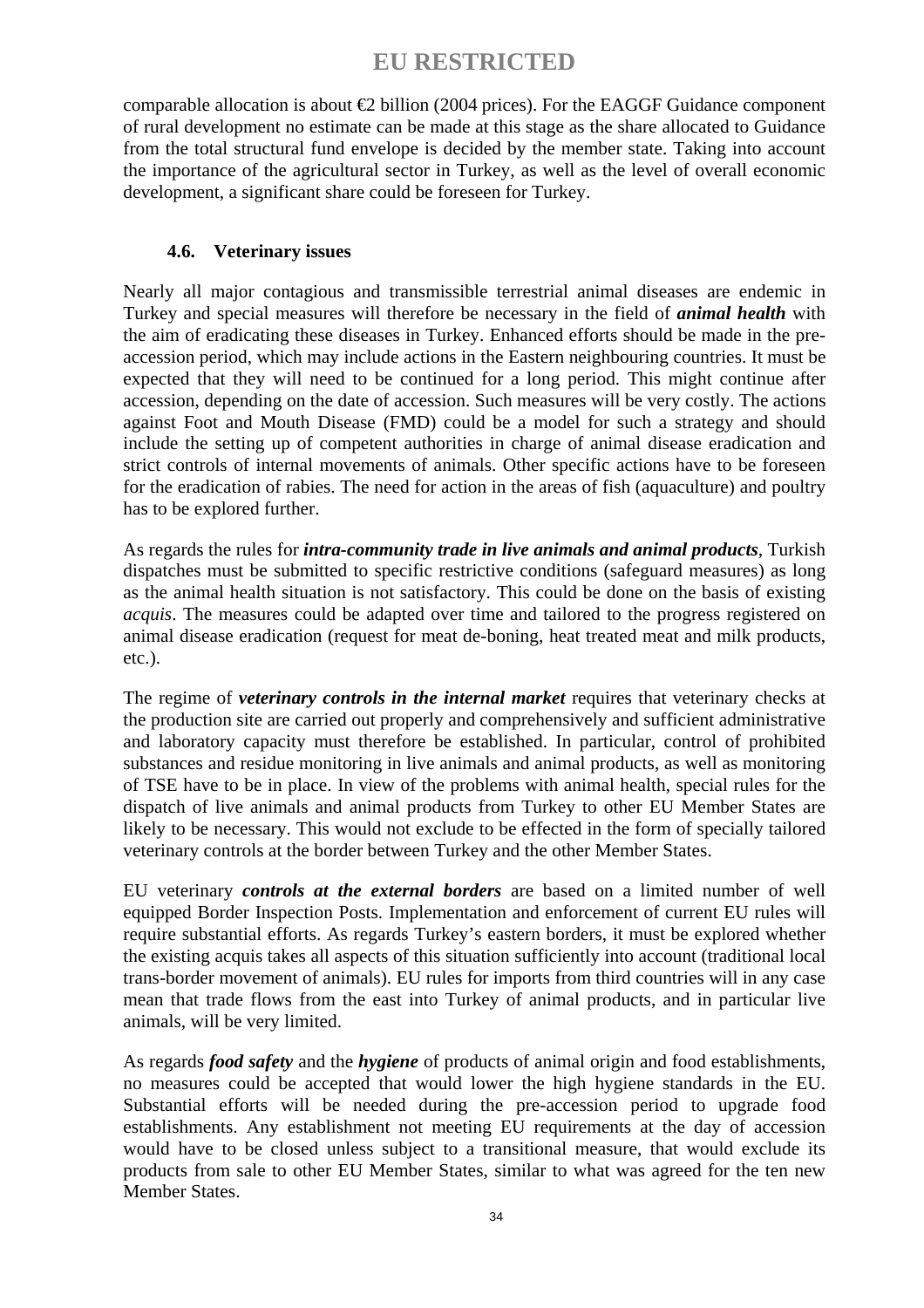Substantial improvements will be necessary in the field of *animal welfare* as has also been the case for the ten new Member States. Special conditions for halal slaughter are already laid down in the *acquis* but the need for adaptation of these rules will need to be explored.

## **4.7. Phytosanitary issues**

Provided that Turkey undertakes major efforts as regards administrative capacity, including laboratory facilities and analytical capacity, the accession of Turkey should not raise significant problems as regards adoption and implementation of the phytosanitary *acquis*.

The *acquis* regarding *harmful organisms* requires surveillance of the domestic production and controls of imports from third countries. Substantial efforts must be made in the preaccession period for Turkey to take over these obligations, including the registration of operators with a view to the implementation of the plant passport system. As regards Border Inspection Posts, especially those at the eastern external borders, measures will have to be taken to ensure full control of all trade flows in relevant plants and plant products. As regards *plant protection products*, Turkey will need to establish the EU system, which sets very demanding preconditions for the authorisation to place products on the market. No fundamental difficulties are expected in the adoption of the Maximum Residue Levels. Substantial resources will have to go into the establishment of a residue monitoring system in line with EU provisions.

The *acquis* regarding the marketing of *seeds and propagating material* aims to cover those plant species that are important to the Community. An accession of Turkey would lead to the need to include additional species. However, the necessary procedure is already provided for in EU legislation. As regards *plant variety rights*, the community system for the protection of intellectual property rights in the field of plant breeding would automatically extend to Turkey in case of an accession. The system is already open to breeders or other property right holders from non-member states.

## **4.8. Fisheries**

For Turkey to comply with the requirements of the Common Fisheries Policy the administrative capacity must be strengthened, in particular as regards controls and inspections. An EU compatible fishing vessel register will need to be established as well as a vessel monitoring system for larger vessels. The various administrative bodies should be better co-ordinated. Large parts of the Common Fisheries Policy do not concern Turkey directly as it is not fishing outside the Black Sea and the Mediterranean.

As regards the Black Sea, the Community does not presently have any fishing activity, and thus the Community *acquis* would have to be completed. Given that pollution is one of the main problems for the rebuilding of stocks in the Black Sea, policies other than the CFP would also be involved in this area.

#### **4.9. Assessment**

In the event of negotiations being opened, the important economic and social role of agriculture in Turkey, as well as the substantial size of Turkish agriculture in absolute terms and the impact it will have on the budget, indicates that agriculture will be one of the most important issues in the preparations for accession. The relatively high level of protection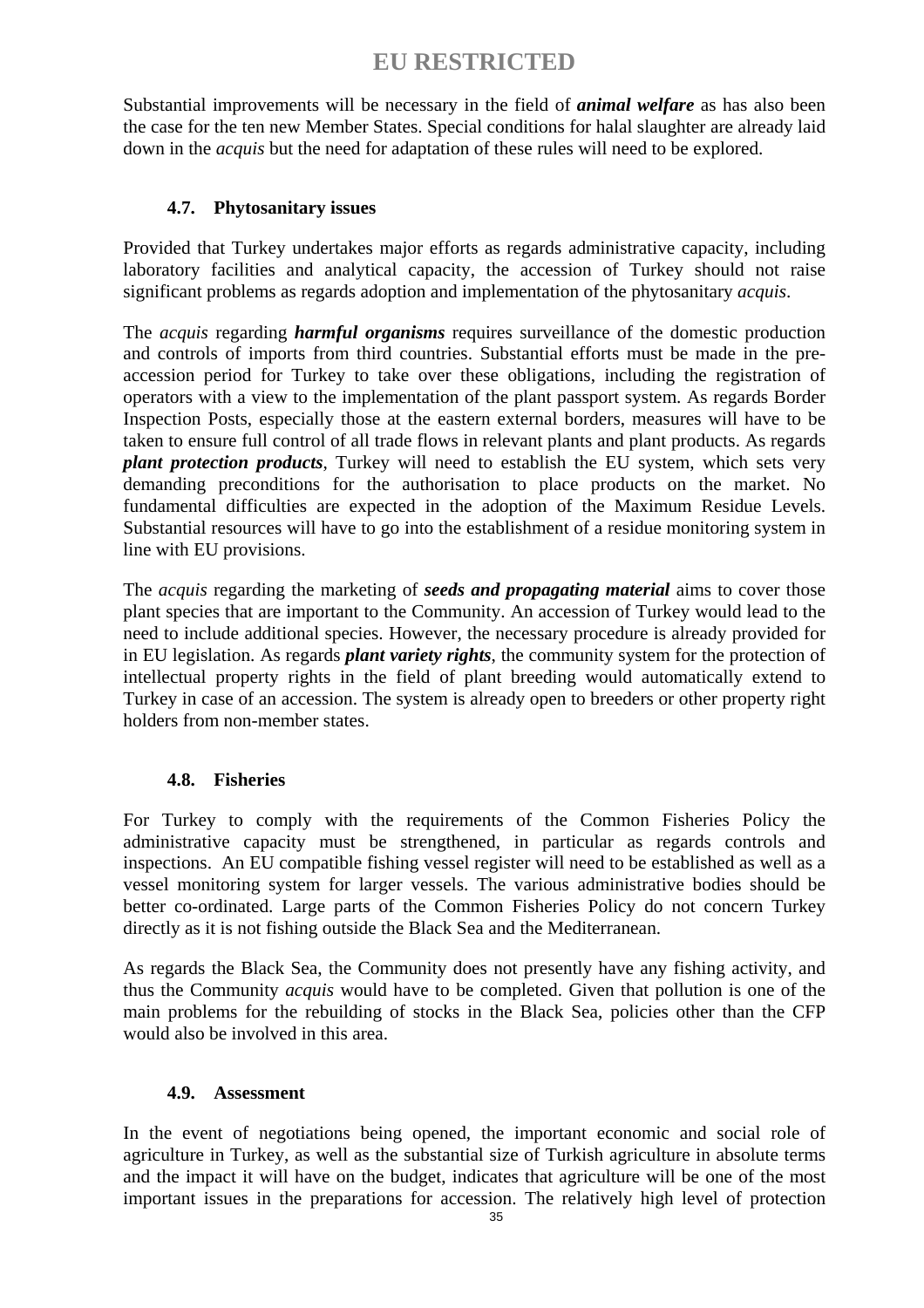raises the issue of the competitiveness of Turkish agriculture products within the EU. In order to prevent shock effects at accession, it is important that trade restrictions on EU exports are gradually removed during the pre-accession period and that the Turkish agri-food sector be helped to restructure and modernise. Turkey has the capacity to become a major player in EU agriculture as its production potential for some sectors is significant, but as Turkey already benefits from substantial preferential treatment of its exports to the EU the immediate direct effect of accession on the EU market is likely to be limited for Turkey's main export items.

The social impact of accession in Turkey could be significant owing to the large subsistence and semi-subsistence farming sector, employing the majority of the rural population. Much will depend on the capacity of other economic sectors - notably in rural areas - to absorb the shifts of labour from subsistence and semi-subsistence farms.

As regards agricultural policies, the agricultural reform programme in Turkey is a step in the right direction but the reform is not yet complete. During the pre-accession period the reform will need to be targeted directly towards the requirements of the CAP, as in most cases implementation of the agricultural *acquis* has not yet started. The main emphasis in this regard, and the main focus of the accession preparations, should be the creation of a rural development strategy aimed at the restructuring and modernisation of agriculture (in particular with regard to subsistence and semi-subsistence farming) and the economic revival of rural areas.

As regards specific transition periods or derogations, it is very difficult to speculate so far in advance of an accession, and without having conducted screening process, on exactly what may be negotiated. Much would depend on how much harmonisation / approximation to the *acquis* could be achieved during the pre-accession period. The basic principle is clear however: Turkey would essentially have to adopt the *acquis* in the form in which it then applies. This would presumably require transitional arrangements, which could be particularly long, possibly involving the maintenance of borders for a transitional period after accession. This would likely prove necessary, given the scale of adjustments required by Turkey, in order to avoid any shocks on accession, and indeed facilitate it, in the event of there having been insufficient progress by that time. It could also go some way to allay any fears in existing EU member states as regards specific sectors.

In the veterinary field, major efforts must be made to improve the animal health situation already in the pre-accession period, but serious problems can nevertheless still be expected at accession. Special restrictions must therefore be foreseen after accession for the movement of live animals and animal products from Turkey. This may imply a need for special controls at the border between Turkey and other Member States. The controls at Turkey's eastern borders must also be given particular attention. Major efforts will be necessary in the fields of food safety and public health as well as animal welfare. With the proper use of the veterinary control system of the EU no negative effects from Turkish accession on the rest of the EU should be expected.

If the necessary preparations are made in the phytosanitary field no significant problems should be expected. The controls at Turkey's eastern borders must however be given attention. Major efforts will be necessary, in particular to build up administrative and laboratory capacity.

As regards the Common Fisheries Policy, it should be possible for Turkey to make the necessary preparations during the pre-accession period. Accession will have no particular impact on the rest of the EU in this sector.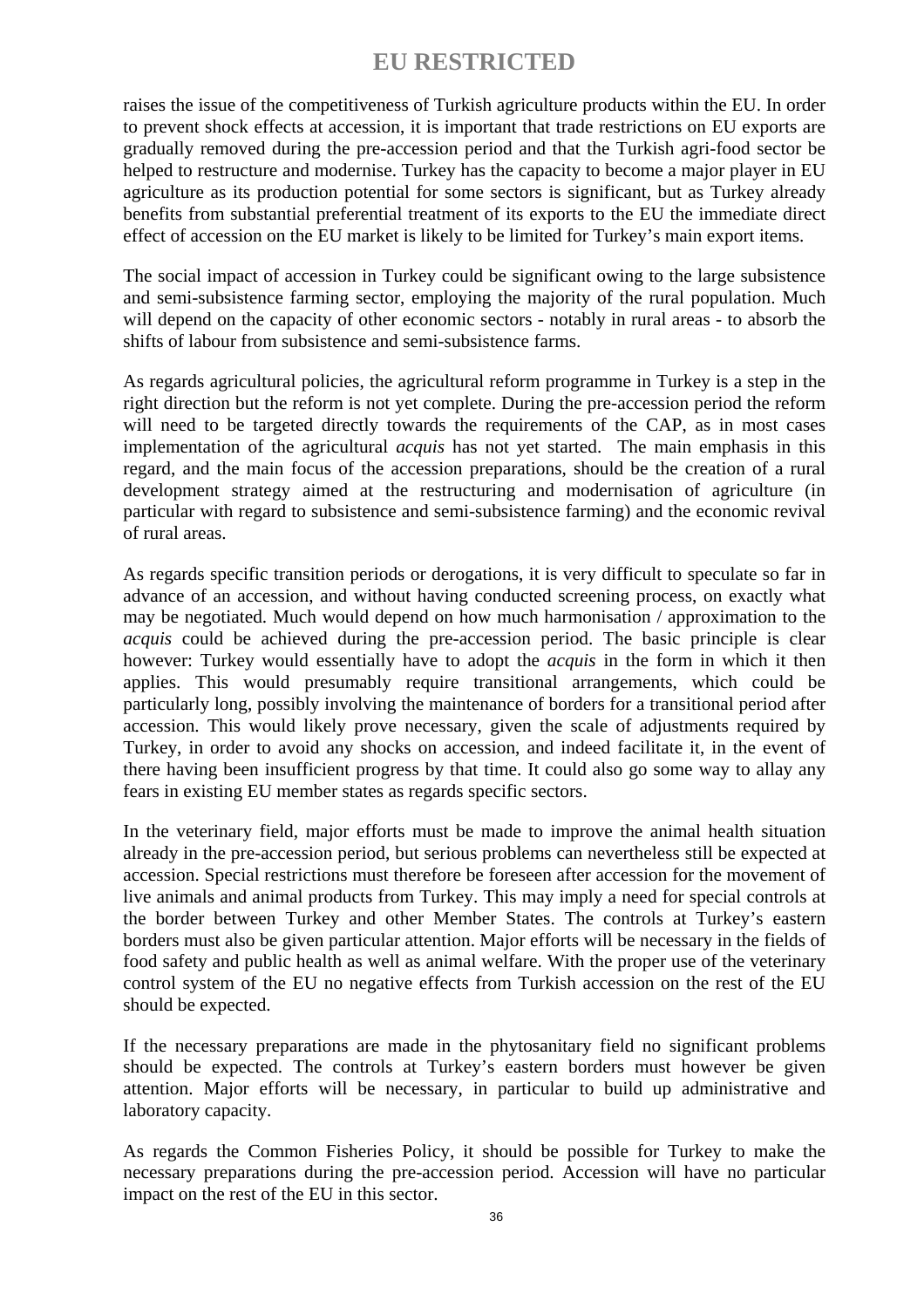## **5. REGIONAL AND STRUCTURAL POLICY**

The implications of Turkish accession for EU structural policies are likely to be substantial, given the size and the economic features of the country. It is however extremely difficult at this stage to evaluate these implications, as economic developments in the meantime are uncertain, and any quantitative assessments would be highly speculative. This section is therefore essentially limited to a description of challenges both to the EU and to Turkey in the context of accession.

The analysis of the effects of Turkey's accession on cohesion policy is based on the following assumptions:

- The tentative calculations of disparities given below are based on current GDP levels of EU-25, Bulgaria, Romania and Turkey. However, by the time Turkey would enter the Union, the levels of disparities could be significantly different, depending on the relative economic performance in the meantime;
- the *acquis* remains unchanged, even though a major reform of cohesion policy has been proposed by the Commission and may be implemented by the end of 2006.

While these static assumptions represent methodological limitations, it should be borne in mind that Turkey's low income levels and wide regional disparities are such that the analysis is not likely to be fundamentally modified by different growth scenarios and/or amended eligibility criteria. It should also be recalled that, under the current acquis, the level of transfers from the structural funds is limited to a maximum of 4% of a beneficiary country's GDP (see also section 7 - budgetary aspects).

## **5.1. Turkey's accession would increase regional disparities in the EU in statistical terms**

The inclusion of Turkey would significantly increase the socio-economic disparities across the EU. The scale of the statistical effect in terms of reduced average per capita GDP is comparable to the effect of the accession of the 10 new Member States. The changes brought about by the recent enlargement as well as those implied by the inclusion of Bulgaria, Romania and Turkey are illustrated in *Table 1.*

## *Table 1: Impact of previous and potential upcoming enlargements of the EU*

|                | INCREASE IN   INCREASE IN   INCREASE IN   CHANGE IN   AVERAGE |              |                       |           |
|----------------|---------------------------------------------------------------|--------------|-----------------------|-----------|
| <b>SURFACE</b> | POPULATION                                                    | <b>TOTAL</b> | PER CAPITA PER CAPITA |           |
|                |                                                               |              | $GDP(**)$             | $GDP(**)$ |
| <b>AREA</b>    |                                                               | $GDP(*)$     |                       |           |
|                |                                                               |              |                       | (EUI5)    |
|                |                                                               |              |                       | 100)      |
|                |                                                               |              |                       |           |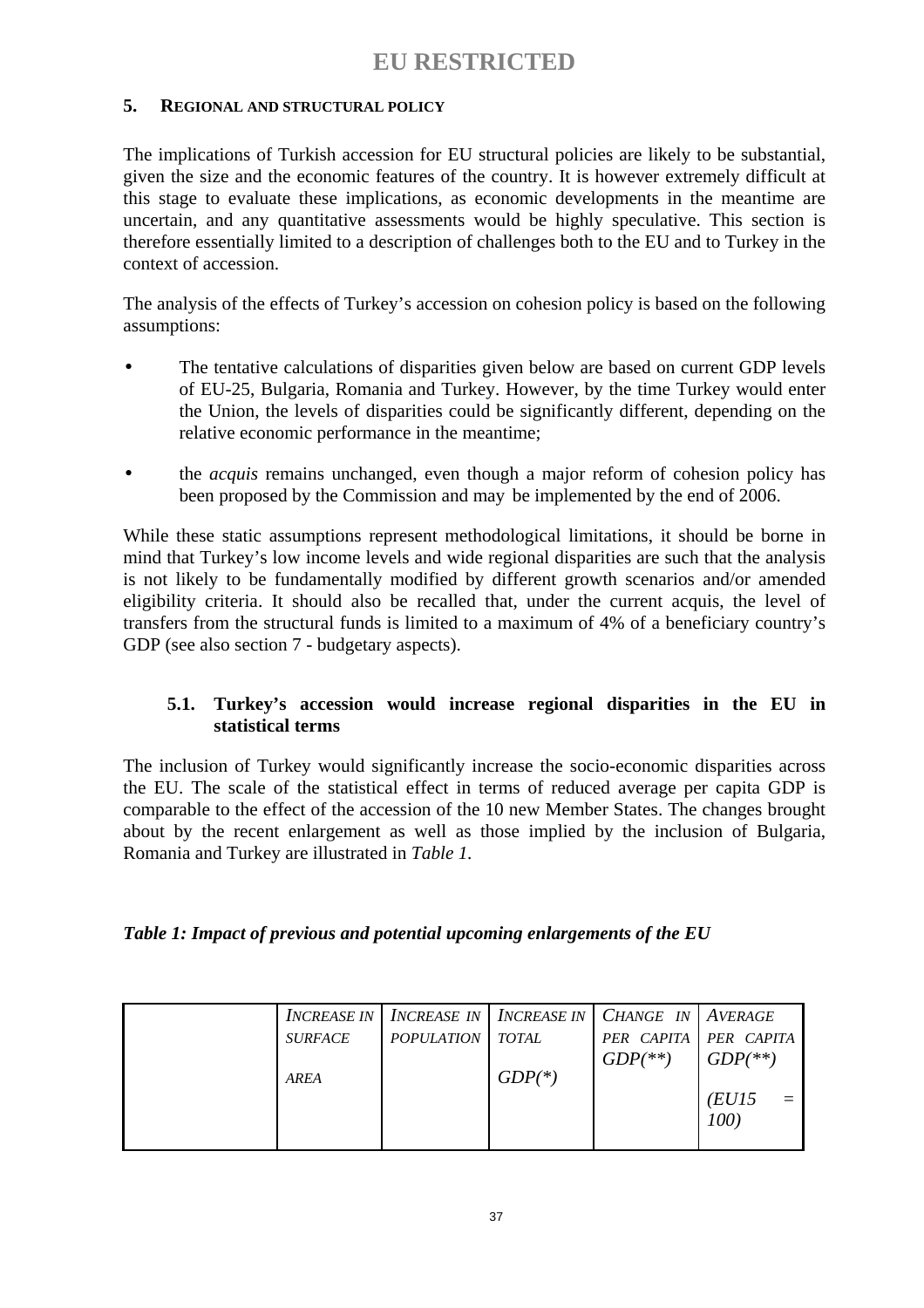| <b>EU15/EU25</b> | 23% | 20% | 4,7% | $-8,8%$ | 91,2 |
|------------------|-----|-----|------|---------|------|
| <b>EU25/EU27</b> | 9%  | 6%  | 0,7% | $-4,3%$ | 87,4 |
| $EU27/EU27+TR9$  | 18% | 15% | 2,2% | $-9,1%$ | 79,4 |
|                  |     |     |      |         |      |

(\*) in Euros

 $\overline{a}$ 

(\*\*) in PPS, 2003 GDP data

Source: Eurostat, NSI, calculations DG REGIO

The 10 new Member States have added much more to the EU population (+20%) and to EU surface area (+23%) than to its GDP (around 5% in terms of Euros). As a result, average GDP per head in the EU of 25 Member States is around 9% less than the average in the EU15. Bulgaria and Romania would add together a further 6% to EU population as well as 9% to its size, but less than 1% to GDP.

While Turkey's population and size is comparable to those of the 10 new Member States taken together, Turkey's GDP per head in PPS terms is much lower than the average GDP of the 10 new Member States (28,5% of the EU25 average as compared to 52%). If Turkey were to join the EU27 today, it would add 15% to EU27 population as well as 18% to its size, but only 2,2 % to GDP. Average GDP per head of the EU27 would fall by 9%.

On the basis of the current data and eligibility criteria, the entire territory of Turkey would be eligible for assistance under Objective 1 of the Structural Funds as well as for assistance under the Cohesion Fund.

The enlargement to EU25 brought about an increase in the population living in regions eligible for Objective 1 support (where GDP per head is below 75% of the EU average) of 51 million. Some 69 million people living in the 10 new Member States became eligible for Objective 1 support, but 18 million people predominantly located in EU15 are no longer eligible as a result of the lowering of the EU average income level.

While upon accession Turkey's whole population would be covered by the Objective 1 criterion, some regions in EU27 would lose their eligibility because of the lowering of the EU average GDP level. Tentative estimates on the basis of current income levels suggest that this effect would be similar to that in the enlargement to EU25, so that the net overall increase in population eligible for Objective 1 support would also be on a comparable scale.

In the regions that would lose their eligibility for structural assistance, the level of GDP per head will be the same after enlargement as before, as will the structural problems which underlie their relatively low level and which prompted the structural assistance initially. For

 $9$ <sup>9</sup> Without prejudice to the accession of any other country in the meantime, e.g. Croatia.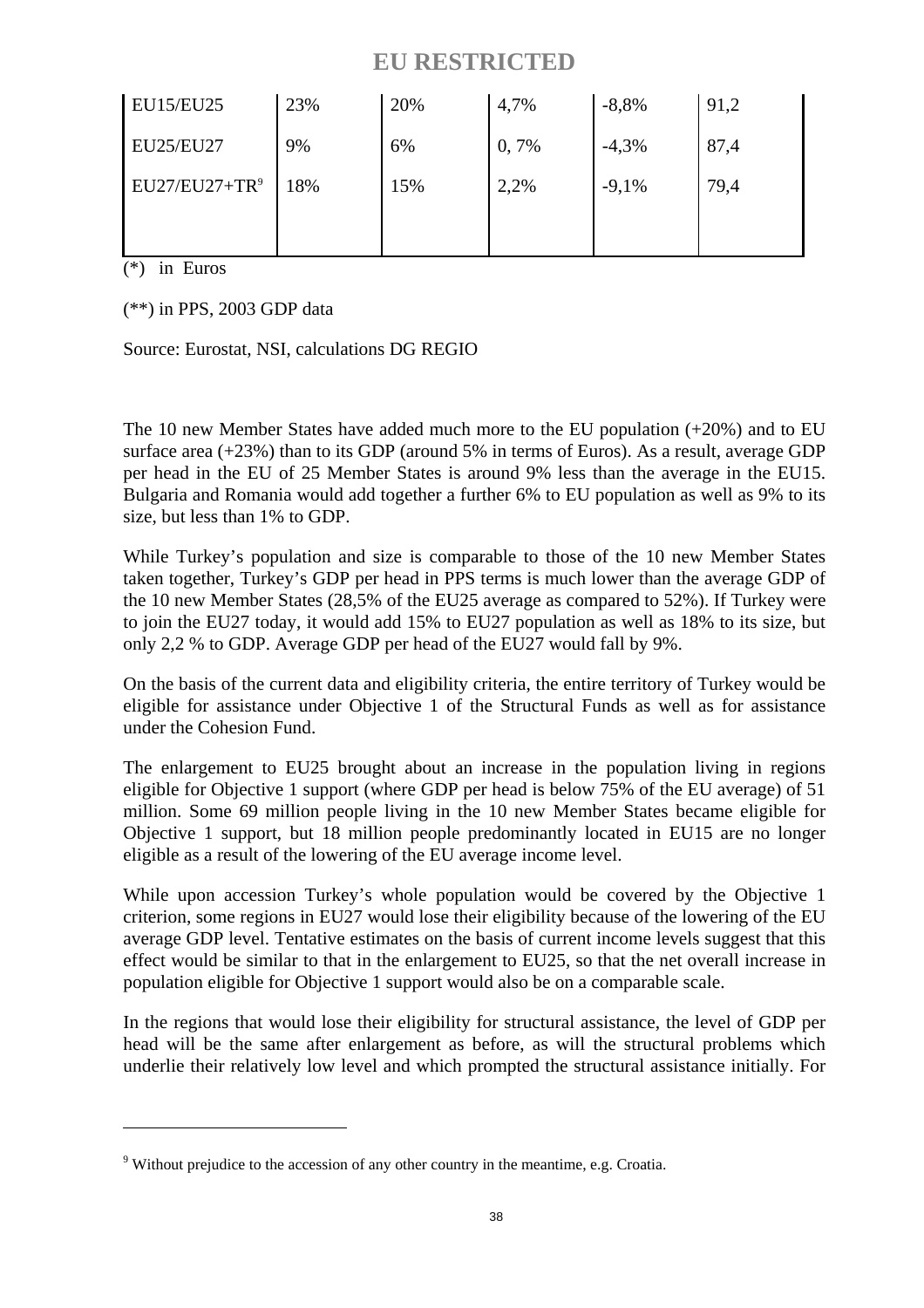such regions that have not completed their process of convergence by the time of accession, phasing-out arrangements might need to be considered.

## **5.2. Regional disparities within Turkey**

As already highlighted in the economic section, Turkey's GDP per head in terms of PPS is 28,5 % of the EU25 average. There are significant disparities between the 26 level-2 regions in Turkey, which are associated with substantial differences in geographical features, climatic conditions as well as migration flows.

In particular, there is a pronounced east-west divide with the main centres of economic activity located in the western part of Turkey. These are benefiting from trade with the rest of the world, tourism, a higher level of investment as well as better infrastructure endowment. 63% of the Turkish population are living in roughly half the land area, accounting for 78% of national GDP and with GDP per head 23% above the national average (*see Table 2*).

*Table 2: East vs. West Turkey*

|              | share of population | share of GDP | ' GDP/head (TR ) |
|--------------|---------------------|--------------|------------------|
| East         | 37 %.               | 22%          | 60               |
| <b>N</b> est | - 63 %.,            | 78%).        | 231              |

The most disadvantaged regions, on the other hand, are located in the remote and mountainous eastern periphery of Turkey. GDP per head in the eastern half of the country was only 60% of the national average, or only 9% to 20% of the EU25 average. In fact, the 10 poorest regions of an enlarged EU would be located in the eastern part of Turkey.

## **5.3. Turkey's needs and implications for its development strategy**

Turkey faces two major challenges, namely a very low national level of GDP per capita, and strong regional disparities.

 The Structural and Cohesion Funds could contribute significantly to Turkey's process of catching-up with the EU. However, the impact of Structural Funds can vary considerably depending on both the general economic conditions and the specific institutional set-up of Structural Funds spending. The experience of the cohesion countries underlines the necessity of macroeconomic stability and a proper functioning of goods, capital and labour markets for the process of income convergence. Structural Funds alone are not sufficient for catching-up if the economic policy framework is inadequate.

Turkey has a wide range of financing needs, including upgrading physical and human capital, but also meeting EU technical rules and standards and restructuring the agricultural sector. The major needs are in the transport, telecommunications, energy and environmental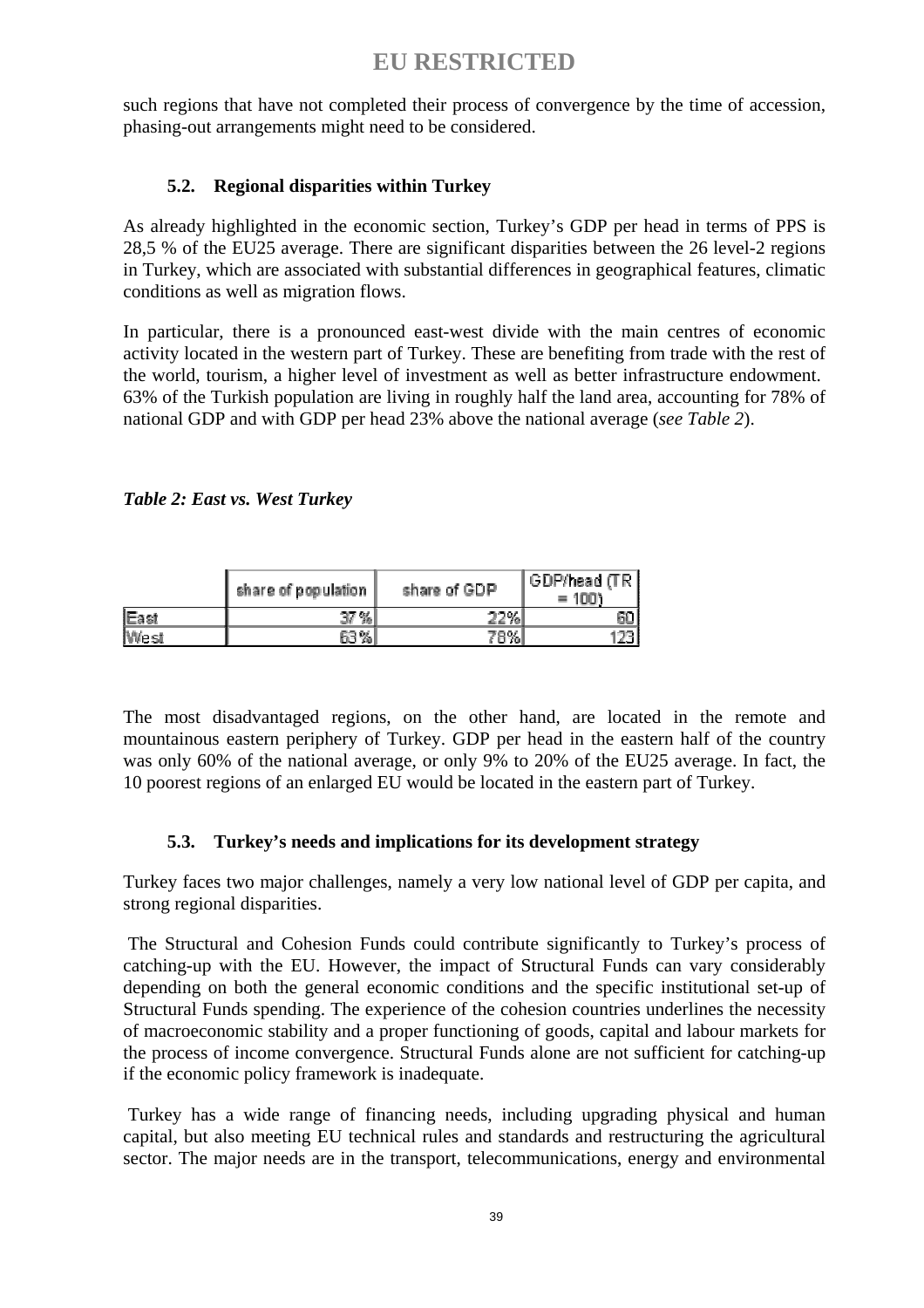sectors, as well as education, training and R&D. The efficiency of public investment also depends on management reform and regulatory restructuring.

### **5.4. Assessment**

The structural problems in Turkey represent a major challenge for cohesion policy, of a similar scale to the most recent enlargement. Turkey's low level of GDP per head and wide regional disparities would require significant support from the Structural and Cohesion Funds over a long period of time. On the basis of the current data and eligibility criteria, the entire territory of Turkey would be eligible for assistance under Objective 1 of the Structural Funds as well as for assistance under the Cohesion Fund.

The challenge for cohesion policy will be to integrate Turkey gradually into the structural aid system. In order to sustain the high rates of growth required to achieve convergence with EU levels of employment and income, Turkey will need to bring its infrastructure up to date, modernise its education and training system and create a business environment favourable to investment. This will be a long-term process.

In order to prepare for accession, Turkey should set up a regional development policy that would enable it to participate in EU programmes for strengthening economic and social cohesion. EU pre-accession assistance must prepare Turkey to implement the acquis by the time of accession, including the reinforcement of administrative capacity at the national and regional level.

Finally, it should be noted that Turkey would be eligible for a substantial amount of structural policy expenditure. A number of EU regions benefiting from Structural Funds support would lose their eligibility upon Turkey's accession as a result of the significant lowering of the EU average GDP per head. The difficulties confronting these regions would not be reduced by Turkey's accession, so that phasing-out arrangements might need to be considered in the light of economic development in coming years.

## **6. JUSTICE AND HOME AFFAIRS**

From its beginning, European integration has been firmly rooted in a shared commitment to freedom based on human rights, democratic institutions and the rule of law and the Copenhagen political criteria are a demonstration of such commitment. The area of freedom, security and justice is founded upon these values and upon mutual confidence. Mutual confidence supposes that those common values are indeed respected and promoted. Freedom can only be enjoyed in conditions of security and justice accessible to all citizens. Given the trans-national dimension of threats to security, national governments can no longer act in isolation but need to work collectively to counter such threats. A joint mobilisation of the police, other law enforcement agencies and the judiciary is essential. The accession of Turkey would provide an opportunity for an increased cooperation within the EU on border management, illegal migration and organised crime, including corruption, trafficking in human beings and drug trafficking. An effective joint action, for which mutual confidence is essential, would certainly contribute to addressing trans-national problems and thus strengthening the security and freedom of citizens in the current MS and across the Union.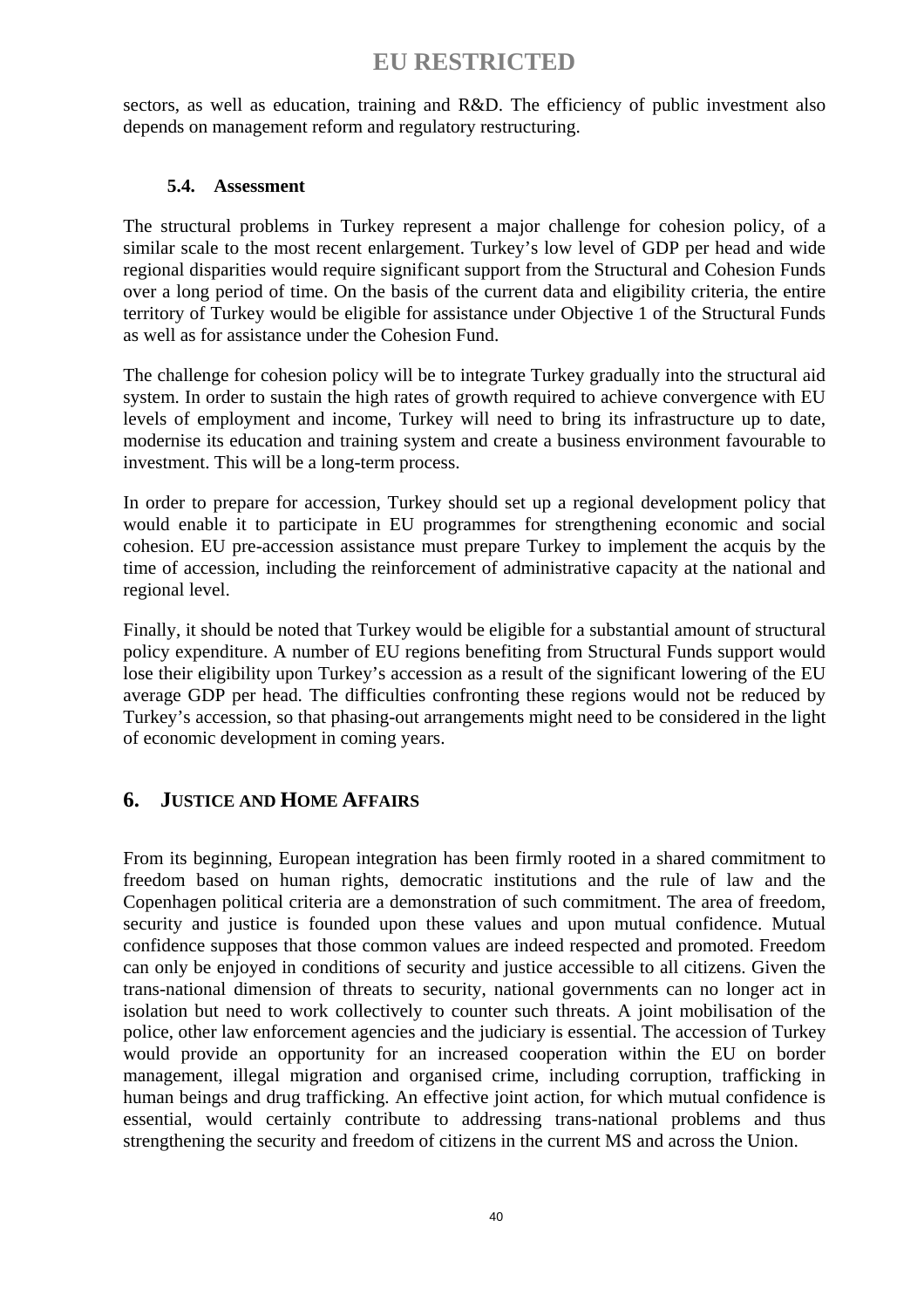### **6.1. Border management**

**Border management** is a particularly important area. As was the case with the countries which acceded to the EU on 1 May 2004, Turkey would not accede to the Schengen-zone upon its accession to the European Union but at a later date to be determined by the Council, following a stringent evaluation of Turkey's capacity and practise in terms of border control and surveillance. In consequence, internal border controls *vis-à-vis* Turkey would not be lifted upon Turkey's accession to the Union. Thus, Turkish citizens and other EU citizens who wish to travel from Turkey to other EU Member States would still be subject to border checks and would have to present their passport or identity card upon entering another EU Member State; third country nationals leaving Turkey and entering another EU Member State would still be subject to full immigration controls.

Turkey's accession to the European Union would lengthen the external border. As the borders with Bulgaria and Greece will be internal, the external land border would be extended to Georgia (276 km), Armenia (328 km), Azerbaijan (18 km), Iraq (384 km), Iran (560 km) and Syria (911 km). To this new external land border of 2,477 km should be added the Black Sea blue border which runs for 1,762 km and the Aegean and Mediterranean blue border which runs for 4,768 km. Much of the border in the east and south-east crosses mountainous terrain.

In order to ensure its own security, Turkey already devotes considerable resources to border management; some 64 000 personnel are deployed on border management tasks. Turkey would through accession, and in particular after the possible lifting of internal borders to be decided at a later stage, become responsible for ensuring an efficient protection of the new external border and hence have to play a key role in ensuring the security of the Union itself. However, many aspects of border management are not in line with EU practices; for example, border management is currently split between the army, gendarmerie, police and coastguard, although Schengen best practices require a single professional authority to be responsible for border management.

Turkey has already taken the first steps towards aligning its border management legislation and practices with the *acquis*. In 2003, Turkey adopted a Strategy for alignment with the *acquis*, including a commitment to create a professional corps of non-military border guards, and is currently developing a National Action Plan, setting out the details and schedule of legislative and institutional alignment. The Plan will identify needs for staffing and training and what further equipment and infrastructure should be deployed in order to ensure a high level of protection at the border. The Turkish Government will have to make provisions in order to secure necessary financing, since only minor parts can be financed by EU funds. Clear targets with intermediate steps should be defined in the Plan in order to enable the EU fully to assess progress.

As was the case with the new Member States, regular EU assessment missions would be conducted to ensure that management of the Turkish border reaches EU standards.

Following Turkey's possible accession to the Union, the proposed European Borders Agency would be able to undertake activities in Turkey, such as the organisation of joint operations and pilot projects, as well as operations to tackle critical situations, should they arise.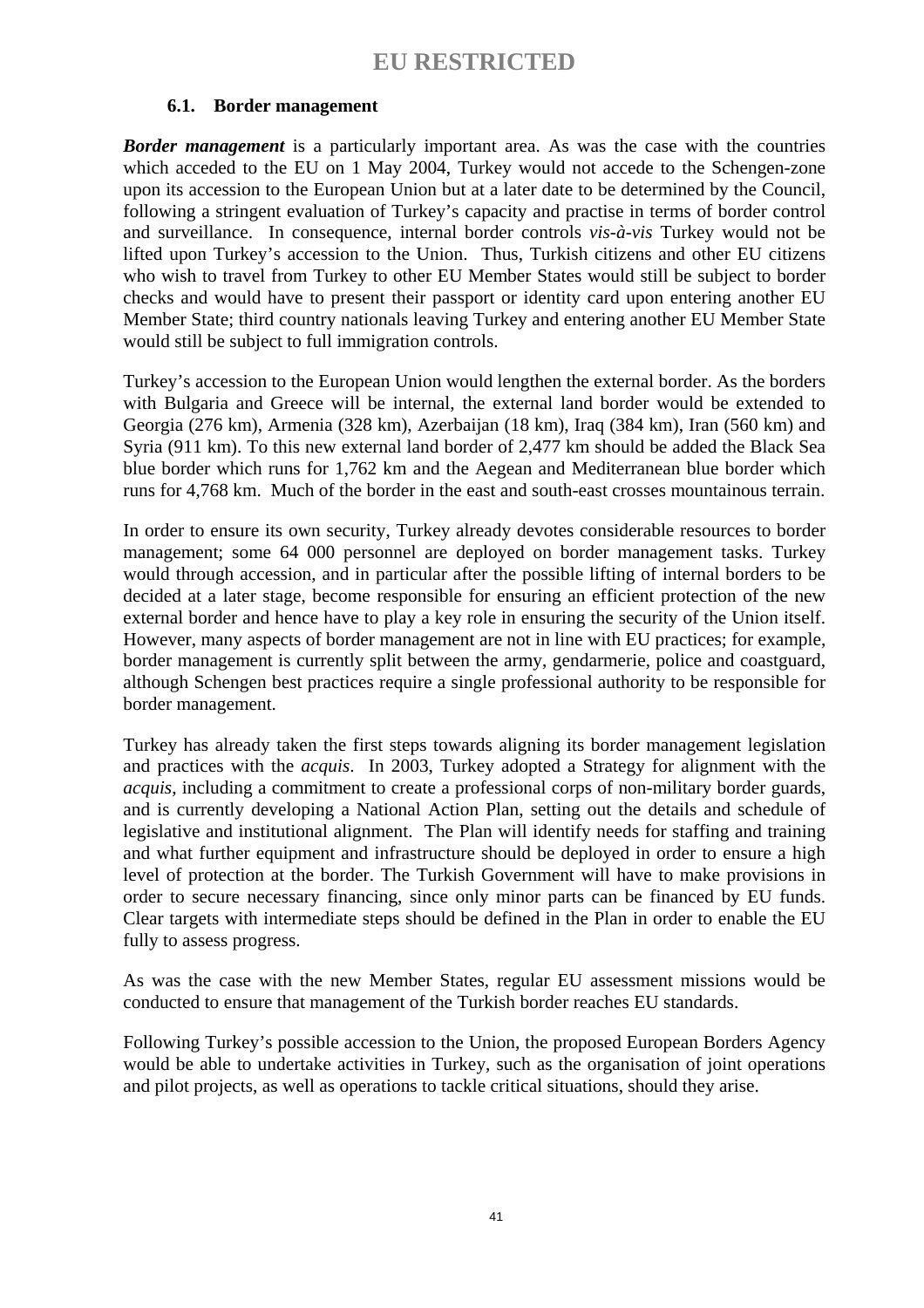#### **6.2. Visas and asylum**

Turkish citizens currently require a *visa* to enter the European Union. Opening accession negotiations would not automatically lead to the lifting of the visa requirement. It would, however, be open to the Member States, acting upon a proposal from the Commission, to lift the visa requirement for Turkey at any point during the accession negotiations. For its part, before accession Turkey would have to complete its alignment with the visa Regulation concerning third-country nationals, which would help to combat *illegal immigration* into the current Member States. Turkey has already taken steps concerning illegal migration which have diverted migratory flows away from Turkey. The conclusion of an EC readmission agreement would help to address these problems in the pre-accession period. Moreover, during the pre-accession process, the use of instruments such as "twinnings" will bring about closer operational co-operation between the Turkish law enforcement authorities and the current Member States concerning illegal migration. Furthermore, during the pre-accession period the fight against illegal migration should be strengthened by improved exchange of information, statistics and risk assessments on migratory flows and organised crime networks between the current Member States and Turkey, the development of public information campaigns, liaison concerning the repatriation of illegal migrants to their countries of origin and co-operation on dismantling networks of migrants' smugglers and traffickers.

Turkey is currently a *country of origin of applicants for asylum* within the European Union. In 2003, 21,890 Turkish citizens submitted claims for asylum in the EU 25, while 2,127 were accepted. (By way of comparison, in 2003 3,041 Romanian citizens submitted claims for asylum and 61 were accepted, while 2,427 Bulgarian citizens submitted claims for asylum in the EU 25 and 8 were accepted.) So far as successful asylum applications are concerned, the ongoing implementation of political reforms, especially in the south-east of Turkey where the population is predominantly Kurdish, is likely to reduce significantly the number of applications for asylum. It can be inferred that the applications which were not accepted were in general submitted by persons leaving Turkey for economic reasons. As noted elsewhere, the opening of accession negotiations is likely to stimulate economic development and to reduce poverty, thereby reducing the numbers of applications of this kind. After accession to the EU, Turkey would be regarded as a safe country of origin in relation to asylum matters in accordance with the Protocol on Asylum for Nationals of Member States of the European Union.

At the moment, substantial numbers of *asylum applicants from third countries* travel through Turkey on their way to submit asylum applications in the Member States. Turkey currently applies the geographic limitation to the Refugee Convention, which means that it does not accept asylum applications unless the applicant originated from Europe. Turkey must lift this limitation during the pre-accession period and put in place a system to deal with asylum applications which will respect the standards and procedures provided by the 1951 UN Geneva Convention and the *acquis* concerning asylum. Consequently, after accession to the Union, many applicants for asylum from third countries would no longer travel through Turkey en route to the current Member States but would instead submit their application in Turkey. Developing an asylum system would be costly and could raise the issue of burden sharing by the current Member States in order to ensure solidarity with Turkey. Furthermore, after accession, the Dublin Regulation would apply to Turkey. Thus, in many cases, asylum applicants who have travelled through Turkey illegally but who have chosen to submit their application in another Member State would be returned to Turkey for their application to be heard there. The accession of Turkey would thus be likely to reduce the number of asylum applications dealt with by the current EU Member States.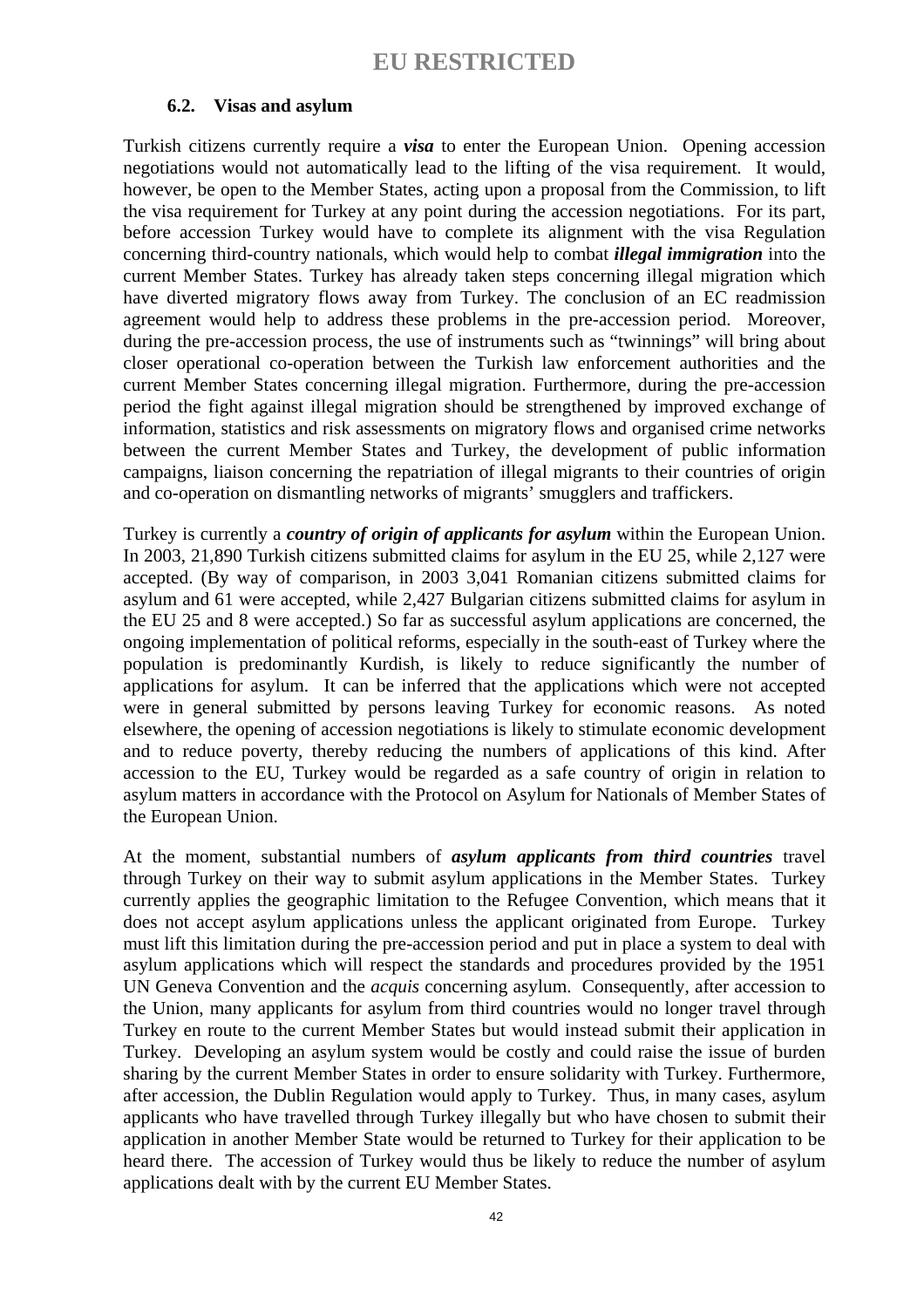## **6.3. Judicial cooperation**

Turkey's accession would result in an intensification of *judicial cooperation on civil and criminal matters* between Turkey and the EU**.** The cornerstone of judicial cooperation is mutual recognition and this is founded on mutual confidence on each other's judicial systems. The way towards that is therefore by building up an independent and efficiency judiciary, respecting fundamental rights and the rule of law. The courts of the current Member States would start to apply *vis-à-vis* Turkey the rapidly growing *acquis* on civil and commercial judicial cooperation, which includes instruments laying down rules on jurisdiction, recognition and enforcement of judicial decisions, as well as instruments aimed at facilitating access to justice. New methods of judicial cooperation, based on direct court-to-court contact would be applicable for the cross-border service of documents and taking of evidence. Turkey would as well be applying the rapidly evolving *acquis* in this area, including minimum standards legislation and harmonised legislation. For instance, if common procedural safeguards in criminal procedures are to be adopted at European level this would have to be applied by Turkey. Common procedural guarantees will play a key role, not only by promoting the human rights dimension of justice, but also by creating the necessary conditions for mutual confidence and hence for mutual recognition. On criminal matters, the European Arrest Warrant would enable the surrender of persons apprehended in the current Member states to the Turkish courts for trial and vice-versa.

*Co-operation between the court systems* of the Member States is based upon the principle of mutual recognition of decisions, which depends upon the establishment of mutual trust and confidence between the judiciaries of the Member States. In order to develop this mutual trust and confidence, it will be essential during the pre-accession period for Turkey to continue its process of reform of the judiciary and of civil and criminal law. Regular EU missions will continue to be conducted to examine the ongoing process of the reform of the judiciary.

## **6.4. Corruption and fraud**

*Corruption* is currently a significant problem in Turkey. Turkey has recently joined GRECO, the anti-corruption peer review mechanism under the auspices of the Council of Europe. Turkey was also one of the first countries to sign the first global anti-corruption instrument, the UN Convention against Corruption, which contains binding preventive measures for both the public and the private sector. During the pre-accession period, co-operation with GRECO, full implementation of its recommendations and support through twinnings for the implementation of the National Action Plan against corruption should strengthen significantly Turkey's capacity to fight corruption. Substantial administrative reforms will be needed to ensure a successful outcome (see also the Regular Report).

In the field of *fraud*, Turkey has to align itself with relevant acquis, in particular the Convention on the Protection of the European Communities' Financial Interests. The alignment process is ongoing, but it is too early to evaluate the effect of Turkey's efforts in this field.

## **6.5. Drugs**

Turkey is situated on the Balkan route, a major *drug trafficking* route. The Turkish law enforcement authorities already co-operate with their EU counterparts concerning organised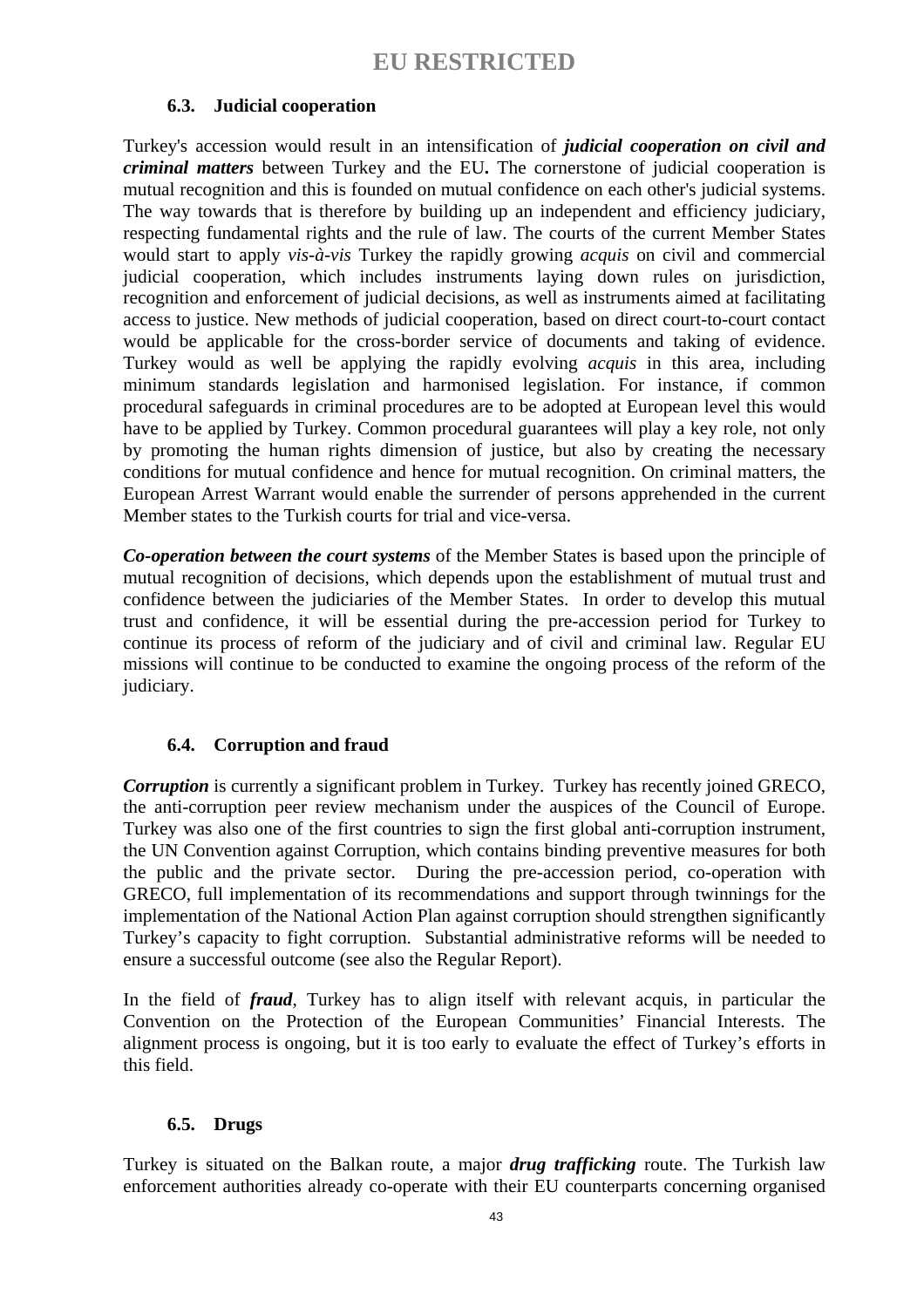crime, including drug trafficking. However, for both drug trafficking and organised crime in general, the pre-accession process should be used to develop the administrative capacity of the Turkish law enforcement agencies, and to strengthen significantly their links with EU counterparts. It should thus stimulate more effective joint action between agencies in Turkey and in the EU and enhance their ability to work together to meet common threats. Accession to the Union itself, and membership of bodies such as Europol and Eurojust, would strengthen still further such co-operation.

In general, the amount of drugs passing through Turkey is largely dependent upon the demand from the current Member States, which would not be affected by Turkey's accession. Turkish participation as an observer in the European Monitoring Centre for Drugs and Drug Addiction during the pre-accession period, and its full membership upon accession, would strengthen substantially Turkey's capacity to collect data concerning domestic demand, which would assist in the development of a National Drugs Strategy fully aligned with the EU Drugs Strategy.

#### **6.6. Assessment**

Extending the area of freedom, security and justice to Turkey would strengthen co-operation against common trans-national threats, such as organised crime, trafficking and terrorism, to the benefit of the European Union as a whole. Nevertheless, given the importance of the challenges in this field, the accession process concerning Justice and Home Affairs, including the judiciary, would be complex.

 The first steps to develop a National Action Plan on border management are already underway; clear targets with intermediate steps should be defined in the Plan in order to enable the EU fully to assess progress. Ensuring a high level of border management is important not only for the area of freedom, security and justice, but also for other areas such as trade, veterinary and phytosanitary controls and customs.

Turkey faces an important challenge in developing an asylum system and taking over responsibility for determining claims for asylum; EU support could be necessary in this regard.

Moreover, Turkish accession to the EU would enhance co-operation with EU law enforcement authorities concerning threats such as drug trafficking and illegal migration.

## **7. INSTITUTIONAL AND BUDGETARY ASPECTS**

## **7.1. Institutions**

As in previous enlargements, the accession of Turkey would have an impact on various EU institutions. It is assumed that the Constitution will be adopted and in force by the time of possible Turkish accession. The Constitution aims to make institutions and procedures more efficient in order to ensure their smooth and effective functioning in a Union of more than 25 Member States.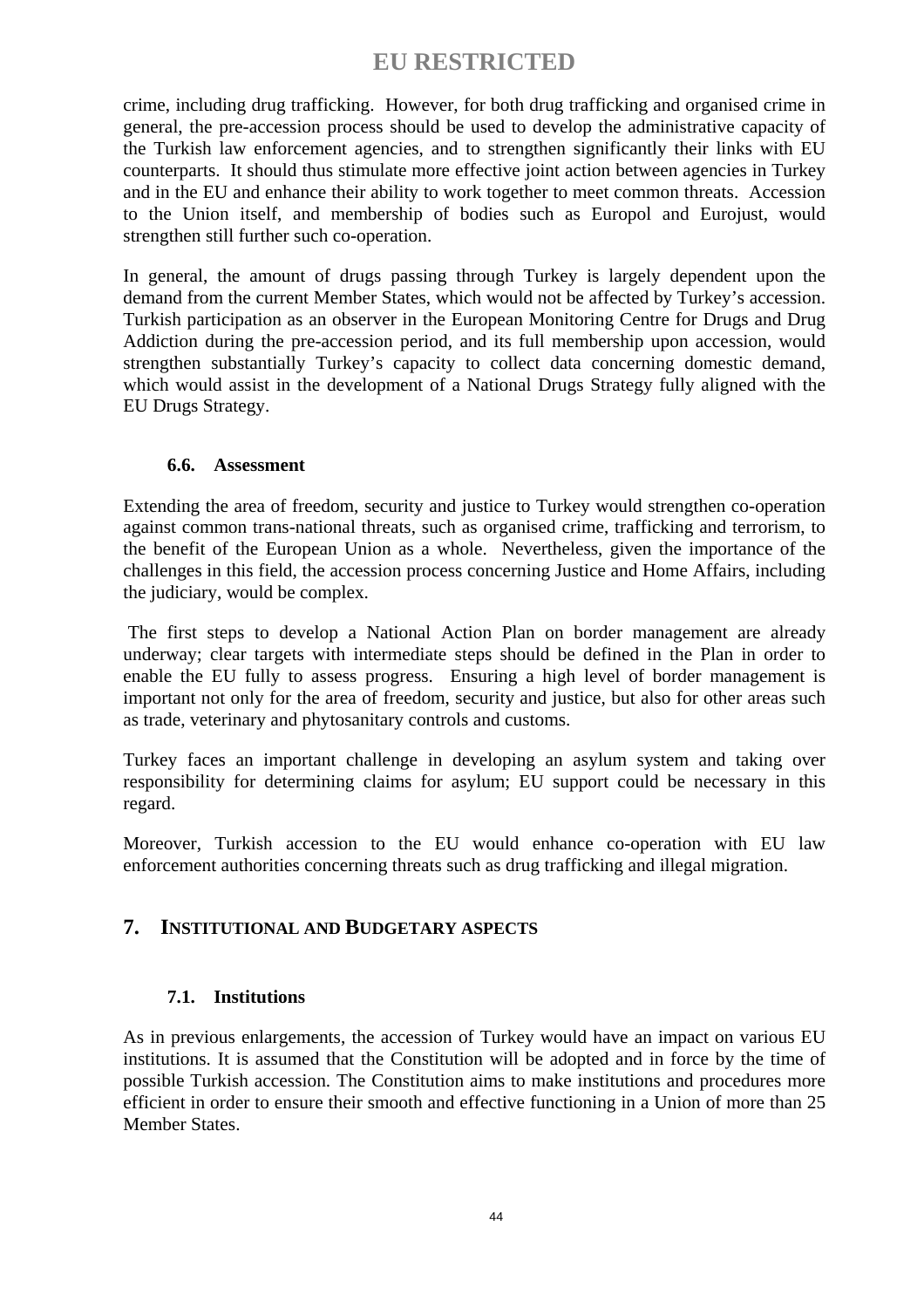The size of the population will be an important determinant of the impact of Turkey's accession, given that by 2015 Turkey could be expected to have about the same population as Germany.

Under the Constitution the seats in the *European Parliament* shall after 2009 not exceed 750 with a minimum threshold of 6 seats and a maximum ceiling of 96 seats per Member State. The increase from currently 732 to 750 seats is intended to accommodate further enlargements of the Union. Turkey's accession would significantly affect the allocation of seats to current Member States. In particular the medium and large countries will have to give up seats to accommodate Turkey's accession.

As far as the *Council* voting system is concerned, the Constitution introduces as from 1 November 2009 and with regard to qualified majority voting (QMV) the principle of double majority. It shall be defined as at least 55% of the members of the Council comprising at least fifteen of them and representing Member States comprising at least 65% of the population of the European Union. In addition, a blocking minority must include at least four Council members, failing which the qualified majority shall be deemed attained. With the accession of Turkey a blocking minority could be more easily achieved from the population side by a small number of larger states.

As a consequence, in an EU-27 plus Turkey the latter would have a weight in decisionmaking more or less equivalent to its above-mentioned share of population in the EU, giving it an important voice in the decision-making process.

Turkey's accession will have less institutional impact as regards the *Commission*. Under the Constitution the Commission to be appointed as from the term starting in 2014 shall consist of a number of Members, including its President and the Union Minister for Foreign Affairs, corresponding to two thirds of the number of Member States, unless the European Council, acting unanimously, decides to alter this figure. The members shall be selected on the basis of a system of equal rotation between the Member States.

## **7.2. Budget**

Given its size and level of economic development, Turkey's accession would undoubtedly have an important impact on the EU budget. Whilst it would be mechanically possible to quantify the hypothetical budgetary impact of Turkey's accession based on the current *acquis*, any such estimates would need to be treated with extreme caution taking into account the likely timetable and the numerous uncertainties, not least as regards the future evolution of those EU policies with an important budgetary dimension as well as the outcome of negotiations and any special arrangements which may be called for in the case of Turkey. Developments in Turkey itself which are of direct relevance to the EU's main spending policies such as future prospects for national and regional economic development and for the agricultural sector are also difficult to predict with accuracy, as are variables such as population growth and inflation. Just as the EU's spending policies may undergo important changes prior to Turkey's accession, the revenue side of the EU budget will also be affected as current arrangements for the funding of EU expenditure are unlikely to remain the same in the future either.

Notwithstanding the above, it is worth noting some of the key elements of the EU budget as things currently stand and highlighting how some of the parameters might be affected by Turkey as a Member State. The ceiling for payments in the current financial perspective for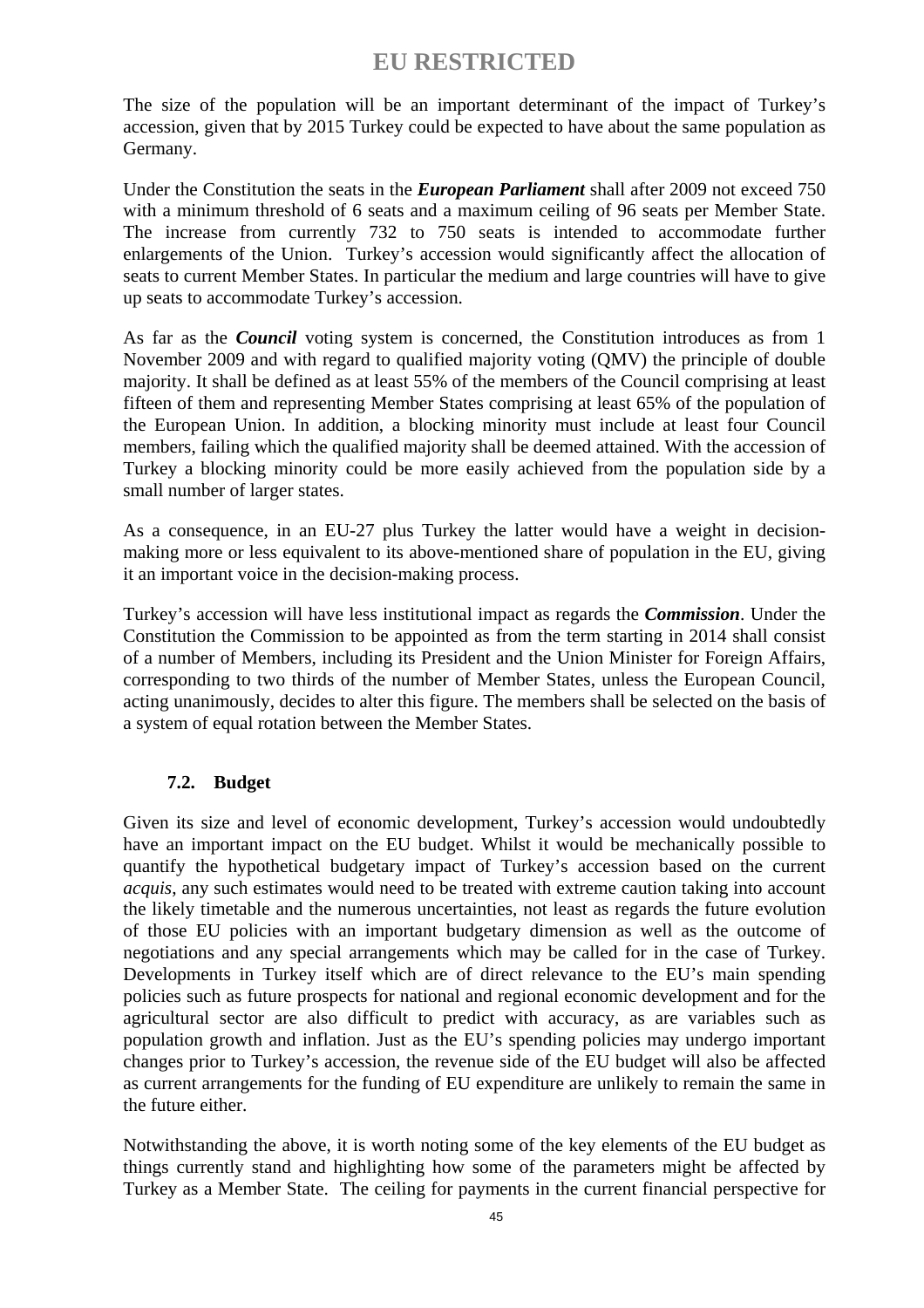the EU budget in 2004 is 1.11% of EU25 GNI, equivalent to just above  $\in$  11 billion. Most expenditure areas would be affected significantly were Turkey a Member State. As regards *agriculture*, it is clear that Turkey would be eligible for significant support under the CAP in its current form including the rural development policy. The size of the agricultural sector in Turkey both in absolute terms as well as with respect to its economic and social role will represent an important element in budgetary considerations in the future. Agricultural employment in Turkey currently amounts to 7 million people or 33 % of the active population compared to 10.4 million in the EU as a whole (5.4% of active population), of which almost four million in the ten new Member States. Utilised agricultural area in Turkey comprises of 39 million hectares versus 167 million hectares in the EU25, of which 36 million hectares in the new member States. If Turkey were to accede in 2015 and a ten year phasing-in of direct payments were to be decided, as was the case for the ten new Member States and for Bulgaria and Romania, the full impact of agricultural expenditure would not be reached until 2025. Based on current *acquis*, the cost of extending the existing Common Agricultural Policy including rural development to Turkey based on the estimates provided in the section on agriculture would amount to  $\epsilon 8.2$  billion (2004 prices) by 2025, the first year it is assumed 100% of direct payments would be due. Of this figure,  $\epsilon$ 2.3 billion would be rural development funding, €5.3 billion direct payments and €660 million market expenditure (all 2004 prices). $10$ 

As regards *regional policy*, with a level of GDP per capita at about 28.5 % of the EU25 average at purchasing power standards, close to the level of Bulgaria and Romania (29% and 30% respectively), Turkey would - based on current rules and were it already a Member State - be eligible for significant levels of structural operations expenditure. The existing rules, however, have never been applied to a country of similar size, similar level of economic development and similar intensity of regional disparities as Turkey. On the one hand, this may justify the introduction of specific mechanisms which take into account the specificities of Turkey. On the other hand, as economic development in the coming twenty years is uncertain, it is not self-evident that the existing upper limit of 4% of GDP on the level of total annual structural and cohesion funds transfers would be reached by Turkey or any other country. On the basis of these considerations, it is difficult to provide a meaningful estimate of the impact, both on Turkey and on other Member States or candidate countries, of extending the EU's cohesion and regional policy to Turkey.

For illustrative purposes, one can calculate that based on continued real annual GDP growth of 4-5%, by 2025 annual transfers would amount to just over  $\epsilon$ 5.6 billion (2004 prices) for each one percentage point of Turkey's GDP granted in regional aid.

As concerns the EU's *internal policies,* while there are no country specific envelopes reserved under this heading of EU expenditure, the related amounts would probably have to be adjusted to take the accession of Turkey into account. Based on a theoretical overall internal policies envelope equivalent to that proposed by the Commission on 10 February 2004 for the final year of the 2007-2013 financial perspective, an upwards adjustment to take into account Turkey's membership using the same method as applied in the case of the ten new member states would result in an additional  $\epsilon$ 2.6 billion of expenditure per year (2004) prices). Turkey's accession will also bring with it its own particular challenges which will

 $\overline{a}$ 

<sup>&</sup>lt;sup>10</sup> As most CAP payment amounts are fixed in nominal terms in EU Regulations, the estimated actual budgetary cost of full direct payments and market expenditure would be €8 billion and €1 billion respectively in current prices, regardless of the year in question.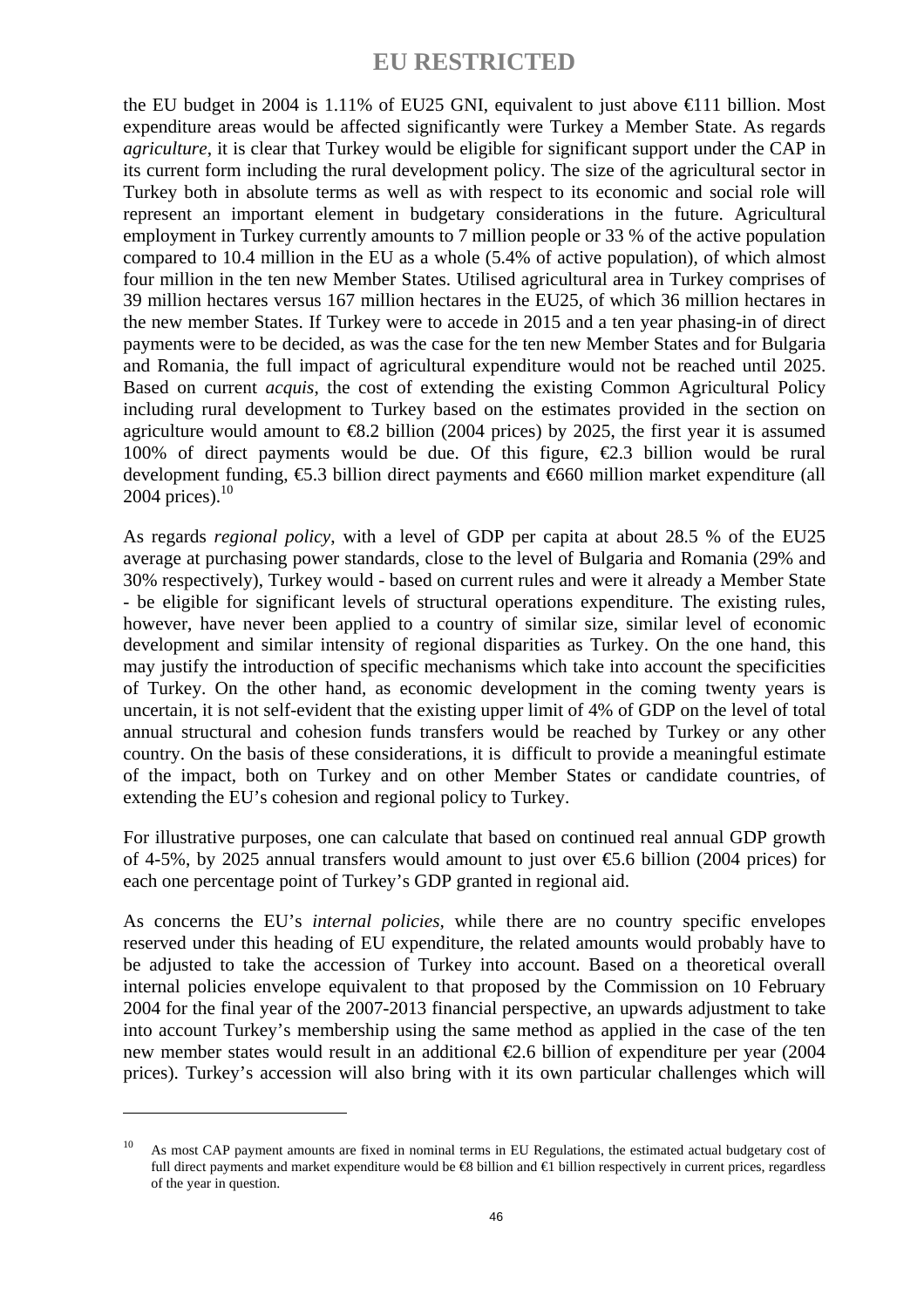need to be addressed in the context of the Union's internal policies, not least in respect of expenditure on citizenship freedom, security and justice given the extent and nature of the EU's future external border in Turkey. As regards the Union's *external actions*, Turkey's accession may lead to new priorities for action given the geo-political effects it will engender. However, the extent of any budgetary changes that will eventually become necessary as a result is impossible to predict. Concerning *administrative* expenditure, the budgetary impact of Turkey's accession is expected to be limited. In case of Turkey's accession, it should be noted that it will no longer be eligible for pre-accession aid.

As regards the *revenue side* of the EU budget, this is largely funded on the basis of contributions from the Member States based on gross national income (GNI) or national wealth.. Assuming annual GNI growth in Turkey of 4-5% and, for illustrative purposes, a contribution rate (not including traditional own resources) to the EU budget of 1% of GNI, in 2025 Turkey's contribution to the EU budget would be just over  $\epsilon$ 5.6 billion (2004 prices).

### **7.3. Assessment**

Given its size of population, Turkey as a member would have an important impact on EU institutions, in particular as regards the European Parliament and the Council, similar in scale to the present larger Member States.

While predictions of the financial impact of Turkey's accession on the EU budget are highly uncertain, it is clear that the impact will be substantial. It is important to underline that the cost of Turkey's accession will be a matter for the negotiations and will be decided upon on the basis of what the EU's Member States are prepared to accept, as has been the case in previous enlargements.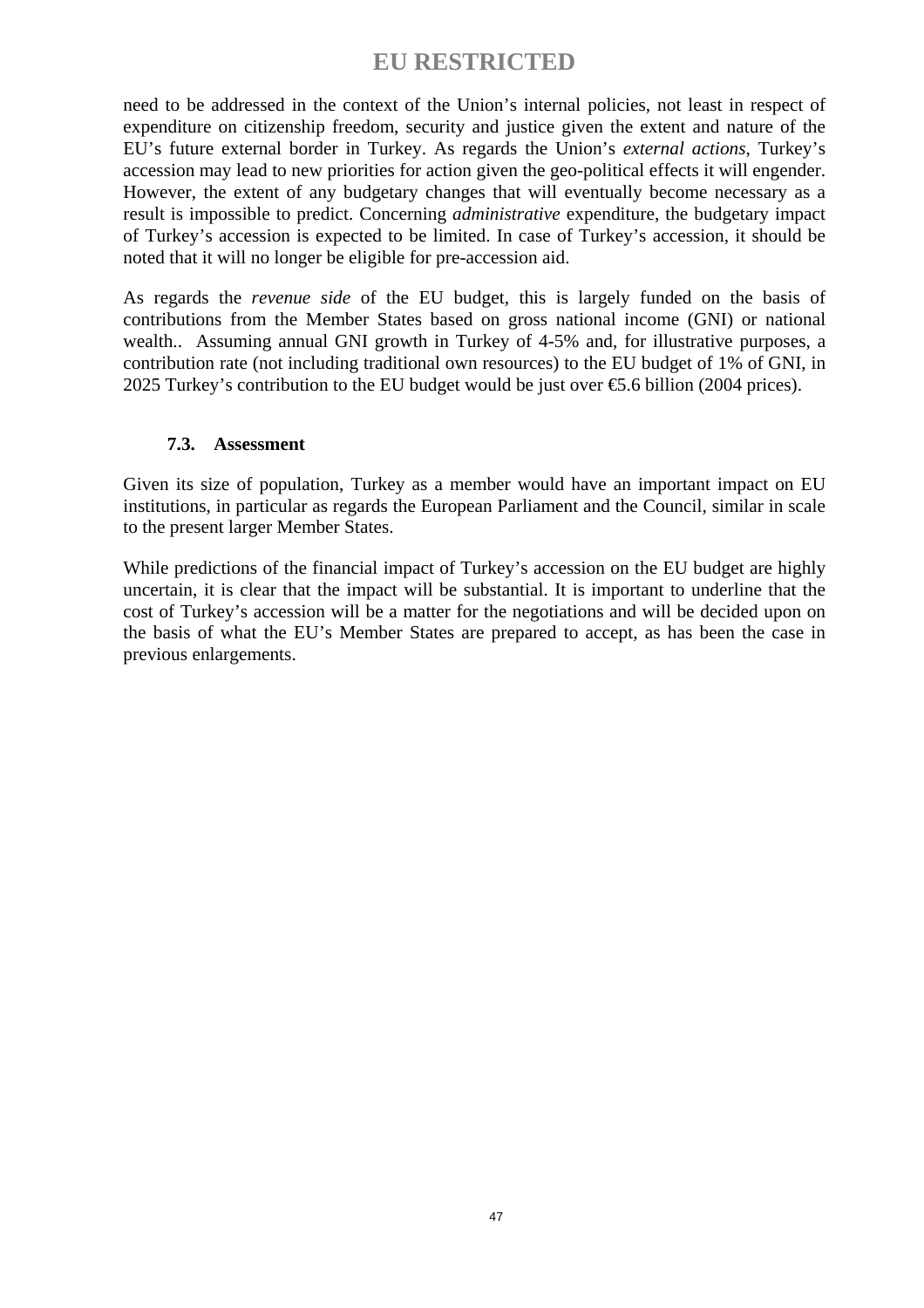# **STATISTICAL ANNEX**

| (2003, if not otherwise indicated) |                |               |
|------------------------------------|----------------|---------------|
|                                    | $EU - 25$      | <b>Turkey</b> |
| 1000 km2                           | 3892           | 770           |
| Millions                           | 453.0          | 70.7          |
| Millions                           | 199.6          | 21.3          |
|                                    | 62.9           | 45.5          |
| % of total employment              | $\overline{5}$ | 33.9          |
| <b>Billion EU</b>                  | 9716           | 212.3         |
|                                    | 22300          | 6300          |
|                                    | 21300          | 3000          |
|                                    |                |               |
| % of total                         | 2.1            | 11.5          |
|                                    | 27.0           | 27.6          |
|                                    | 71.0           | 60.9          |
| (NUTS 2 level)                     | 1.1            | 4.0           |
| 1000 PPS                           | 43.75          | 17.63         |
| <b>1000 EUR</b>                    | 41.29          | 7.71          |
|                                    | 7505           | 740           |
| <b>Billion EUR</b>                 | 3169           | 41.8          |
|                                    |                |               |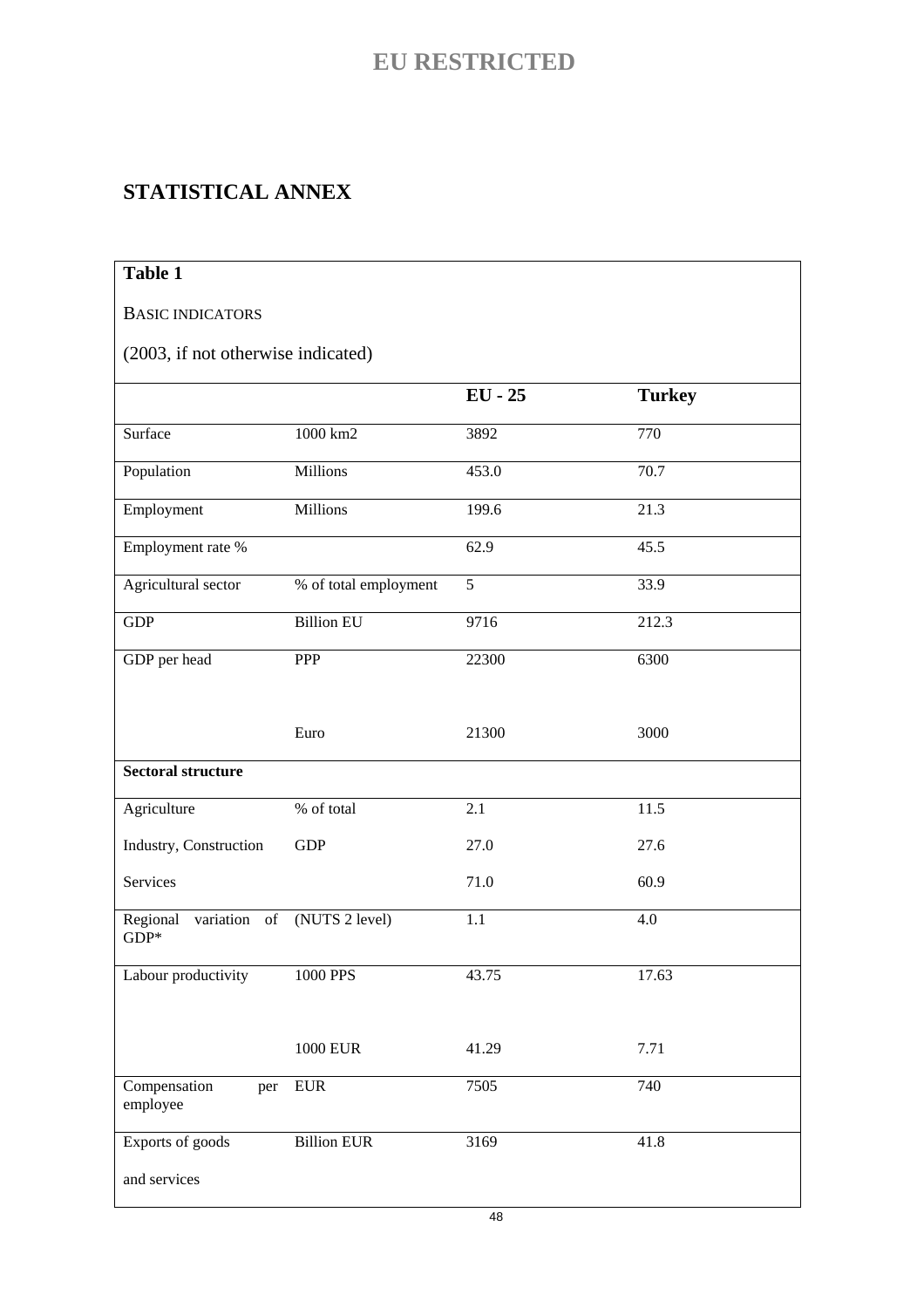|                    | % of GDP           | 32.6  | 28.6 |
|--------------------|--------------------|-------|------|
| FDI inflows        | Mio EUR            | 2276  | 68 P |
|                    | % of GDP           | 0.02  | 0.06 |
| Total credit to    | <b>Billion EUR</b> | 10688 | 29   |
| Domestic sector ** |                    |       |      |
|                    | % of GDP           | 110.0 | 13.6 |
| Stock market       | <b>Billion EUR</b> | 6260  | 54   |
| Capitalisation **  |                    |       |      |
|                    | % of GDP           | 66.7  | 25.7 |

\* Coefficient of variation (2001); \*\* year end – Source Eurostat. Turkish national sources

P: provisional

| <b>Table 2</b>                                  |       |       |       |       |  |  |  |
|-------------------------------------------------|-------|-------|-------|-------|--|--|--|
| POPULATION DYNAMICS (MIO PERSONS)               |       |       |       |       |  |  |  |
|                                                 | 1950  | 2000  | 2015  | 2025  |  |  |  |
| $EU-15$                                         | 292.4 | 377.3 | 384.2 | 383.9 |  |  |  |
| EU-27                                           | 370.4 | 482.7 | 485.7 | 481.8 |  |  |  |
| Turkey                                          | 21.5  | 68.3  | 82.2  | 89.0  |  |  |  |
| p.i. : in %                                     |       |       |       |       |  |  |  |
| - of EU-27                                      | 5.8   | 14.2  | 16.9  | 18.5  |  |  |  |
| $-$ of EU-15                                    | 7.3   | 18.1  | 21.4  | 23.2  |  |  |  |
| Source : UNI 2003: World Population Prospects : |       |       |       |       |  |  |  |
| The 2002 Revision. UN Population Division       |       |       |       |       |  |  |  |

**Table 3**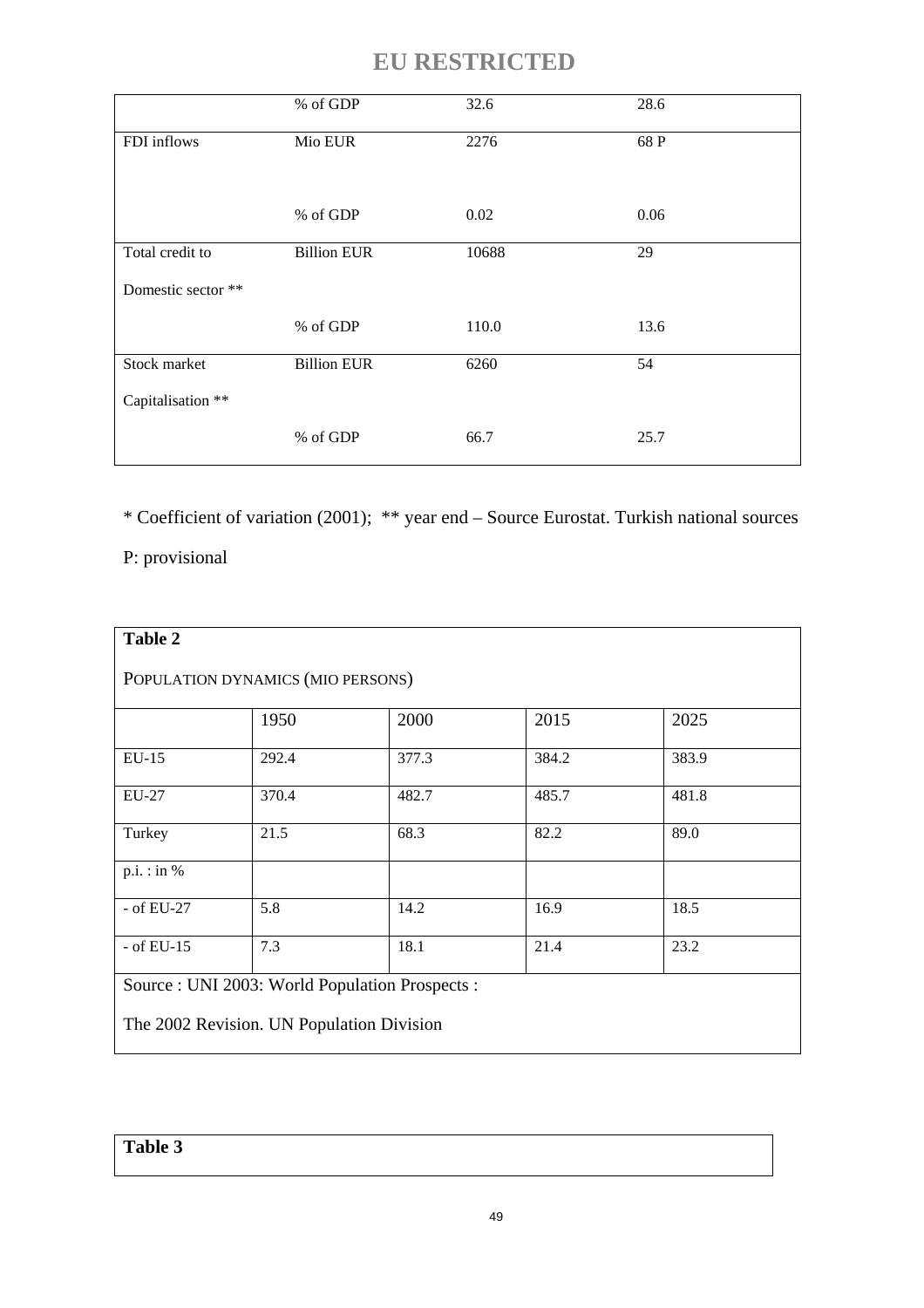| TURKEY - ASSUMED MEDIUM-TERM GROWTH SCENARIO <sup>11</sup> |       |       |  |  |  |
|------------------------------------------------------------|-------|-------|--|--|--|
|                                                            | 2004  | 2014  |  |  |  |
| GDP per head                                               |       |       |  |  |  |
| - EUR PPS                                                  | 5512  | 7592  |  |  |  |
| - % of EU-25                                               | 28.5  | 32.3  |  |  |  |
| GDP (current market prices)                                |       |       |  |  |  |
| - Billion EUR                                              | 224.8 | 420.3 |  |  |  |
| - % of EU-25                                               | 2.2   | 2.7   |  |  |  |
|                                                            |       |       |  |  |  |

| <b>Table 4</b>                                                    |               |      |               |      |
|-------------------------------------------------------------------|---------------|------|---------------|------|
| TURKEY - MERCHANDISE TRADE - PARTNER STRUCTURE (PERCENT OF TOTAL) |               |      |               |      |
|                                                                   |               |      |               |      |
|                                                                   | <b>EXPORT</b> |      | <b>IMPORT</b> |      |
|                                                                   | 1983          | 2003 | 1983          | 2003 |
| EU-15                                                             | 38.2          | 55.4 | 32.6          | 50.2 |
| New Member States (AC 10)                                         | 1.0           | 2.2  | 1.6           | 1.9  |
| <b>CIS</b>                                                        |               | 5.2  |               | 10.6 |
| Other Europe                                                      | 8.5           | 3.5  | 10.3          | 5.7  |
| Near and Middle East                                              | 38.3          | 8.7  | 29.0          | 5.7  |
| Other Asia                                                        | 2.1           | 4.4  | 4.9           | 11.9 |
| <b>NAFTA</b>                                                      | 4.2           | 9.0  | 8.4           | 5.1  |

Source : IMF. own calculations

 $\overline{a}$ 

<sup>&</sup>lt;sup>11</sup> Commission-internal estimates, based on the so-called production function methodology. They show a growth, in real terms, of Turkey's potential output of around 4  $\frac{1}{2}$  % annually in the 2004-2014 period, while the EU economy is assumed to grow at 2% annually. Turkey's growth rate could be expected to be higher in view of the prospect of its accession.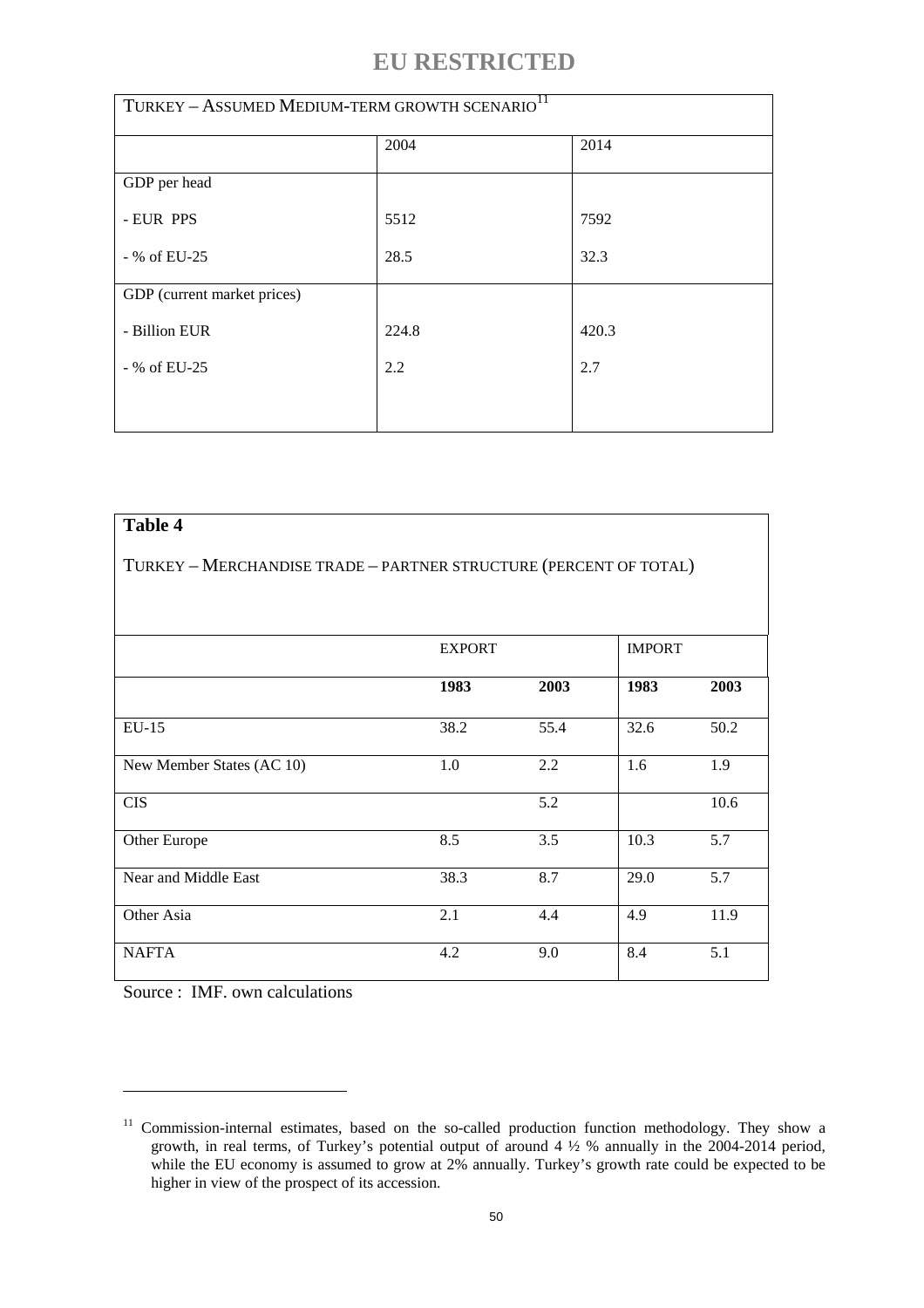## **Table 5**

## TURKEY-EU MERCHANDISE TRADE – PRODUCT STRUCTURE

|                                     | <b>EU EXPORTS TO TURKEY</b> |             |                           | <b>EU IMPORTS FROM TURKEY</b> |                 |             |                                    |                   |
|-------------------------------------|-----------------------------|-------------|---------------------------|-------------------------------|-----------------|-------------|------------------------------------|-------------------|
|                                     | %<br>exports                | of total EU | $\%$<br>exports to Turkey | of total EU                   | $\%$<br>imports | of total EU | % of total EU<br>imports<br>Turkey | from              |
|                                     | 1998                        | 2003        | 1998                      | 2003                          | 1998            | 2003        | 1998                               | 2003              |
| Food,<br>beverages,<br>tobacco      | 2.4                         | 1.8         | 2.3                       | 1.6                           | 6.5             | 5.8         | 12.7                               | 7.7               |
| Crude materials                     | 11.5                        | 11.1        | 5.1                       | 6.3                           | 2.4             | 4.2         | 4.3                                | 3.4               |
| Chemicals                           | 3.3                         | 3.4         | 15.0                      | 19.0                          | 0.5             | 0.6         | 2.0                                | 2.0               |
| <b>Basic manufactures</b>           | $3.0\,$                     | 3.1         | 15.7                      | 16.4                          | 3.4             | 4.5         | 23.9                               | 21.6              |
| of which                            |                             |             |                           |                               |                 |             |                                    |                   |
| Textile yam, fabrics                | 1.8                         | 4.9         | 4.4                       | 4.2                           | 10.1            | 12.6        | 12.2                               | 9.3               |
| and related articles                |                             |             |                           |                               |                 |             |                                    |                   |
| Machines,<br>transport<br>equipment | 3.3                         | 3.0         | 52.4                      | 48.4                          | 1.0             | 1.9         | 19.2                               | 29.1              |
| of which                            |                             |             |                           |                               |                 |             |                                    |                   |
| Electrical machinery                | 3.0                         | 2.5         | 7.5                       | 6.6                           | 1.1             | 1.7         | 4.5                                | 5.0               |
| Road vehicles                       | 4.0                         | 3.9         | 12.6                      | 15.3                          | 1.0             | 5.2         | 2.8                                | 12.3              |
| Misc.<br>manufactured<br>goods      | 1.8                         | 1.7         | 7.5                       | 7.1                           | 4.4             | 5.4         | 37.4                               | 35.9              |
| of which                            |                             |             |                           |                               |                 |             |                                    |                   |
| Articles of apparel                 | 1.4                         | 1.5         | $1.0\,$                   | 0.9                           | 11.3            | 13.8        | $\overline{34.1}$                  | $30.\overline{8}$ |
| and clothing                        |                             |             |                           |                               |                 |             |                                    |                   |
| accessories                         |                             |             |                           |                               |                 |             |                                    |                   |
| Other                               | 2.5                         | 1.8         | 2.0                       | 1.2                           | 0.3             | 0.3         | 0.5                                | 0.3               |
| Total                               | 2.9                         | $2.8\,$     | $100\,$                   | 100                           | 1.9             | 2.4         | 100                                | $100\,$           |

## EU : EU-15, without intra-EU trade; Source: Eurostat, own calculations